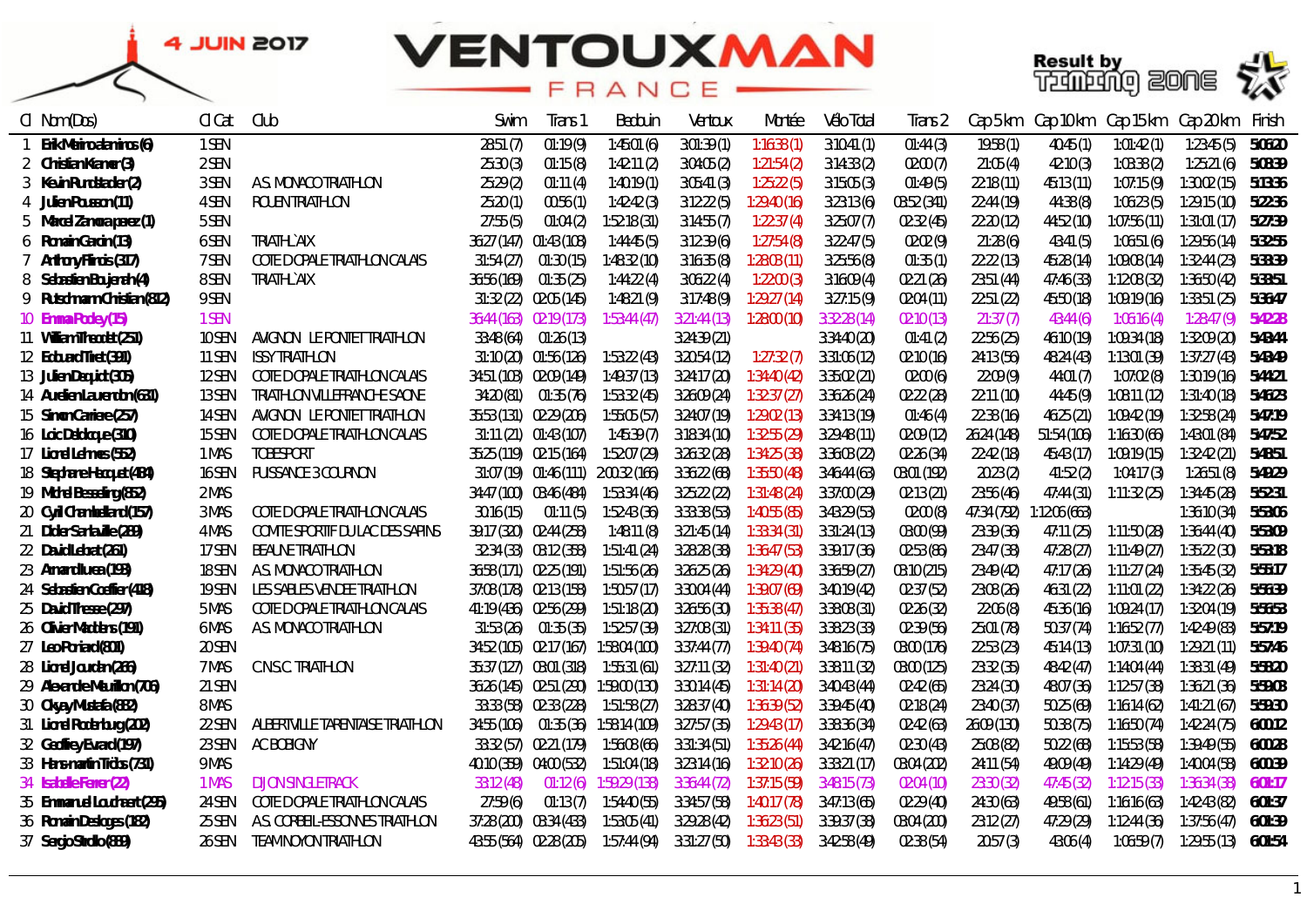



| CI Nom (Dos)                     | Cl Cat | Club                             | Swim        | Trans i                    | Bedouin                               | Ventoux                                                         | Montée                                                                             | Vélo Total   | Trans 2     | Cap 5 km    |             | Cap 10 km Cap 15 km Cap 20 km            |                                                 | Finish  |
|----------------------------------|--------|----------------------------------|-------------|----------------------------|---------------------------------------|-----------------------------------------------------------------|------------------------------------------------------------------------------------|--------------|-------------|-------------|-------------|------------------------------------------|-------------------------------------------------|---------|
| 38 Antoine Martin (952)          | 27 SEN | ASVEL TRIATHLON                  |             | 36:53 (168) 02:27 (201)    | 1:50:51(16)                           | 3:22:48(15)                                                     | 1:31:57 (25)                                                                       | 3:32:42(15)  | 03:00 (189) | 26:28 (154) | 52:34 (122) |                                          |                                                 | 6:01:57 |
| 39 Jeremy Souchet (181)          | 28 SEN | A.S. CORBEIL-ESSONNES TRIATHLON  |             | 33:55 (69) 01:34 (19)      |                                       |                                                                 |                                                                                    | 3:47:59 (70) | 02:34 (47)  | 23:27 (31)  | 47:50 (34)  | 1:11:59 (29)                             | 1:36:11 (35)                                    | 6:02:13 |
| 40 Vincent Louchaert (205)       | 29 SEN | ALBI TRIATHLON                   |             |                            | 30:09 (13)  01:29 (14)  1:52:50 (38)  |                                                                 |                                                                                    | 3:49:59 (85) | 03:14 (227) | 24:11 (53)  | 49:41 (56)  |                                          |                                                 | 6:02:41 |
| 41 Christophe Desroy (43)        | 10 MAS | ASVEL TRIATHLON                  |             |                            |                                       |                                                                 | 32:42 (38)  01:33 (17)  1:57:36 (90)  3:31:18 (48)  1:33:42 (32)                   | 3:42:10 (46) | 02:58 (93)  | 24:37 (66)  | 49:46 (57)  |                                          |                                                 | 6:02:59 |
| 42 Lubin Busnel (392)            | 30 SEN | ISSY TRIATHLON                   |             |                            |                                       | 32:23 (30) 02:12 (154) 1:57:09 (82) 3:41:12 (102) 1:44:03 (132) |                                                                                    | 3:50:22 (87) | 03:00 (131) | 22:50 (21)  | 46:36 [23]  |                                          |                                                 | 6:03:15 |
| 43 Hervé Soyard (762)            | 11 MAS |                                  |             | 39:12 (311)     01:35 (88) |                                       | 1:53:09 (42) 3:23:17 (17)                                       | 1:30:08 (18)                                                                       | 3:32:58 (16) | 02:11 (19)  | 24:57 (74)  | 50:32 (72)  |                                          |                                                 | 6:03:43 |
| 44 Sebastien Feschet (918)       | 12 MAS |                                  |             | 46:30 (652) 03:36 (444)    |                                       | 1:52:37 (35) 3:19:20 (11)                                       | 1:26:43 (6)                                                                        | 3:29:44 (10) | 03:18 (241) | 25:07 (81)  | 50:09 (63)  |                                          |                                                 | 6:04:08 |
| 45 Emma Bilham (16)              | 2 SEN  |                                  | 30:25 (17)  | 01:21 (10)                 |                                       | 1:51:21 (21) 3:30:56 (47)                                       | 1:39:35 (72)                                                                       | 3:41:35 (45) | 08:04 (763) | 27:38 (235) | 53:42 (150) | 1:18:35 (103)                            | 1:43:06 (86)                                    | 6:04:31 |
| 46 Michiel Van hooreweder (876)  | 31 SEN |                                  |             | 35:28 (121) 01:47 (113)    | 1:56:12 (69)                          | 3:35:19 (59)                                                    | 1:39:07 (70)                                                                       | 3:45:14 (59) | 03:41 (308) | 24:32 (64)  | 49:25 (53)  | 1:14:17 (48)                             | 1:38:54 (52)                                    | 6:05:04 |
| 47 Sebastien Roussigne (199)     | 32 SEN | ALBERTVILLE TARENTAISE TRIATHLON | 37:26 (197) |                            | 2:02:11 (201)                         | 3:35:20 (60)                                                    | 1:33:09 (30)                                                                       | 3:44:40 (54) | 03:00 (119) | 23:31 (34)  | 48:36 (45)  | 1:15:09 (52)                             | 1:42:33 (80)                                    | 6:06:04 |
| 48 Aloys Harbonnier (194)        | 33 SEN | A.S. MONACO TRIATHLON            |             | 38:04 (237) 01:46 (109)    | 1:52:24 (33)                          | 3:26:25 (27)                                                    | 1:34:01 (34)                                                                       | 3:36:31 (25) | 03:10 (216) | 31:06 (483) |             | 54:47 (183) 1:20:07 (129) 1:47:03 (134)  |                                                 | 6:06:34 |
| 49 Stephane Labouille (482)      | 34 SEN | PORTET TRIATHLON                 |             | 34:39 (94) 04:03 (542)     | 1:55:27 (59)                          | 3:27:11 (33)                                                    | 1:31:44 (23)                                                                       | 3:37:58 (30) | 03:10 (217) | 25:14 (87)  |             | 51:12 (86)  1:18:55 (109)  1:47:00 (132) |                                                 | 6:06:50 |
| 50 Adriano Piraino (845)         | 13 MAS |                                  |             | 41:35 (454) 04:21 (598)    | 1:49:14 (11)                          | 3:23:59 (18)                                                    | 1:34:45 (43)                                                                       | 3:34:09 (18) | 05:01 (550) | 26:10 (132) | 52:33 (121) | 1:17:44 (90)                             | 1:41:47 (68)                                    | 6:06:53 |
| 51 Nicolas Moussours (951)       | 35 SEN | VICHY TRIATHLON                  |             |                            | 33:50 (67) 03:03 (326) 2:05:59 (299)  | 3:38:43 (84)                                                    | 1:32:44 (28)                                                                       | 3:49:22 (79) | 02:49 (75)  | 22:22(14)   | 45:30 (15)  | 1:11:02 (23)                             | 1:37:58 (48)                                    | 6:07:02 |
| 52 Florian Maro (178)            | 36 SEN | A.C.ORANGE                       |             | 42:02 (483) 01:52 (120)    | 1:52:03 (28)                          | 3:26:17 (25)                                                    | 1:34:14 (36)                                                                       | 3:36:18 [23] | 02:29 (41)  | 23:59 (47)  | 50:27 (70)  | 1:17:47 (91)                             | 1:44:26 (98)                                    | 6:07:07 |
| 53 Pierre Styczen (208)          | 14 MAS | AMIENS TRIATHLON                 | 41:09 (421) |                            |                                       |                                                                 | 01:35 (37) 2:18:00 (554) 4:32:04 (559) 2:14:04 (561) 4:44:12 (559)                 |              | 05:02 (553) |             |             |                                          | 35:14(1)                                        | 6:07:12 |
| 54 Franck Langlo (163)           | 15 MAS | TRIATHLE VANNES                  |             |                            |                                       | 36:46 (164) 03:24 (399) 1:56:06 (65) 3:37:14 (75)               | 1:41:08 (87)                                                                       | 3:47:48 (69) | 02:39 (55)  | 24:13 (55)  | 48:45 (48)  | 1:13:03 (40)                             | 1:36:46 (41)                                    | 6:07:23 |
| 55 Gerald Lefetz (623)           | 16 MAS | TRIATHLON ROMANAIS PEAGEOIS      |             |                            |                                       | 32:36 (35) 02:23 (186) 1:59:24 (136) 3:40:41 (96) 1:41:17 (93)  |                                                                                    | 3:51:45 (96) | 02:10 (17)  | 24:14 (57)  | 48:36 (46)  | 1:13:28 (42)                             | 1:38:51 (51)                                    | 6:07:45 |
| 56 Stephane Lhomme (284)         | 17 MAS | <b>VERSAILLES TRIATHLON</b>      |             |                            |                                       | 30:15 (14) 01:59 (130) 1:51:05 (19) 3:40:00 (89) 1:48:55 (202)  |                                                                                    | 3:49:37 (82) | 03:00 (97)  | 25:04 (79)  | 51:17 (88)  | 1:17:44 (89)                             | 1:43:04 (85)                                    | 6:07:55 |
| 57 Serge Riou (959)              | 18 MAS | ASM.SAINT ETIENNE TRIATHLON 42   |             |                            |                                       | 38:50 (291) 02:42 (252) 2:00:50 (171) 3:36:25 (69)              | 1:35:35 (46)                                                                       | 3:46:56 (64) | 03:00 (190) | 22:55 (24)  | 46:42 (24)  |                                          |                                                 | 6:07:56 |
| 58 Thibault Autard (190)         | 37 SEN | A.S. MONACO TRIATHLON            |             |                            |                                       | 33:07 (45) 02:01 (133) 1:58:58 (127) 3:36:04 (66)               | 1:37:06 (57)                                                                       | 3:48:10 (72) | 03:23 (248) | 25:01 (77)  | 50:22 (67)  |                                          |                                                 | 6:08:00 |
| 59 Nicolas Huard (566)           | 38 SEN | TOULOUSE TRIATHLON               |             |                            | 32:45 (39) 03:47 (487) 1:59:07 (132)  | 3:35:28 (61)                                                    | 1:36:21 (50)                                                                       | 3:46:02 (61) | 02:26 (35)  | 24:38 (68)  |             |                                          |                                                 | 6:08:28 |
| 60 Nicolas Roussouly (805)       | 39 SEN |                                  |             | 33:38 (60) 02:37 (236)     | 1:56:00 (64)                          | 3:34:32 (56)                                                    | 1:38:32 (65)                                                                       | 3:45:10 (56) | 03:00 (177) | 25:39 (107) | 51:51 (103) | 1:17:41 (87)                             | 1:44:05 (97)                                    | 6:08:30 |
| 61 Alain Siegel (516)            | 19 MAS | SG WANTZENAU TRI                 | 29:28 (9)   | 01:21 (11)                 | 1:54:19 (51)                          | 3:28:40 (41)                                                    | 1:34:21 (37)                                                                       | 3:40:03 (41) | 02:56 (89)  | 26:58 (182) |             |                                          |                                                 | 6:08:45 |
| 62 Sebastien Weingartner (252)   | 40 SEN | AVIGNON LE PONTET TRIATHLON      |             | 33:44 (61) 01:46 (110)     |                                       | 1:56:26 (72) 3:41:04 (100) 1:44:38 (144)                        |                                                                                    | 3:51:11 (92) | 02:25 (31)  | 24:02 (49)  | 49:33 (54)  | 1:15:33 (55)                             | 1:41:13 (64)                                    | 6:10:19 |
| 63 Clément Lagache (862)         | 41 SEN |                                  |             | 33:44 (62) 01:58 (129)     | 1:57:01 (80)                          | 3:34:06 (55)                                                    | 1:37:05 (56)                                                                       | 3:45:13 (58) | 02:45 (67)  | 26:23 (147) |             | 53:51 (160) 1:21:02 (145) 1:47:34 (137)  |                                                 | 6:11:14 |
| 64 Bruno Truant (629)            | 20 MAS | TRIATHLON SANNOIS FRANCONVILLE   | 36:37 (155) | 01:35 (75)                 | 1:57:50 (97)                          | 3:38:10 (82)                                                    | 1:40:20 (80)                                                                       | 3:49:36 (81) | 03:00 (158) | 26:23 (146) | 51:09 (85)  | 1:15:40 (57)                             | 1:40:35 (61)                                    | 6:11:23 |
| 65 Emmanuel Denis (375)          | 21 MAS | GAP CHAMPSAUR TRIATHLON          |             | 43:05 (531) 01:57 (128)    | 1:56:24 (71)                          | 3:35:49 (65)                                                    | 1:39:25 (71)                                                                       | 3:46:10 (62) | 02:49 (74)  | 23:17 (28)  | 47:28 [28]  |                                          |                                                 | 6:11:54 |
| 66 Antoine Marchal (121)         | 42 SEN | TRI. MAY                         |             | 41:20 (440) 02:33 (223)    | 1:56:47 (75)                          | 3:35:29 (62)                                                    | 1:38:42 (66)                                                                       | 3:45:12(57)  | 03:18 (237) | 23:19 (29)  | 49:24 (52)  |                                          |                                                 | 6:11:54 |
| 67 Stephane Bucher (514)         | 22 MAS | SAVOIE MAURIENNE TRIATHLON       |             |                            | 33:29 (56) 02:31 (215) 1:59:42 (143)  | 3:31:22 (49)                                                    | 1:31:40 (22)                                                                       | 3:42:17 (48) | 05:34 (623) | 27:22 (213) |             | 53:01 (133) 1:19:58 (128) 1:48:31 (149)  |                                                 | 6:12:22 |
| 68 Kevin Gideonse (149)          | 43 SEN |                                  |             | 40:27 (373) 03:08 (344)    | 1:51:21 (22)                          | 3:29:48 (43)                                                    | 1:38:27 (63)                                                                       | 3:40:23 (43) | 02:50 (76)  | 26:28 (153) |             | 53:25 (145) 1:20:09 (132) 1:46:18 (119)  |                                                 | 6:13:06 |
| 69 Nicolas Perrier (449)         | 23 MAS | ASPH TRIATHLON                   |             | 34:22 (83) 01:50 (117)     | 1:56:10 (67)                          |                                                                 |                                                                                    | 3:48:16 (74) | 03:00 (136) | 25:26 (95)  |             | 51:30 (96) 1:19:06 (111) 1:46:24 (122)   |                                                 | 6:13:52 |
| 70 Jean marc Lefever (550)       | 24 MAS | SALON TRIATHLON                  |             |                            | 37:12 (183) 03:04 (331) 1:51:27 (23)  | 3:28:33 (39)                                                    | 1:37:06 (58)                                                                       | 3:39:07 (35) | 02:40 (61)  | 27:10 (193) |             | 54:47 (184) 1:22:56 (175) 1:52:01 (190)  |                                                 | 6:14:04 |
| 71 Eric Houdu (609)              | 25 MAS | TRIATHLON CLUB DES MONTS DU      |             |                            |                                       | 36:58 (172) 02:20 (177) 1:57:37 (91) 3:39:25 (85) 1:41:48 (101) |                                                                                    | 3:50:05 (86) | 02:48 (73)  | 24:15 (58)  | 49:14 (50)  |                                          |                                                 | 6:14:20 |
| 72 Mark Lodewijks (802)          | 26 MAS |                                  |             |                            | 35:10 (113) 02:26 (199) 2:01:21 (179) |                                                                 |                                                                                    | 3:47:14 (66) | 03:40 (302) | 26:07 (129) |             | 53:33 (148) 1:19:46 (124) 1:46:20 (121)  |                                                 | 6:14:50 |
| 73 Yann Guillemot (729)          | 44 SEN |                                  | 41:19 (439) |                            |                                       |                                                                 |                                                                                    | 3:39:45 (39) | 03:26 (259) | 24:24 (60)  |             | 51:01 (81) 1:19:51 (125) 1:48:51 (156)   |                                                 | 6:14:56 |
| 74 Jean philippe Vuillemin (424) | 27 MAS | LOKOMOTIV MIRAMAS TRIATHLON      | 32:52 (40)  |                            |                                       |                                                                 | 01:35 (59)     1:59:59 (153)     3:42:24 (110)     1:42:25 (109)     3:53:16 (108) |              | 04:46 (508) | 23:54 (45)  |             |                                          | 48:23 (42)  1:14:46 (50)  1:42:41 (81)  6:15:10 |         |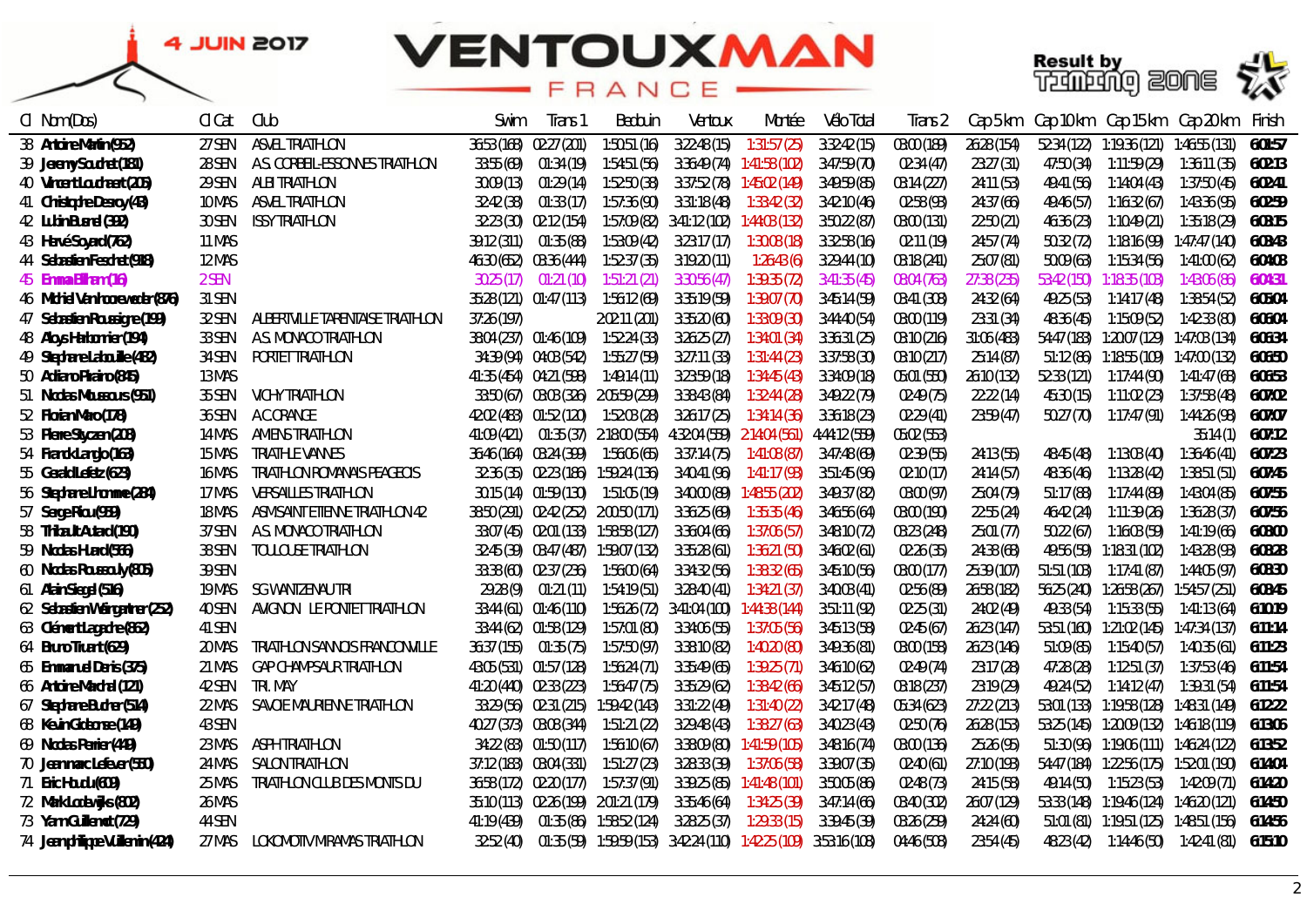



| Cl Nom (Dos)                | Cl Cat        | Club                               | Swim        | Trans 1                 | Bedouin                               | Ventoux                                                             | Montée                                                                                     | Vélo Total    | Trans 2     | Cap 5 km    | Cap 10 km   |                                             | Cap 15 km    Cap 20 km | Finish  |
|-----------------------------|---------------|------------------------------------|-------------|-------------------------|---------------------------------------|---------------------------------------------------------------------|--------------------------------------------------------------------------------------------|---------------|-------------|-------------|-------------|---------------------------------------------|------------------------|---------|
| 75 Pablo Ureta (153)        | 45 SEN        |                                    |             |                         |                                       | 32:39 (36) 02:05 (142) 2:01:29 (183) 3:51:30 (204) 1:50:01 (221)    |                                                                                            | 4:03:40 (214) | 02:55 (88)  | 22:37(15)   | 46:14 (20)  | 1:10:11 (20)                                | 1:34:30 (27)           | 6:15:49 |
| 76 Gaetan Contrino (642)    | 28 MAS        | U.S. CAGNES TRIATHLON              |             |                         |                                       | 39:47 (349) 03:53 (514) 1:57:39 (92) 3:37:20 (76) 1:39:41 (75)      |                                                                                            | 3:48:35 (76)  | 03:11 (218) | 25:38 (106) | 51:15(87)   |                                             |                        | 6:16:00 |
| 77 Nicolas Aulagne (238)    | 29 MAS        | ASM.SAINT ETIENNE TRIATHLON 42     |             |                         |                                       | 36:57 (170) 03:17 (374) 1:58:23 (113) 3:40:01 (90) 1:41:38 (98)     |                                                                                            | 3:51:55 (98)  | 03:00 (122) | 24:26 (61)  | 50:48 (79)  |                                             |                        | 6:16:26 |
| 78 Mickael Fernandes (491)  | 46 SEN        | ROANNE TRIATHLON                   |             |                         |                                       |                                                                     | 40:20 (368)  04:02 (540)  1:59:02 (131)  3:36:38 (71)  1:37:36 (61)                        | 3:47:17 (67)  | 03:00 (142) | 24:50 (72)  | 50:15 (64)  |                                             |                        | 6:16:47 |
| 79 Sebastien Jolivot (327)  | 30 MAS        | CREUSOT TRIATHLON                  |             |                         |                                       |                                                                     | 34:43 (97) 02:57 (304) 1:57:13 (84) 3:39:40 (87) 1:42:27 (110) 3:49:57 (84)                |               | 03:13 (224) | 25:25 (93)  |             | 51:59 (109) 1:18:31 (101) 1:46:03 (113)     |                        | 6:16:53 |
| 80 Emmanuel Parentin (928)  | 47 SEN        |                                    |             |                         |                                       |                                                                     | 40:11 (361)   02:07 (148)   2:01:15 (176)   3:41:54 (107)     1:40:39 (83)   3:53:39 (110) |               | 02:27 (39)  | 23:48 (41)  | 48:10 (38)  |                                             |                        | 6:17:12 |
| 81 Roman Ferrero (152)      | 48 SEN        | TRIATHLON CLUB DE SAINT TROPEZ     |             |                         |                                       |                                                                     | 38:29 (263)  03:13 (360)  1:54:18 (50)  3:36:49 (73)  1:42:31 (112)  3:47:26 (68)          |               | 03:25 (253) | 26:45 (167) | 51:38 (99)  |                                             |                        | 6:18:52 |
| 82 Timothy Carpenter (287)  | 49 SEN        | CLUB DES NAGEURS DE PARIS          |             |                         |                                       |                                                                     | 35:09 (112) 02:01 (132) 2:01:15 (175) 3:46:11 (150) 1:44:56 (147) 3:57:03 (146)            |               | 02:27 (36)  | 25:29 (99)  | 51:02 (82)  |                                             |                        | 6:19:05 |
| 83 Sylvain Merlet (782)     | 50 SEN        | COV COVENTRI                       |             |                         |                                       |                                                                     | 36:29 (149) 03:45 (476) 1:58:44 (118) 3:48:55 (174) 1:50:11 (226) 3:59:48 (168)            |               | 03:48 (331) | 23:47 (39)  | 47:39 (30)  |                                             |                        | 6:19:18 |
| 84 Olivier Dominguez (54)   | 31 MAS        | TRIATHLY AIX                       |             |                         |                                       |                                                                     | 34:38 (92) 03:42 (465) 2:07:12 (325) 3:43:27 (122) 1:36:15 (49) 3:54:35 (115)              |               | 04:16 (419) | 25:13 (86)  | 50:36 (73)  | 1:16:42 (69)                                | 1:42:14 (72)           | 6:19:25 |
| 85 Emmanuel Texier (417)    | 32 MAS        | <b>LES SABLES VENDEE TRIATHLON</b> |             |                         |                                       |                                                                     | 34:16 (79) 02:02 (136) 1:57:58 (99) 3:46:22 (152) 1:48:24 (195) 3:56:13 (136)              |               | 02:24 (30)  | 25:29 (100) | 51:27 (94)  |                                             |                        | 6:19:29 |
| 86 Guy Lheritier (771)      | 33 MAS        |                                    |             | 37:24 (194) 03:04 (333) |                                       |                                                                     | 1:56:50 (77) 3:39:42 (88) 1:42:52 (116)                                                    | 3:50:23 (88)  | 02:34 (49)  | 25:18 (88)  |             | 52:29 (119) 1:19:10 (112) 1:46:12 (117)     |                        | 6:19:37 |
| 87 Alex Letevre (680)       | 51 SEN        |                                    | 29:33 (11)  | 01:35 (80)              |                                       |                                                                     |                                                                                            | 3:51:34 (95)  | 04:14 (415) | 26:29 (155) |             | 55:13 (202) 1:23:23 (182) 1:52:44 (207)     |                        | 6:19:40 |
| 88 Joel Wagner (222)        | 34 MAS        | AQUATIQUE CLUB OLYMPIDE            | 38:29 (264) |                         |                                       |                                                                     | 01:35 (41) 2:04:20 (253) 3:42:48 (115) 1:38:28 (64) 3:53:57 (112)                          |               | 03:13 (225) | 25:23 (91)  | 50:18 (66)  |                                             |                        | 6:19:43 |
| 89 David Bideau (662)       | 52 SEN        | <b>VERSAILLES TRIATHLON</b>        |             |                         |                                       |                                                                     | 37:35 (208) 03:42 (470) 1:59:24 (137) 3:41:29 (105) 1:42:05 (107) 3:53:07 (107)            |               | 02:56 (90)  | 25:06 (80)  | 49:54 (58)  |                                             |                        | 6:19:47 |
| 90 Alban Ruelle (530)       | 53 SEN        | STADE FRANCAIS                     | 36:38 (156) | 01:35 (66)              |                                       |                                                                     | 1:56:52 (78) 3:44:37 (134) 1:47:45 (181) 3:55:27 (127)                                     |               | 02:39 (57)  | 26:55 (178) |             | 52:40 (127) 1:18:47 (107) 1:43:30 (94)      |                        | 6:19:49 |
| 91 Thomas Chauderlot (586)  | 54 SEN        | TRIATHLON CLUB DE L'OMOIS          |             | 39:20 (326) 02:32 (218) | 1:57:51 (98)                          |                                                                     |                                                                                            | 3:51:33 (94)  | 28:08 (795) | 26:12 (135) | 52:08 (113) |                                             | 1:18:21 (4)            | 6:19:54 |
| 92 Pascal Chenaux (681)     | 35 MAS        |                                    |             | 36:25 (143) 02:54 (297) | 1:55:54 (63)                          | 3:35:36 (63)                                                        | 1:39:42 (76)                                                                               | 3:45:54 (60)  | 02:42 (64)  | 26:33 (159) |             | 55:04 (198) 1:24:04 (203) 1:52:18 (198)     |                        | 6:20:13 |
| 93 Michael Martin (553)     | 36 MAS        | TOBESPORT                          |             |                         | 38:26 (258) 03:30 (422) 1:58:45 (120) | 3:36:30 (70)                                                        | 1:37:45 (62)                                                                               | 3:49:34 (80)  | 03:00 (150) | 26:45 (168) |             | 53:41 (149) 1:20:09 (133) 1:46:00 (112)     |                        | 6:20:30 |
| 94 Markus Blessing (855)    | 37 MAS        |                                    |             | 38:57 (297) 04:18 (592) | 1:51:55 (25)                          |                                                                     |                                                                                            | 3:36:49 (26)  | 05:02 (555) | 26:37 (160) |             | 57:30 (284) 1:26:25 (250) 1:55:41 (260)     |                        | 6:20:47 |
| 95 Jean marc Combes (321)   | 38 MAS        | COURIR A FUVEAU TRIATHLON          |             |                         |                                       | 37:26 (195) 05:13 (680) 2:00:19 (160) 3:40:08 (92)                  | 1:39:49 (77)                                                                               | 3:50:44 (90)  | 05:07 (566) | 25:27 (97)  | 50:30 (71)  |                                             |                        | 6:21:00 |
| 96 Serge Schnegg (831)      | 39 MAS        |                                    |             |                         |                                       | 40:25 (371)  03:36 (443)  1:58:31 (115)  3:39:39 (86)  1:41:08 (88) |                                                                                            | 3:49:53 (83)  | 03:00 (183) | 25:30 (101) |             | 52:02 (111) 1:18:43 (106) 1:44:50 (101)     |                        | 6:21:44 |
| 97 David Gautier (336)      | <b>40 MAS</b> | CROCO D'AIRAIN NIMES TRIATHLON     |             |                         | 44:19 (582) 05:46 (726) 1:50:03 (15)  | 3:26:51 (29)                                                        | 1:36:48 (55)                                                                               | 3:37:00 (28)  | 03:40 (301) | 22:50 (20)  |             | 53:27 (146) 1:23:27 (184) 1:51:14 (175)     |                        | 6:21:59 |
| 98 Axel Alingrin (373)      | 55 SEN        | <b>GAP CHAMPSAUR TRIATHLON</b>     |             |                         |                                       |                                                                     |                                                                                            | 3:45:04 (55)  | 03:00 (128) | 27:07 (188) |             | 53:59 (162) 1:23:40 (192) 1:52:54 (210)     |                        | 6:22:35 |
| 99 Christophe Batisse (588) | 41 MAS        | TRIATHLON CLUB DE L'OMOIS          |             |                         |                                       | 39:50 (351) 02:34 (231) 1:57:18 (85) 3:40:59 (98) 1:43:41 (126)     |                                                                                            | 3:51:58 (99)  | 02:29 (42)  | 25:35 (104) |             | 51:45 (102) 1:18:48 (108) 1:45:52 (109)     |                        | 6:22:43 |
| 100 Denis Martin (583)      | 42 MAS        | TRIATHLON CLUB BEAUCAIRE           |             |                         |                                       |                                                                     | 40:56 (403) 04:51 (647) 2:03:42 (238) 3:48:03 (164) 1:44:21 (139) 4:00:26 (174)            |               | 04:29 (462) | 21:12(5)    | 45:14 (12)  |                                             |                        | 6:23:24 |
| 101 Philippe Pichon (526)   | 43 MAS        | SPRINTER CLUB ARLESIEN             |             |                         |                                       |                                                                     | 39:02 (302) 02:18 (170) 1:58:21 (112) 3:43:22 (120) 1:45:01 (148) 3:55:24 (126)            |               | 03:00 (145) | 25:52(116)  |             | 51:45 (101) 1:17:42 (88) 1:43:49 (96)       |                        | 6:23:33 |
| 102 Nordine Duchateau (429) | 44 MAS        | LYS CALAIS TRIATHLON               |             |                         |                                       |                                                                     | 39:31 (336)  02:26 (196)  1:57:09 (83)  3:42:12 (108)  1:45:03 (150)  3:52:48 (104)        |               | 02:11(18)   | 26:32 (158) |             | 53:12 (139) 1:20:08 (130) 1:46:50 (130)     |                        | 6:23:46 |
| 103 Olivier Cogels (830)    | 56 SEN        |                                    |             |                         |                                       |                                                                     | 36:11 (139) 03:22 (392) 2:00:03 (154) 3:28:08 (36) 1:28:05 (12)                            | 3:43:03 (50)  | 02:51 (81)  | 27:17 (209) |             | 56:47 (252) 1:28:11 (298) 1:58:32 (301)     |                        | 6:23:59 |
| 104 Emmanuel Changenet (94) | 57 SEN        | VALLEE DE MONTMORENCY TRIATHLON    |             |                         |                                       |                                                                     | 38:41 (280) 02:15 (162) 2:02:51 (220) 3:44:50 (135) 1:41:59 (104) 3:55:47 (132)            |               | 02:10 (14)  | 25:52 (115) |             | 51:06 (83)  1:18:41 (104)  1:45:58 (111)    |                        | 6:24:51 |
| 105 Mickael Sinaeve (158)   | 58 SEN        | <b>YVETOT TRIATHLON</b>            |             |                         |                                       |                                                                     | 27:41 (4) 02:20 (176) 2:01:42 (187) 3:42:38 (112) 1:40:56 (86) 3:53:17 (109)               |               | 04:47 (512) | 30:27 (438) |             | 1:00:51 (404)  1:29:50 (332)  1:57:23 (278) |                        | 6:25:28 |
| 106 Luc Giren (569)         | 45 MAS        | TRI CLUB ISLE SUR LA SORGUE        |             | 32:58 (42) 03:00 (313)  |                                       |                                                                     | 1:55:28 (60) 3:45:02 (137) 1:49:34 (212) 3:55:19 (125)                                     |               | 03:00 (153) | 28:14 (279) |             | 55:42 (220) 1:23:44 (193) 1:51:18 (176)     |                        | 6:25:35 |
| 107 Rolland Morgat (179)    | 46 MAS        | A.C.ORANGE                         |             |                         |                                       |                                                                     | 38:45 (284) 02:17 (166) 1:49:51 (14) 3:40:50 (97) 1:50:59 (244)                            | 3:50:26 (89)  | 02:36 (50)  | 27:25 (216) |             |                                             |                        | 6:25:38 |
| 108 Bruno Dudu (632)        | 47 MAS        | TRIATHLON VILLEFRANCHE SAONE       |             |                         |                                       | 35:45 (128) 02:36 (235) 2:00:23 (163) 3:49:03 (175) 1:48:40 (198)   |                                                                                            | 4:01:30 (184) | 03:50 (335) | 26:09 (131) | 52:10 (114) |                                             |                        | 6:25:40 |
| 109 Gildas Le moigne (195)  | 48 MAS        | A.S. MONACO TRIATHLON              |             |                         |                                       | 41:01 (408)  03:10 (352)  2:03:09 (226)  3:44:24 (130)              | 1:41:15 (90)                                                                               | 3:55:54 (133) | 05:44 (635) | 23:50 (43)  | 47:56 (35)  | 1:14:07 (46)                                | 1:40:00 (57)           | 6:25:49 |
| 110 Olivier Lair (901)      | 49 MAS        |                                    |             |                         | 47:39 (682) 08:08 (773) 1:58:11 (106) | 3:26:08 [23]                                                        | 1:27:57(9)                                                                                 | 3:39:35 (37)  | 03:57 (354) | 26:20 (142) |             | 52:37 (126) 1:19:53 (126) 1:46:38 (127)     |                        | 6:25:57 |
| 111 Pierre Pichetto (613)   | 59 SEN        | TRIATHLON CLUB DU VAL DE DROME     |             |                         | 52:06 (756) 05:41 (720) 2:01:25 (182) | 3:31:55 (52)                                                        | 1:30:30 (19)                                                                               | 3:43:14 (52)  | 04:09 (397) | 23:30 (33)  | 48:28 (44)  |                                             |                        | 6:26:14 |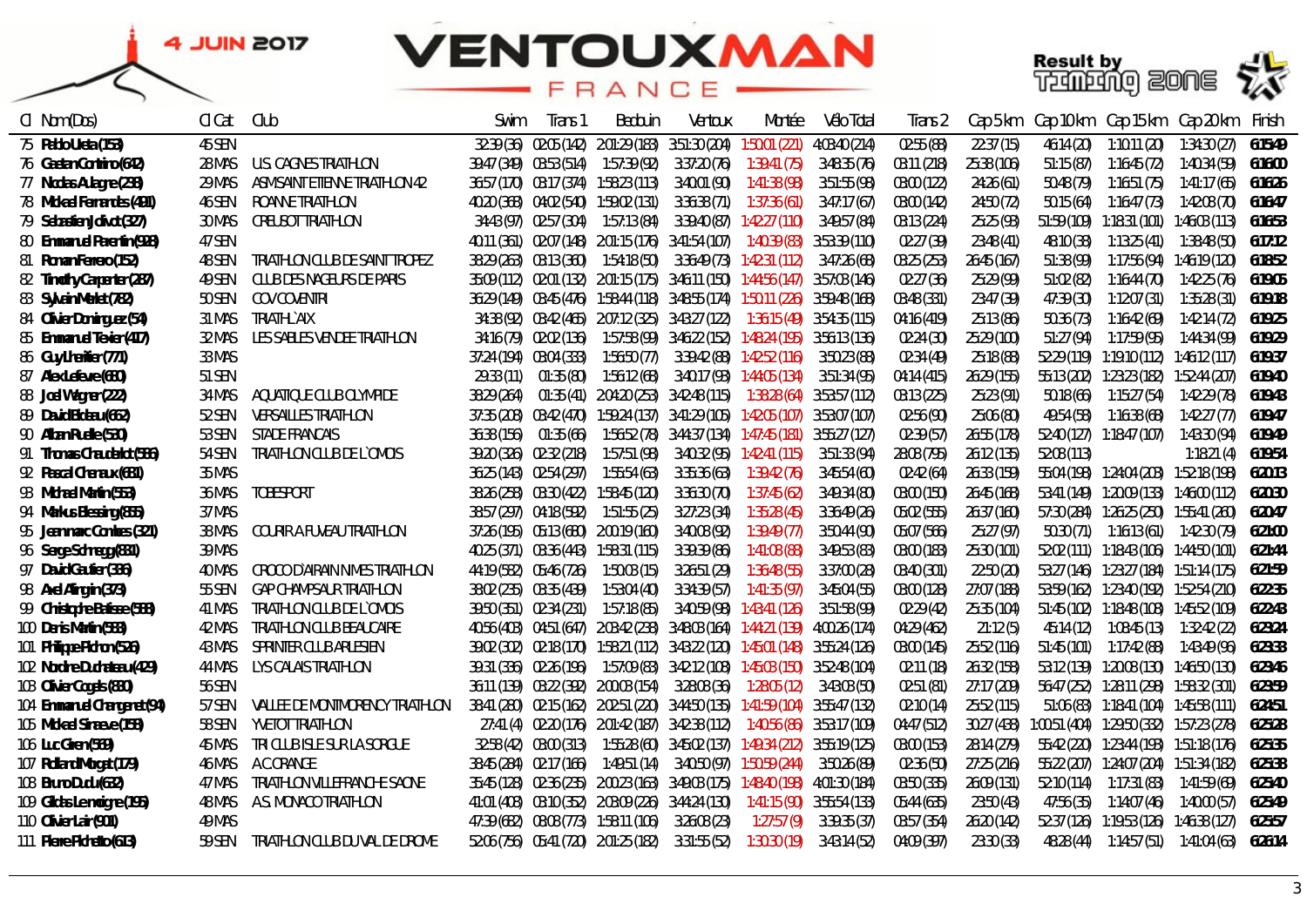

| CI Nom (Dos)                  | Cl Cat        | Club                             | Swim        | Trans 1                 | Bedouin | Ventoux | Montée                                                                                          | Vélo Total | Trans 2     | Cap 5 km    |            | Cap 10 km    Cap 15 km    Cap 20 km                | Finish  |
|-------------------------------|---------------|----------------------------------|-------------|-------------------------|---------|---------|-------------------------------------------------------------------------------------------------|------------|-------------|-------------|------------|----------------------------------------------------|---------|
| 112 Benoit Petit (816)        | 60 SEN        |                                  | 35:55 (133) | 02:15 (165)             |         |         | 1:57:27 (86) 3:47:29 (161) 1:50:02 (222) 3:58:53 (157)                                          |            | 02:51 (80)  | 25:49 (113) |            | 52:05 (112) 1:19:57 (127) 1:46:36 (126)            | 6:26:30 |
| 113 Pierre Doat (859)         | 50 MAS        |                                  |             |                         |         |         | 43:32 (551) 04:00 (533) 2:02:46 (216) 3:45:16 (139) 1:42:30 (111) 3:58:52 (156)                 |            | 03:30 (271) | 23:59 (48)  | 48:08 (37) |                                                    | 6:26:32 |
| 114 Christophe Marquant (315) | 51 MAS        | COTE D OPALE TRIATHLON CALAIS    |             |                         |         |         | 43:12 (535) 03:47 (485) 2:01:22 (180) 3:38:10 (81) 1:36:48 (54) 3:51:00 (91)                    |            | 03:00 (103) | 22:42(17)   | 48:13 (40) |                                                    |         |
| 115 Sébastien Sereno (372)    | 61 SEN        | G.S.E.M.                         |             |                         |         |         | 45:25 (620)  01:35 (52)  2:05:02 (271)  3:48:46 (171)  1:43:44 (128)  4:01:20 (182)             |            | 03:00 (127) | 24:38 (67)  | 48:11 (39) |                                                    |         |
| 116 Jorge Cerro amores (820)  | 62 SEN        |                                  |             |                         |         |         | 30:19 (16) 02:46 (269) 2:01:50 (191) 3:45:50 (145) 1:44:00 (131) 3:56:42 (142)                  |            | 03:24 (252) | 26:48 (174) |            | 54:57 (193) 1:24:35 (212) 1:54:22 (240) 6:27:33    |         |
| 117 Eric Souchet (80)         | 52 MAS        |                                  |             |                         |         |         | 38:49 (289)  01:53 (121)  1:54:11 (49)  3:38:31 (83)  1:44:20 (138)  3:49:22 (78)               |            | 02:20 (25)  | 27:31 (224) |            | 56:47 (251) 1:26:14 (246) 1:55:14 (255) 6:27:38    |         |
| 118 Benoit Savary (602)       | 53 MAS        | TRIATHLON CLUB DE LIEVIN         |             |                         |         |         | 44:06 (572)    03:14 (365)    1:59:44 (144)     3:40:59 (99)      1:41:15 (91)     3:51:53 (97) |            | 03:36 (290) | 23:48 (40)  | 49:56 (60) |                                                    |         |
| 119 Marc Foret (273)          | 63 SEN        | CASTELNAUDARY TRIATHLON CLUB     |             |                         |         |         | 39:04 (304) 05:47 (727) 1:58:52 (123) 3:47:02 (157) 1:48:10 (193) 3:59:33 (165)                 |            | 03:02 (194) | 25:56 (118) | 51:00 (80) |                                                    | 6:28:01 |
| 120 Cedric Costantino (378)   | 54 MAS        | <b>GEM TRI ATHLE</b>             |             | 37:53 (227) 02:42 (249) |         |         |                                                                                                 |            | 04:06 (390) | 24:35 (65)  | 50:44 (78) |                                                    | 6:28:02 |
| 121 Benjamin Soyer (357)      | 55 MAS        | EMBRUN TRIATHLON CLUB            |             | 37:16 (186) 02:25 (192) |         |         |                                                                                                 |            | 03:00 (126) | 26:48 (173) |            | 53:56 (161) 1:23:35 (189) 1:52:16 (196)            | 6:28:04 |
| 122 Alexandre Pettinati (192) | 64 SEN        | A.S. MONACO TRIATHLON            |             |                         |         |         | 53:31 (767) 03:58 (523) 1:59:08 (133) 3:33:42 (54) 1:34:34 (41) 3:43:10 (51)                    |            | 04:22 (443) | 25:09 (83)  |            | 51:07 (84)  1:17:05 (78)  1:43:06 (87)             | 6:28:07 |
| 123 Herve Santerre (434)      | 65 SEN        | METZ TRIATHLON                   |             |                         |         |         | 33:18 (50) 02:26 (197) 2:01:53 (193) 3:49:57 (187) 1:48:04 (189) 4:00:47 (179)                  |            | 03:00 (135) | 26:01 (121) |            | 53:09 (135) 1:20:49 (141) 1:48:51 (155)            | 6:28:22 |
| 124 Mathieu Bigan (427)       | 66 SEN        | LYS CALAIS TRIATHLON             | 34:08 (78)  |                         |         |         |                                                                                                 |            | 03:00 (134) | 25:19 (90)  |            | 54:40 (181) 1:25:05 (225) 1:53:37 (230)            | 6:28:40 |
| 125 Didier Resseguier (714)   | <i>56 MAS</i> | ROUSSET TRIATHLON                | 39:00 (300) |                         |         |         | 01:35 (85) 2:04:19 (251) 3:46:03 (148) 1:41:44 (99) 3:57:00 (145)                               |            | 03:00 (167) | 25:45 (110) |            | 52:37 (124) 1:20:49 (142) 1:48:14 (147)            | 6:28:49 |
| 126 Erwan Petillon (324)      | 57 MAS        | COV COVENTRI                     |             |                         |         |         | 39:06 (307) 02:41 (246) 1:59:48 (149) 3:46:41 (155) 1:46:53 (166) 3:58:28 (152)                 |            | 03:08 (209) | 26:32 (157) |            |                                                    | 6:28:56 |
| 127 Hadrien Cazal (900)       | <b>58 MAS</b> |                                  |             |                         |         |         | 32:54 (41) 01:35 (101) 2:04:41 (259) 3:52:19 (215) 1:47:38 (178) 4:03:48 (215)                  |            | 03:44 (317) | 26:50 (175) |            | 52:37 (125) 1:19:20 (115) 1:47:08 (135)            | 6:29:09 |
| 128 Vincent Vissac (440)      | 59 MAS        | MONTELIMAR TRIATHLON             |             |                         |         |         | 38:18 (249) 01:54 (123) 2:03:55 (245) 3:51:37 (208) 1:47:42 (179) 4:02:39 (201)                 |            | 03:14 (229) | 24:28 (62)  | 49:40 (55) |                                                    | 6:29:20 |
| 129 Nicolas Ripert (511)      | 67 SEN        | SARDINES TRIATHLON               |             |                         |         |         | 38:17 (247) 02:22 (183) 1:59:47 (148) 3:42:43 (114) 1:42:56 (118) 3:52:52 (105)                 |            | 03:46 (323) | 26:22 (145) |            | 54:21 (171) 1:23:04 (177) 1:52:08 (193)            | 6:29:25 |
| 130 Guillaume Salgues (254)   | 68 SEN        | AVIGNON LE PONTET TRIATHLON      |             |                         |         |         | 34:49 (102) 02:04 (140) 2:00:15 (159) 3:49:39 (183) 1:49:24 (209) 4:01:34 (185)                 |            | 02:27(37)   | 25:59 (120) |            | 53:12 (138) 1:20:19 (135) 1:48:45 (152) 6:29:39    |         |
| 131 Sebastien Lefait (873)    | 60 MAS        | ORLEANS TRIATHLON CLUB 45        |             |                         |         |         | 36:26 (146) 03:21 (387) 2:04:39 (258) 3:43:31 (123) 1:38:52 (67) 3:56:43 (143)                  |            | 04:28 (460) | 24:41 (69)  |            | 51:19 (89) 1:19:21 (116) 1:48:59 (159) 6:29:57     |         |
| 132 Olivier Dechelle (508)    | 61 MAS        | SALON TRIATHLON                  |             |                         |         |         | 36:22 (142) 03:54 (516) 1:53:55 (48) 3:38:02 (79) 1:44:07 (135) 3:49:18 (77)                    |            | 03:06 (206) | 26:41 (164) |            | 57:40 (289) 1:27:31 (280) 1:57:27 (280) 6:30:07    |         |
| 133 Romain Roumegoux (206)    | 69 SEN        | ALBI TRIATHLON                   |             |                         |         |         | 32:34 (32) 02:14 (160) 1:58:18 (111) 3:44:36 (132) 1:46:18 (160) 3:54:41 (118)                  |            | 02:53 (85)  | 26:56 (179) |            | 55:40 (218) 1:27:01 (268) 1:57:53 (290)            | 6:30:15 |
| 134 Laurent Desideri (922)    | 62 MAS        |                                  |             |                         |         |         | 38:28 (262)  01:35 (102)  2:02:49 (219)  3:50:42 (196)  1:47:53 (184)  4:01:35 (186)            |            | 02:13 (22)  | 25:56 (119) |            | 53:42 (153) 1:20:37 (140) 1:46:24 (124)            | 6:30:15 |
| 135 Bruno Navarro (189)       |               | 70 SEN A.S. MONACO TRIATHLON     |             |                         |         |         | 36:39 (158)   01:55 (124)   2:00:23 (161)   3:44:13 (126)   1:43:50 (130)   3:57:37 (150)       |            | 03:41 (303) | 28:37 (313) |            | 54:55 (192) 1:22:50 (173) 1:50:30 (169)            | 6:30:22 |
| 136 Julien Limballe (331)     | 71 SEN        | CREUSOT TRIATHLON                |             |                         |         |         | 37:39 (213)  01:35 (23)  1:59:53 (150)  3:47:24 (159)  1:47:31 (177)  4:00:36 (175)             |            | 03:00 (105) | 26:05 (126) |            | 53:46 (156) 1:21:03 (146) 1:48:05 (146)            | 6:30:55 |
| 137 Xavier Saint pe (211)     | 72 SEN        | AMSL FREJUS TRIATHLON            | 34:38 (93)  |                         |         |         | 01:35 (38)  2:02:11  (202)  3:43:24  (121)  1:41:13  (89)  3:54:46  (120)                       |            | 03:52 (342) | 27:30 (222) |            | 55:07 (200) 1:24:31 (211) 1:56:38 (267)            | 6:31:29 |
| 138 Florian Alem (496)        | 73 SEN        | ROUSSET TRIATHLON                |             |                         |         |         | 40:18 (366) 03:34 (434) 2:02:03 (198) 3:45:23 (141) 1:43:20 (123) 3:56:06 (135)                 |            | 03:12 (222) | 26:01 (122) |            | 51:53 (105) 1:20:10 (134) 1:48:36 (151) 6:31:46    |         |
| 139 David Morel (582)         | 63 MAS        | TRIATHLON AMBERIEU EN BUGEY      |             |                         |         |         | 37:50 (224)  01:35 (72)  2:05:27 (287)  3:53:36 (226)  1:48:09 (191)  4:03:29 (211)             |            | 03:00 (154) | 27:13 (201) |            | 53:42 (151) 1:20:08 (131) 1:46:08 (115) 6:32:02    |         |
| 140 Francois Guiho (579)      | 64 MAS        | TRIATHLE VANNES                  |             |                         |         |         | 37:07 (177) 03:59 (529) 2:03:33 (231) 3:44:56 (136) 1:41:23 (94) 3:55:38 (129)                  |            | 03:37 (295) | 26:40 (161) |            | 54:01 (163) 1:22:46 (171) 1:51:45 (186) 6:32:06    |         |
| 141 Anthony Bourille (201)    | 74 SEN        | ALBERTVILLE TARENTAISE TRIATHLON |             |                         |         |         | 38:24 (253) 01:59 (131) 2:00:33 (167) 3:43:49 (124) 1:43:16 (122) 3:54:56 (121)                 |            | 02:40 (58)  | 27:57 (258) |            | 55:26 (209) 1:24:44 (217) 1:54:16 (237)            | 6:32:15 |
| 142 Gregory Cucheval (294)    | 65 MAS        | COTE D OPALE TRIATHLON CALAIS    |             |                         |         |         | 35:23 (117) 02:57 (303) 1:52:47 (37) 3:41:45 (106) 1:48:58 (203) 3:52:25 (101)                  |            | 03:47 (326) | 27:00 (184) |            | 57:55 (299) 1:27:55 (293) 1:58:13 (295)            | 6:32:45 |
| 143 Guillaume Chauvet (240)   | 75.SEN        | ASM.SAINT ETIENNE TRIATHLON 42   |             |                         |         |         | 37:24 (193)  01:35 (45)  2:01:57 (195)  3:46:07 (149)  1:44:10 (137)  3:57:39 (151)             |            | 04:32 (472) | 27:28 (220) |            | 55:22 (208) 1:23:28 (185) 1:52:12 (195)            | 6:33:22 |
| 144 Sylvain Torreilles (493)  | 76 SEN        | ROUSSET TRIATHLON                |             |                         |         |         | 35:36 (126) 02:18 (169) 2:00:26 (164) 3:44:08 (125) 1:43:42 (127) 3:55:19 (124)                 |            | 02:23 (29)  | 26:51 (176) |            | 55:59 (229) 1:26:42 (258) 1:57:46 (288) 6:33:22    |         |
| 145 Christophe Castel (312)   | 77.SEN        | COTE D OPALE TRIATHLON CALAIS    |             |                         |         |         | 36:04 (138) 02:21 (178) 1:52:35 (34) 3:45:54 (147) 1:53:19 (287) 3:57:08 (147)                  |            | 02:33 (46)  | 28:01 (260) |            | 56:07 (232) 1:27:18 (274) 1:55:39 (259) 6:33:45    |         |
| 146 Pierre Guionin (531)      | 78 SEN        | STADE FRANCAIS                   |             |                         |         |         | 33:51 (68) 02:48 (274) 2:01:37 (185) 3:49:40 (185) 1:48:03 (188) 4:01:25 (183)                  |            | 03:46 (324) | 27:30 (223) |            | 55:33 (215)  1:25:23 (234)  1:51:58 (189)  6:33:48 |         |
| 147 Nicolas Tabarant (691)    | 79 SEN        |                                  |             |                         |         |         | 29:30 (10) 01:40 (106) 2:03:20 (228) 3:58:15 (275) 1:54:55 (306) 4:09:57 (268)                  |            | 03:39 (299) | 26:07 (128) |            | 54:50 (187) 1:23:31 (187) 1:49:14 (162)            | 6:34:00 |
| 148 Xavier Maresg (100)       | 66 MAS        | VELIZY TRIATHLON                 |             |                         |         |         | 40:35 (381)  03:56 (518)  1:56:33 (73)  3:42:41 (113)  1:46:08 (158)  3:53:59 (113)             |            | 03:03 (196) | 25:26 (94)  |            | 52:12 (115) 1:21:01 (143) 1:52:34 (203) 6:34:07    |         |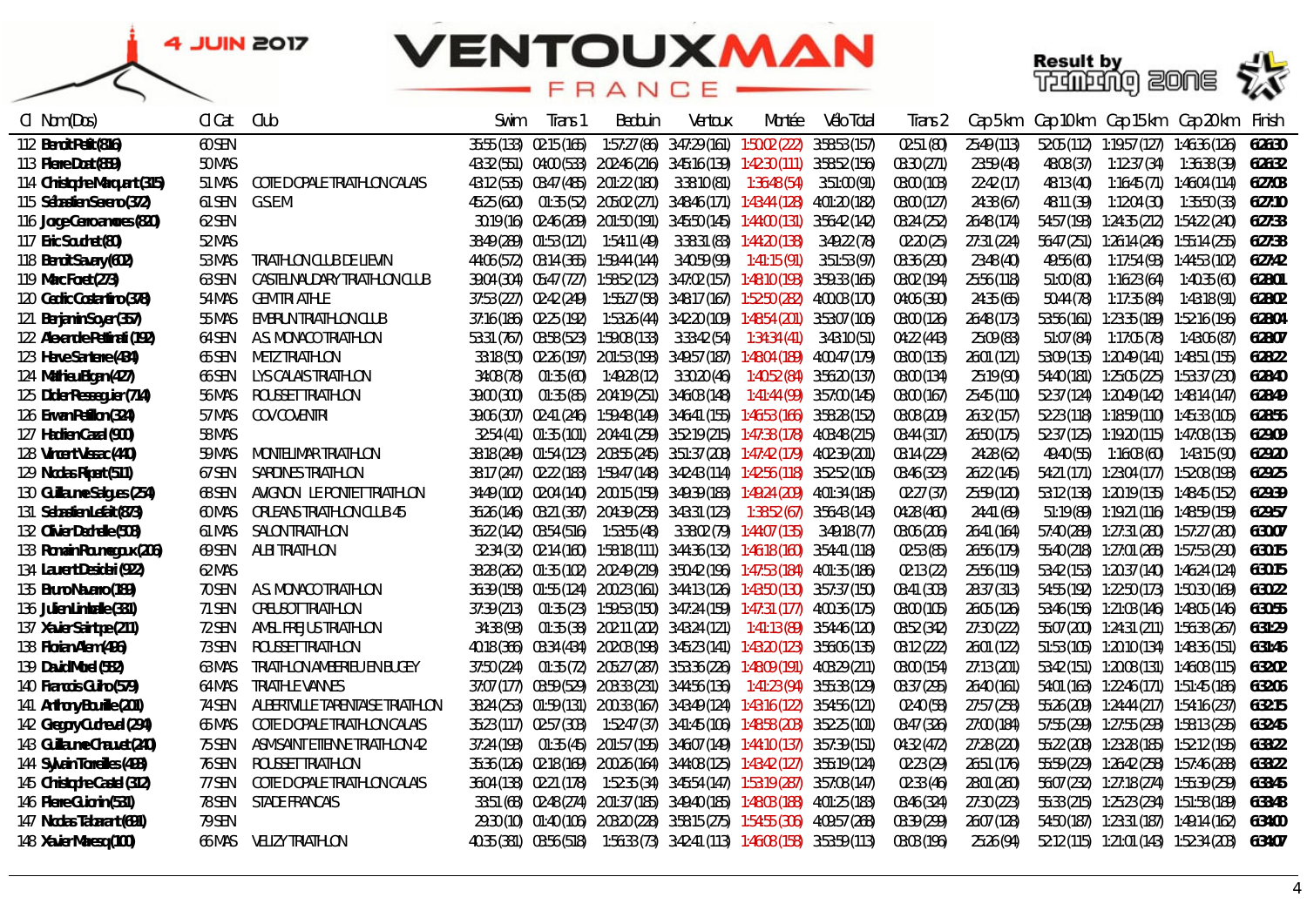



| CI Nom (Dos)                   | CI Cat        | Club                            | Swim        | Trans 1 | Bedouin | Ventoux                                                                                   | Montée | Vélo Total | Trans 2     | Cap 5 km    |            |                                         | Cap 10 km Cap 15 km Cap 20 km                         | Finish  |
|--------------------------------|---------------|---------------------------------|-------------|---------|---------|-------------------------------------------------------------------------------------------|--------|------------|-------------|-------------|------------|-----------------------------------------|-------------------------------------------------------|---------|
| 149 Gwendal Manabre (543)      | <b>80 SEN</b> | TEAM TRIATHLON BAIE DE SOMME    |             |         |         | 29:26 (8) 01:48 (115) 2:05:56 (297) 3:47:26 (160) 1:41:30 (96) 3:59:20 (162)              |        |            | 03:00 (148) | 28:03 (265) |            |                                         | 57:47 (293) 1:28:49 (312) 2:00:42 (340)               | 6:34:16 |
| 150 Alexandre Léger (127)      | 81 SEN        |                                 |             |         |         | 37:23 (191) 01:48 (114) 1:58:45 (119) 3:47:44 (162) 1:48:59 (205) 3:58:42 (155)           |        |            | 03:00 (115) | 27:36 (234) |            |                                         | 56:29 (243) 1:26:14 (247) 1:53:26 (224)               | 6:34:19 |
| 151 Thibault Weigel (394)      |               | 82 SEN ISSY TRIATHLON           |             |         |         | 35:34 (124) 03:29 (418) 2:08:05 (341) 3:52:29 (218) 1:44:24 (141) 4:06:16 (233)           |        |            | 03:31 (273) | 25:38 (105) |            |                                         | 50:42 (77)  1:17:40 (86)  1:45:41 (108)               | 6:34:31 |
| 152 Dutto Maurizio (843)       | <i>83 SEN</i> |                                 |             |         |         | 39:14 (316) 03:37 (448) 1:59:20 (135) 3:45:24 (142) 1:46:04 (156) 3:55:38 (130)           |        |            | 03:18 (240) | 25:26 (96)  |            |                                         | 51:56 (107) 1:21:45 (155) 1:52:45 (208)               | 6:34:32 |
| 153 Michel Vollerin (234)      | 67 MAS        | ASM.SAINT ETIENNE TRIATHLON 42  |             |         |         | 37:04 (175) 03:26 (407) 2:02:20 (204) 3:49:34 (182) 1:47:14 (171) 4:01:01 (181)           |        |            | 04:02 (372) | 26:56 (180) |            |                                         | 53:17 (141) 1:20:27 (136) 1:49:16 (163)               | 6:34:49 |
| 154 Gwenael Fournel (953)      | 84 SEN        | ANTIBES TRIATHLON               |             |         |         | 32:39 (37) 01:35 (104) 1:59:11 (134) 3:51:16 (202) 1:52:05 (265) 4:03:21 (209)            |        |            | 04:14 (416) | 30:47 (464) |            |                                         | 57:44 (291) 1:24:36 (214) 1:53:06 (214)               | 6:34:55 |
| 155 Julien Lefant (246)        | 85 SEN        | ATHLETIC CLUB BOULOGNE          | 41:05 (413) |         |         | 01:35 (46)  2:06:26  (308)  3:46:49  (156)  1:40:23  (81)  3:57:31  (149)                 |        |            | 03:22 (247) | 27:16 (207) |            |                                         | 54:49 (186) 1:23:03 (176) 1:51:35 (183)               | 6:35:08 |
| 156 Sebastien Vallee (711)     | 86 SEN        |                                 | 37:54 (228) |         |         | 01:35 (83) 2:02:27 (209) 3:46:36 (154) 1:44:09 (136) 3:59:25 (164)                        |        |            | 03:00 (165) | 27:19 (210) |            |                                         | 55:38 (216) 1:24:59 (222) 1:53:15 (221)               | 6:35:09 |
| 157 Franck Sarnette (276)      | 68 MAS        | CAVAILLON TRIATHLON CLUB        | 34:59 (108) |         |         | 01:35 (50)     1:58:41 (117)     3:45:51 (146)     1:47:10 (169)     3:55:59 (134)        |        |            | 03:34 (285) | 28:09 (272) |            |                                         | 58:06 (305) 1:27:40 (284) 1:59:21 (315)               | 6:35:28 |
| 158 Gael Lamberthod (651)      | 87 SEN        | VAULX EN VELIN TRIATHLON        |             |         |         | 35:17 (114)  03:27 (411)  1:59:38 (142)  3:48:25 (168)  1:48:47 (200)  3:59:03 (158)      |        |            | 04:37 (483) | 27:11 (196) |            |                                         | 55:18 (204) 1:24:03 (202) 1:53:09 (217)               | 6:35:33 |
| 159 Mohamed Mezqueldi (218)    | 69 MAS        | ANNONAY TRIATHLON               |             |         |         | 35:23 (118) 02:43 (254) 2:04:50 (264) 3:51:10 (199) 1:46:20 (161) 4:04:21 (221)           |        |            | 04:10 (400) | 27:11 (194) |            |                                         | 54:34 (180) 1:21:23 (149) 1:49:01 (160)               | 6:35:38 |
| 160 Sebastien Maigne (538)     | <i>TO MAS</i> | T.C. JOUE LES TOURS             |             |         |         | 38:29 (265)  03:12 (359)  2:02:58 (222)  3:50:03 (190)  1:47:05 (168)  4:01:59 (189)      |        |            | 03:21 (243) | 25:47 (112) |            |                                         | 52:12 (116) 1:19:34 (120) 1:49:03 (161)               | 6:36:04 |
| 161 Benoit Réglin (872)        | 88 SEN        |                                 |             |         |         | 33:11 (47) 03:24 (404) 1:59:36 (141) 3:49:27 (180) 1:49:51 (218) 4:00:11 (171)            |        |            | 04:46 (511) | 30:32 (447) |            |                                         | 58:40 (323) 1:27:26 (278) 1:54:35 (242)               | 6:36:07 |
| 162 Stijn Van hooff (838)      | 89 SEN        |                                 |             |         |         | 38:51 (292) 03:15 (371) 2:06:06 (304) 3:57:16 (263) 1:51:10 (248) 4:08:01 (248)           |        |            | 02:59 (94)  | 25:51 (114) | 51:36 (98) |                                         |                                                       | 6:36:18 |
| 163 Yann Leclercq (92)         | 90 SEN        | VALLEE DE MONTMORENCY TRIATHLON |             |         |         | 33:25 (53) 02:57 (305) 2:04:43 (260) 3:56:49 (257) 1:52:06 (267) 4:09:04 (263)            |        |            | 03:27 (260) | 26:44 (165) |            |                                         | 53:15 (140) 1:19:29 (119) 1:47:31 (136)               | 6:36:24 |
| 164 David Holland (790)        | 71 MAS        |                                 |             |         |         | 33:47 (63) 01:51 (118) 1:56:56 (79) 3:45:05 (138) 1:48:09 (192) 3:55:43 (131)             |        |            | 03:30 (269) | 29:24 (374) |            |                                         | 59:52 (366) 1:33:02 (405) 2:02:13 (368)               | 6:37:04 |
| 165 Thierry Francois (146)     | 72 MAS        | SARDINES TRIATHLON              |             |         |         | 36:50 (166) 02:50 (284) 1:58:53 (125) 3:49:19 (176) 1:50:26 (234) 4:00:50 (180)           |        |            | 04:10 (399) | 26:06 (127) |            |                                         | 53:19 (143) 1:21:19 (148) 1:52:29 (201)               | 6:37:09 |
| 166 David Clere (249)          | 73 MAS        | AUTUN TRIATHLON                 |             |         |         | 42:59 (523) 03:09 (348) 2:12:02 (434) 3:52:20 (216) 1:40:18 (79) 4:04:12 (219)            |        |            | 04:28 (459) | 25:32 (103) |            |                                         | 51:23 (91)  1:17:09 (79)  1:42:22 (73)                | 6:37:10 |
| 167 Christian Koessler (450)   | 91 SEN        | ASPH TRIATHLON                  |             |         |         | 41:26 (444) 02:19 (174) 1:58:08 (103) 3:42:48 (116) 1:44:40 (145) 3:53:47 (111)           |        |            | 03:30 (267) | 29:01 (347) |            |                                         | 58:39 (321) 1:27:57 (294) 1:56:13 (263)               | 6:37:15 |
| 168 Florent Sourbier (376)     | 92 SEN        | GAP CHAMPSAUR TRIATHLON         |             |         |         | 38:38 (277) 04:17 (587) 2:08:44 (363) 3:56:31 (254) 1:47:47 (183) 4:08:35 (259)           |        |            | 03:00 (129) | 24:09 (51)  |            |                                         | 51:32 (97)  1:17:40 (85)  1:43:06 (88)                | 6:37:36 |
| 169 Kevin Dasse (500)          | 93 SEN        | SAINT PAUL LA COLLE TRIATHLON   |             |         |         | 34:32 (89) 02:05 (143) 2:00:55 (174) 3:52:00 (210) 1:51:05 (245) 4:03:58 (217)            |        |            | 03:03 (197) | 27:13 (200) |            |                                         | 56:27 (241) 1:26:19 (248) 1:54:18 (239)               | 6:37:56 |
| 170 David Delsemme (123)       | 74 MAS        |                                 |             |         |         | 35:21 (116) 05:33 (706) 2:07:36 (332) 3:51:12 (200) 1:43:36 (125) 4:02:38 (200)           |        |            | 09:31 (783) | 24:22 (59)  |            |                                         |                                                       | 6:37:59 |
| 171 Anthony Nahant (850)       | 94 SEN        |                                 |             |         |         | 33:48 (65) 02:43 (257) 2:00:05 (158) 3:52:21 (217) 1:52:16 (273) 4:02:34 (198)            |        |            | 03:38 (298) | 28:18 (291) |            |                                         | 55:05 (199) 1:24:25 (209) 1:55:26 (258)               | 6:38:09 |
| 172 Antonio Valentim (183)     | 75 MAS        | A.S. CORBEIL-ESSONNES TRIATHLON |             |         |         | 38:45 (285) 03:53 (511) 2:04:35 (257) 3:56:25 (252) 1:51:50 (259) 4:07:59 (247)           |        |            | 03:00 (118) | 26:02 (123) |            |                                         | 51:52 (104)  1:18:09 (96)  1:44:40 (100)              | 6:38:17 |
| 173 Thomas Pallez (603)        | 95 SEN        | TRIATHLON CLUB DES MONTS DU     |             |         |         | 37:52 (226) 02:05 (144) 2:05:18 (282) 3:52:01 (211) 1:46:43 (164) 4:03:56 (216)           |        |            | 04:11 (406) | 27:00 (185) |            |                                         | 55:13 (201) 1:23:24 (183) 1:50:27 (168)               | 6:38:31 |
| 174 Wouter De craene (137)     | 96 SEN        |                                 |             |         |         | 42:00 (481) 02:22 (181) 1:58:13 (107) 3:44:17 (128) 1:46:04 (155) 3:54:35 (116)           |        |            | 02:10 (15)  | 27:51 (251) |            |                                         | 57:00 (260) 1:27:23 (276) 1:57:29 (281)               | 6:38:36 |
| 175 Vincent Cantet (379)       | 76 MAS        | GRAND NARBONNE TRIATHLON        | 38:30 (267) |         |         | 01:35 (53)     2:01:57 (196)     3:50:40 (195)     1:48:43 (199)     4:03:10 (208)        |        |            | 04:16 (420) | 27:41 (240) |            |                                         | 54:52 (188) 1:22:44 (169) 1:51:09 (174)               | 6:38:40 |
| 176 Nicolas Pons (685)         | 77 MAS        |                                 | 42:06 (485) |         |         | 01:35 (81) 2:03:41 (236) 3:52:04 (212) 1:48:23 (194) 4:03:29 (212)                        |        |            | 03:44 (316) | 26:14 (140) |            |                                         | 53:43 (154)   1:21:01 (144)   1:47:50 (142)           | 6:38:44 |
| 177 Jean francois Menager (59) | 78 MAS        | TRIATHL AIX                     |             |         |         | 36:51 (167) - 02:51 (287) - 2:00:05 (156) - 3:56:58 (259) - 1:56:53 (336) - 4:09:22 (264) |        |            | 03:16 (232) | 26:28 (152) |            |                                         | 52:55 (130) 1:19:19 (114) 1:46:26 (125)               | 6:38:46 |
| 178 Cyrille Guilloux (166)     | 79 MAS        | MAUGUIO-CARNON TRIATHLON        |             |         |         | 37:38 (212) 03:33 (430) 1:57:05 (81) 3:48:32 (169) 1:51:27 (254) 3:59:09 (160)            |        |            | 05:22 (605) | 28:41 (319) |            |                                         | 57:45 (292) 1:26:30 (252) 1:53:07 (215)               | 6:38:49 |
| 179 Raphael Grisel (10)        | <b>80 MAS</b> | DSN74                           |             |         |         | 47:53 (690) 02:20 (175) 2:14:32 (489) 3:57:09 (262) 1:42:37 (113) 4:08:21 (251)           |        |            | 02:37 (51)  | 24:04 (50)  |            |                                         | 48:13 (41)  1:12:43 (35)  1:37:42 (44)                | 6:38:53 |
| 180 Joaquim Da silva (383)     | 81 MAS        | GUILHERAND GRANGES TRIATHLON    |             |         |         | 31:39 (24) 02:38 (241) 2:05:11 (278) 4:01:34 (297) 1:56:23 (324) 4:12:17 (290)            |        |            | 03:06 (205) | 27:21 (212) |            |                                         | 55:21 (206) 1:22:23 (163) 1:49:44 (166)               | 6:39:24 |
| 181 Thierry Meister (568)      | 82 MAS        | TRI CLUB ISLE SUR LA SORGUE     |             |         |         | 31:59 [28] 02:33 [226] 1:58:16 (110) 3:40:31 (94) 1:42:15 (108) 3:52:03 (100)             |        |            | 03:00 (152) |             |            |                                         | 35:41 (680) 1:07:24 (572) 1:38:50 (513) 2:09:52 (481) | 6:39:27 |
| 182 Daniel Stepanenko (483)    | <i>83 MAS</i> | PUISSANCE 3 COURNON             |             |         |         | 48:37 (714) 03:46 (481) 1:57:50 (96) 3:43:18 (119) 1:45:28 (152) 3:54:41 (119)            |        |            | 03:23 (249) | 26:47 (172) |            |                                         | 54:13 (167) 1:21:51 (158) 1:49:26 (164)               | 6:39:53 |
| 183 Stephane Papin (164)       | 84 MAS        | TRIATHLON CLUB NANTAIS          |             |         |         | 34:17 (80) 03:36 (441) 2:01:41 (186) 3:54:09 (231) 1:52:28 (277) 4:05:15 (226)            |        |            | 05:28 (615) | 28:28 (304) |            | 56:36 (244) 1:22:43 (168) 1:51:34 (181) |                                                       | 6:40:10 |
| 184 Xavier Grandjean (604)     | 97 SEN        | TRIATHLON CLUB DES MONTS DU     |             |         |         | 36:02 (137) 02:33 (227) 1:57:28 (87) 3:52:06 (214) 1:54:38 (302) 4:02:05 (191)            |        |            | 02:21 (27)  | 27:17 (208) |            | 58:50 (333) 1:28:02 (295) 1:57:12 (273) |                                                       | 6:40:13 |
| 185 Didier Beirens (232)       | 85 MAS        | ASCP SENAT TRIATHLON            |             |         |         | 40:37 (384) 04:16 (585) 2:04:58 (268) 3:47:52 (163) 1:42:54 (117) 4:00:03 (169)           |        |            | 03:14 (228) | 27:47 (246) |            |                                         | 55:21 (205) 1:24:42 (215) 1:52:06 (192)               | 6:40:16 |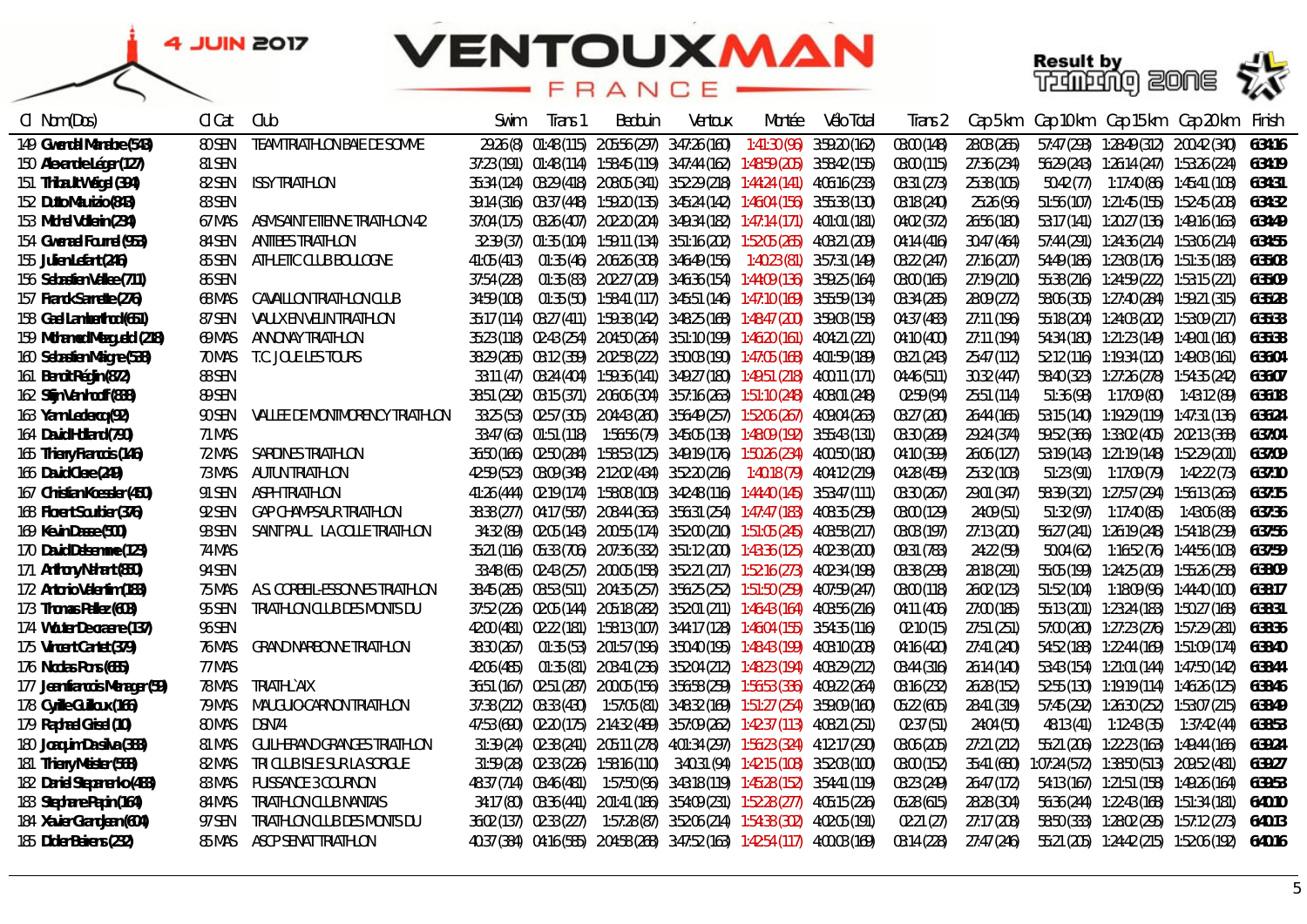

| Cl Nom (Dos)                      | CI Cat        | Club                                   | Swim        | Irans 1                 | Bedouin                                                                                 | Ventoux | Montée | Vélo Total    | Trans 2     | Cap 5 km    |             |              | Cap 10 km    Cap 15 km    Cap 20 km                           | Finish  |
|-----------------------------------|---------------|----------------------------------------|-------------|-------------------------|-----------------------------------------------------------------------------------------|---------|--------|---------------|-------------|-------------|-------------|--------------|---------------------------------------------------------------|---------|
| 186 Jérôme Seguin (834)           | 98 SEN        |                                        |             |                         | 42:20 (495) 02:25 (195) 1:58:31 (116) 3:49:59 (188) 1:51:28 (255)                       |         |        | 4:01:45 (188) | 02:27 (38)  | 26:44 (166) |             |              | 54:20 (170) 1:23:06 (178) 1:51:24 (178)                       | 6:40:21 |
| 187 Alexandre Simart (233)        |               | <b>86 MAS ASL ENGIE</b>                |             |                         | 34:57 (107) 02:12 (153) 1:59:47 (147) 3:50:02 (189) 1:50:15 (229) 4:02:11 (194)         |         |        |               | 02:50 (77)  | 27:34 (229) |             |              | 57:03 (262) 1:28:08 (296) 1:58:32 (300)                       | 6:40:42 |
| 188 Fabien Russier (946)          | 99 SEN        |                                        |             |                         | 42:58 (522) 06:07 (744) 2:09:39 (380) 3:53:28 (225) 1:43:49 (129) 4:05:52 (232)         |         |        |               | 06:42 (710) | 24:09 (52)  | 49:22 (51)  | 1:14:05 (45) | 1:39:29 (53)                                                  | 6:41:08 |
| 189 Antoine Bulzomi (941)         | 87 MAS        |                                        |             |                         | 46:39 (659) 03:45 (478) 1:54:19 (52)                                                    |         |        | 3:48:02 (71)  | 04:27 (457) | 29:29 (380) |             |              |                                                               | 6:41:31 |
| 190 David Candelot (788)          | <i>88 MAS</i> | OULLINS TRIATHLON                      |             |                         | 41:41 (458) 04:08 (560) 1:58:05 (102) 3:41:11 (101) 1:43:06 (120) 3:52:31 (102)         |         |        |               | 06:04 (658) | 28:09 (273) |             |              | 56:40 (245) 1:26:48 (262) 1:57:14 (275)                       | 6:41:38 |
| 191 Laurent Fouilloux (28)        | 89 MAS        | ASVEL TRIATHLON                        |             |                         | 37:19 (187) 02:33 (222) 2:04:18 (250) 3:48:45 (170) 1:44:27 (142) 3:59:34 (166)         |         |        |               | 03:00 (109) | 27:46 (243) |             |              | 56:02 (230) 1:27:16 (272) 1:59:24 (317) 6:41:50               |         |
| 192 Pascal Chalot (31)            |               | 90 MAS ASVEL TRIATHLON                 |             |                         | 39:18 (322) 03:08 (342) 2:02:35 (211) 3:45:37 (144) 1:43:02 (119) 3:56:22 (138)         |         |        |               | 03:09 (211) | 28:15 (280) |             |              | 58:29 (313) 1:27:44 (287) 1:59:54 (329) 6:41:51               |         |
| 193 Nicolas Vauguelin (236)       |               | 100 SEN ASM.SAINT ETIENNE TRIATHLON 42 |             |                         | 40:31 (378) 02:23 (185) 2:01:44 (188) 3:41:21 (104) 1:39:37 (73) 3:59:24 (163)          |         |        |               | 05:23 (607) | 27:07 (187) |             |              |                                                               |         |
| 194 Lionele Baroux (664)          | 2 MAS         | Team Argon 18 France                   |             |                         | 34:07 (76)  02:40 (245)  2:03:05 (225)  3:55:30 (242)  1:52:25 (276)  4:08:53 (261)     |         |        |               | 03:41 (307) | 27:15 (205) |             |              |                                                               |         |
| 195 Nicolas Michalski (858)       | 101 SEN       |                                        |             |                         | 39:26 (330)  03:19 (381)  1:52:14 (30)  3:43:11 (118)  1:50:57 (243)  3:54:13 (114)     |         |        |               | 03:00 (185) | 29:27 (378) |             |              | 1:00:41 (401) 1:30:45 (354) 2:02:02 (364) 6:42:00             |         |
| 196 Clement Boulard (239)         |               | 102 SEN ASM.SAINT ETIENNE TRIATHLON 42 |             |                         | 41:03 (411) 03:27 (408) 2:13:57 (478) 3:54:25 (234) 1:40:28 (82) 4:07:50 (246)          |         |        |               | 03:50 (333) | 25:12 (85)  |             |              | 51:26 (93)  1:18:42 (105)  1:45:54 (110)  6:42:04             |         |
| 197 Stephane Le gal (578)         | 103 SEN       | TRIATHLE VANNES                        | 41:59 (479) |                         | 01:35 (71) 1:58:48 (121) 3:51:02 (197) 1:52:14 (271) 4:02:40 (202)                      |         |        |               | 03:23 (250) | 28:04 (267) |             |              | 56:16 (233) 1:24:29 (210) 1:52:35 (204) 6:42:12               |         |
| 198 Sylvain Pivot (570)           | 91 MAS        | TRIALP MOIRANS                         | 38:31 (270) |                         | 01:35 (70) 2:05:41 (292) 3:49:45 (186) 1:44:04 (133) 4:00:43 (178)                      |         |        |               | 03:45 (318) | 28:11 (276) |             |              | 57:24 (281) 1:27:45 (288) 1:57:43 (286) 6:42:17               |         |
| 199 Erwan Rioual (726)            | 92 MAS        |                                        |             |                         | 35:52 (130) 03:04 (332) 2:18:14 (562) 4:01:43 (300) 1:43:29 (124) 4:15:01 (318)         |         |        |               | 05:00 (547) | 27:48 (249) | 53:00 (132) |              |                                                               |         |
| 200 Vincent Halluin (386)         | 93 MAS        | HAUT JURA VO3 MAX TRIATHLON            | 40:08 (358) |                         | 01:35 (55) 2:02:58 (221) 3:44:22 (129) 1:41:24 (95) 3:56:26 (140)                       |         |        |               | 03:00 (130) | 25:27 (98)  |             |              | 52:47 (128) 1:23:35 (190) 2:01:21 (354) 6:42:30               |         |
| 201 Reinier Ingwersen (721)       | 94 MAS        |                                        |             |                         | 39:10 (310) 04:50 (644) 2:05:29 (288) 3:54:34 (235) 1:49:05 (206) 4:05:06 (224)         |         |        |               | 04:31 (470) | 26:12 (136) |             |              | 54:02 (164) 1:21:25 (150) 1:48:54 (157) 6:42:31               |         |
| 202 Guy Lennoz gratin (738)       | 95 MAS        | ALBERTVILLE TARENTAISE TRIATHLON       |             |                         | 41:39 (457) 03:22 (391) 2:08:05 (342) 3:55:15 (238) 1:47:10 (170) 4:06:29 (235)         |         |        |               | 03:04 (203) | 27:32 (226) |             |              | 53:28 (147) 1:20:32 (138) 1:48:03 (145)                       | 6:42:37 |
| 203 Jordan Maro (615)             |               | 104 SEN TRIATHLON CLUB NANTAIS         |             | 37:22 (190) 02:01 (135) | 1:52:18 (32) 3:44:36 (133) 1:52:18 (274) 3:55:14 (123)                                  |         |        |               | 05:15 (586) | 30:45 (461) |             |              |                                                               | 6:43:05 |
| 204 Alexandre Lecourt (783)       | 105 SEN       |                                        |             |                         | 39:29 (334) 03:19 (380) 2:06:00 (300) 3:52:31 (220) 1:46:31 (163) 4:05:50 (231)         |         |        |               | 03:00 (172) | 26:27 (151) |             |              | 53:44 (155) 1:21:54 (159) 1:51:38 (185)                       | 6:43:16 |
| 205 Adrien Obry (364)             |               | 106 SEN EXPATRIES TRIATHLON CLUB       |             |                         | 42:27 (499) 02:39 (242) 2:05:09 (277) 3:55:52 (245) 1:50:43 (240) 4:07:29 (244)         |         |        |               | 02:47 (69)  | 25:47(111)  |             |              | 53:10 (136) 1:20:37 (139) 1:47:55 (143)                       | 6:43:17 |
| 206 Jérôme Leduc (750)            | 107 SEN       |                                        |             |                         | 45:09 (612) 03:06 (338) 2:02:01 (197) 3:51:14 (201) 1:49:13 (207) 4:02:44 (205)         |         |        |               | 03:31 (275) | 26:58 (183) |             |              | 53:18 (142) 1:21:48 (157) 1:48:48 (153) 6:43:18               |         |
| 207 Cyril Fouineau (674)          | 96 MAS        | VSF TRIATHLON                          |             |                         | 34:03 (74) 04:04 (544) 1:56:20 (70) 3:44:15 (127) 1:47:55 (185) 3:54:56 (122)           |         |        |               | 04:40 (497) |             |             |              | 26:46 (171) 1:00:03 (374) 1:32:39 (391) 2:06:01 (427) 6:43:44 |         |
| 208 Marco Forster (741)           | 108 SEN       |                                        |             |                         | 47:26 (676) 04:19 (594) 1:58:09 (104) 3:40:07 (91) 1:41:58 (103) 3:52:38 (103)          |         |        |               | 05:15 (587) | 29:51 (400) |             |              | 57:49 (295) 1:25:34 (238) 1:54:08 (236)                       | 6:43:46 |
| 209 Franck Ginoux (584)           | 97 MAS        | TRIATHLON CLUB BEAUCAIRE               |             |                         | 36:43 (162)    01:48 (116)    1:56:36 (74)  3:52:59 (222)  1:56:23 (325)  4:03:35 (213) |         |        |               | 02:14 (23)  | 27:45 (242) |             |              |                                                               | 6:43:46 |
| 210 Cyril Radigue (184)           | 98 MAS        | A.S. CORBEIL-ESSONNES TRIATHLON        |             |                         | 34:48 (101) 02:54 (296) 2:03:47 (240) 4:04:19 (333) 2:00:32 (397) 4:15:52 (325)         |         |        |               | 03:12 (220) | 25:00 (76)  | 51:25(92)   |              |                                                               | 6:43:47 |
| 211 Damien Lejeune (926)          | 109 SEN       |                                        |             |                         | 42:48 (516) 03:03 (325) 2:00:40 (169) 3:53:48 (227) 1:53:08 (283) 4:05:17 (227)         |         |        |               | 03:30 (272) | 26:57 (181) |             |              | 53:19 (144) 1:21:11 (147) 1:49:26 (165)                       | 6:44:04 |
| 212 Bruno Roux (381)              |               | 110 SEN GUC TRIATHLON                  | 41:35 (452) |                         | 01:35 (54) 2:02:44 (214) 3:48:13 (166) 1:45:29 (153) 4:00:20 (173)                      |         |        |               | 04:05 (388) | 27:58 (259) |             |              | 56:24 (238) 1:26:55 (266) 1:56:55 (269) 6:44:30               |         |
| 213 Christophe Lacombe (479)      |               | 99 MAS PORTET TRIATHLON                |             |                         | 34:44 (99) 03:00 (312) 2:01:47 (189) 3:51:25 (203) 1:49:38 (214) 4:02:42 (203)          |         |        |               | 03:14 (230) | 28:53 (338) | 58:41 (325) |              |                                                               |         |
| 214 Gregory Solignac (630)        |               | 111 SEN TRIATHLON VILLEFRANCHE SAONE   |             |                         | 42:35 (504)  03:24 (402)  2:08:17 (352)  3:49:33 (181)  1:41:16 (92)  4:00:41 (177)     |         |        |               | 04:00 (367) | 27:54 (254) |             |              | 56:45 (249) 1:26:01 (244) 1:54:49 (246) 6:45:29               |         |
| 215 Edouard Ytournel (936)        | 100 MAS       |                                        |             |                         | 54:17 (775) 04:52 (649) 2:11:19 (410) 3:48:46 (172) 1:37:27 (60) 3:59:40 (167)          |         |        |               | 04:30 (469) | 24:57 (75)  | 50:17 (65)  |              |                                                               |         |
| 216 Laetitia Dardanelli (17)      | 3 SEN         | <b>GAP CHAMPSAUR TRIATHLON</b>         | 39:37 (342) |                         | 03:09 (347) 2:14:26 (486) 4:03:03 (316) 1:48:37 (197) 4:15:49 (324)                     |         |        |               | 02:51 (79)  | 25:19 (89)  | 51:28 (95)  |              | 1:18:30 (100) 1:45:03 (104) 6:46:29                           |         |
| 217 Jean baptiste Cazier (37)     |               | 112 SEN ASVEL TRIATHLON                |             |                         | 42:40 (510) 04:39 (629) 2:03:31 (230) 3:50:17 (193) 1:46:46 (165) 4:02:07 (192)         |         |        |               | 03:48 (329) | 31:11 (488) |             |              | 59:34 (356) 1:26:21 (249) 1:53:20 (223) 6:46:34               |         |
| 218 Pierre alain Marchadour (245) |               | 113 SEN ATHLETIC CLUB BOULOGNE         |             |                         | 42:45 (514) 04:01 (534) 2:08:21 (354) 3:56:06 (249) 1:47:45 (180) 4:07:20 (242)         |         |        |               | 04:14 (412) | 26:22 (144) |             |              | 54:09 (166) 1:21:37 (154) 1:48:16 (148) 6:46:36               |         |
| 219 Nicolas Ribeiro (695)         |               | <i>114 SEN GREENTEAM</i>               |             |                         | 38:29 (266) 03:47 (488) 1:57:34 (89) 3:49:24 (179) 1:51:50 (260) 4:02:23 (196)          |         |        |               | 04:34 (476) | 28:38 (314) |             |              | 58:42 (327) 1:27:21 (275) 1:57:37 (284) 6:46:50               |         |
| 220 Annabelle Texier (416)        | 4 SEN         | <b>LES SABLES VENDEE TRIATHLON</b>     | 35:36 (125) |                         | 01:33 (18) 2:13:11 (463) 4:03:24 (318) 1:50:13 (227) 4:16:02 (327)                      |         |        |               | 02:40 (60)  | 27:55 (255) |             |              | 55:14 (203) 1:22:41 (166) 1:51:01 (172) 6:46:52               |         |
| 221 Fabrice Moreno (529)          |               | 115 SEN STADE FRANCAIS                 |             |                         | 37:31 (204)  01:35 (65)  2:03:54 (242)  3:56:37 (255)  1:52:43 (280)  4:08:57 (262)     |         |        |               | 05:24 (612) | 28:05 (268) |             |              |                                                               | 6:46:56 |
| 222 Fabrice Legeay (707)          | 101 MAS       |                                        |             |                         | 45:45 (633) 04:15 (582) 2:08:09 (345) 3:52:31 (219) 1:44:22 (140) 4:05:04 (223)         |         |        |               | 05:46 (638) | 24:47 (71)  |             |              | 50:41 (76)  1:17:51 (92)  1:46:24 (123)  6:47:14              |         |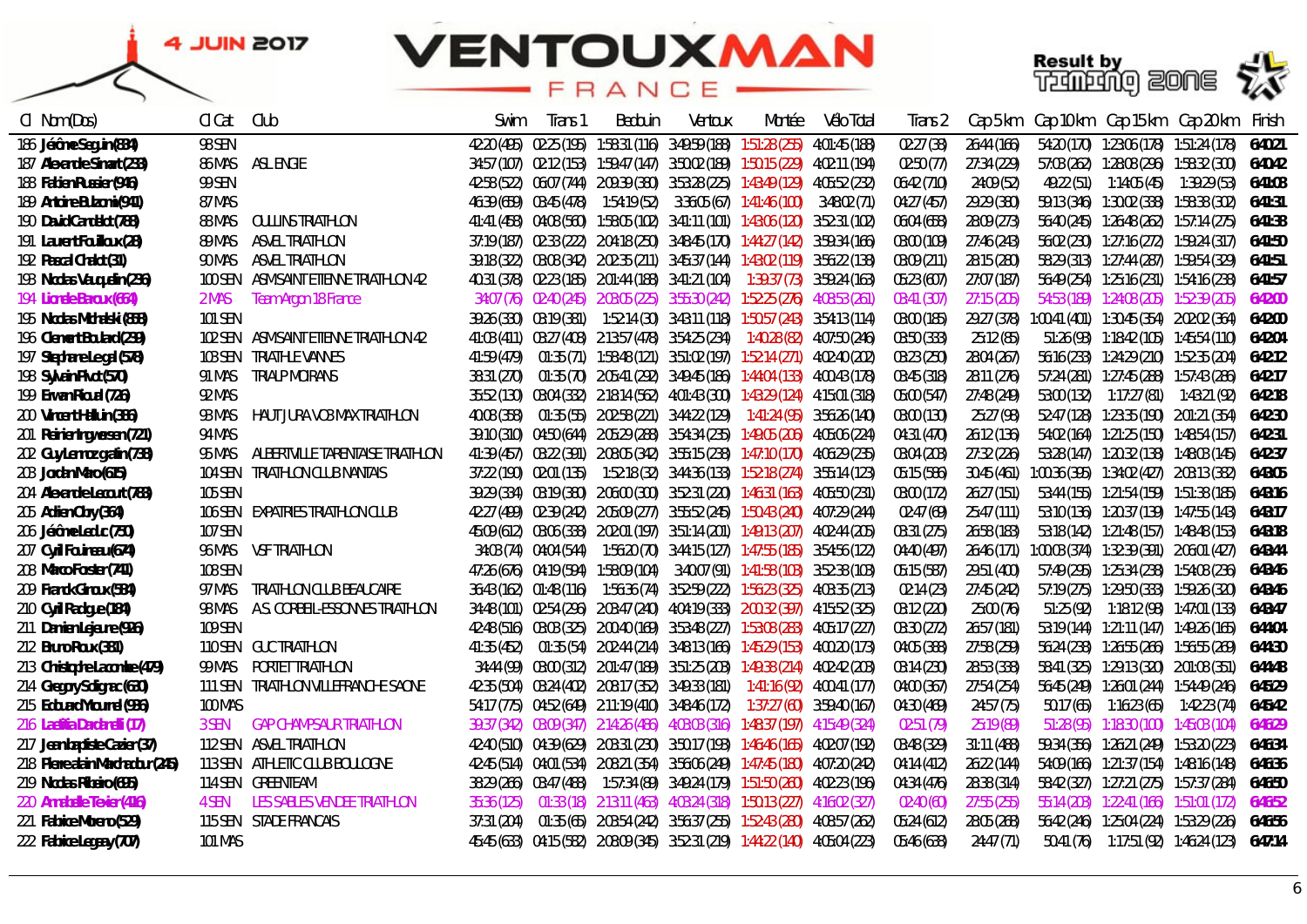### **VENTOUXMAN** FRANCE



镓

| Cl Nom (Dos)                        | Cl Cat         | Club                                       | Swim        | Trans 1 | Bedouin | Ventoux                                                                                     | Montée | Vélo Total | Irans 2     | Cap 5 km    |  | Cap 10 km    Cap 15 km    Cap 20 km                            | Hinish  |
|-------------------------------------|----------------|--------------------------------------------|-------------|---------|---------|---------------------------------------------------------------------------------------------|--------|------------|-------------|-------------|--|----------------------------------------------------------------|---------|
| 223 Christophe Verdier (388)        |                | 102 MAS IBM NICE SOPHIA TRIATHLON          |             |         |         | 36:02 (136) 02:13 (157) 2:05:03 (272) 3:49:39 (184) 1:44:36 (143) 4:00:16 (172)             |        |            | 02:26 (33)  | 28:22 (296) |  | 1:00:20 (386)  1:34:26 (436)  2:06:18 (430)                    | 6:47:15 |
| 224 Remy Murgues (436)              |                | 116 SEN A. L. ECHIROLLES TRIATHLON         |             |         |         | 33:09 (46) 01:56 (127) 2:03:44 (239) 3:54:17 (232) 1:50:33 (237) 4:05:29 (229)              |        |            | 03:05 (204) |             |  | 31:05 (480) 1:01:22 (420) 1:33:30 (416) 2:03:52 (390)          | 6:47:31 |
| 225 Lionel Rodrigues (616)          |                | 103 MAS TRIATHLON CLUB SOISSONS            |             |         |         | 50:06 (733) 03:46 (482) 2:01:16 (178) 3:52:45 (221) 1:51:29 (256) 4:04:05 (218)             |        |            | 03:00 (156) | 24:56 (73)  |  | 52:00 (110) 1:19:43 (123) 1:46:49 (129)                        | 6:47:46 |
| 226 Stephane Le gall (499)          |                | 117 SEN SAINT GREGOIRE TRIATHLON           |             |         |         | 40:27 (374) 02:43 (256) 1:57:30 (88) 3:48:52 (173) 1:51:22 (250) 4:00:39 (176)              |        |            | 03:58 (360) | 28:40 (317) |  | 58:35 (317) 1:30:16 (343) 2:00:06 (330)                        | 6:47:53 |
| 227 Arnaud Chevalier (353)          |                | <b>104 MAS DIJON SINGLETRACK</b>           |             |         |         | 37:40 (214) 02:44 (261) 2:07:05 (320) 4:03:47 (323) 1:56:42 (335) 4:17:17 (335)             |        |            | 04:47 (513) | 26:13 (138) |  | 52:37 (123) 1:19:16 (113) 1:45:36 (107)                        | 6:48:04 |
| 228 Sebastien Blanchard (608)       |                | 118 SEN TRIATHLON CLUB DES MONTS DU        |             |         |         | 37:27 (198) 02:51 (289) 2:07:12 (326) 3:46:17 (151) 1:39:05 (68) 3:59:05 (159)              |        |            | 02:57 (91)  | 27:55 (256) |  | 57:12 (271) 1:30:47 (357) 2:06:01 (425)                        | 6:48:21 |
| 229 Cedric Fratacci (804)           | 10.5 MA.S      |                                            |             |         |         | 38:12 (242) 05:17 (688) 1:58:26 (114) 3:44:31 (131) 1:46:05 (157) 3:56:34 (141)             |        |            | 05:03 (557) | 28:27 (303) |  |                                                                | 6:48:25 |
| 230 Bertrand Plouvier (840)         | <b>106 MAS</b> |                                            |             |         |         | 37:08 (179) 02:23 (188) 2:04:17 (249) 3:56:29 (253) 1:52:12 (269) 4:08:30 (257)             |        |            | 03:32 (279) | 25:43 (109) |  | 55:02 (195) 1:25:28 (236) 1:57:04 (272)                        | 6:48:37 |
| 231 Sonia Reynaud (167)             | 3 MAS          | <b>MAUGUIO-CARNON TRIATHLON</b>            |             |         |         | 39:13 (313)  02:54 (295)  2:06:09 (305)  3:58:02 (271)  1:51:53 (261)  4:12:41 (293)        |        |            | 03:00 (117) | 27:53 (253) |  | 55:42 (219) 1:24:03 (201) 1:51:23 (177)                        | 6:49:11 |
| 232 Gabriella Brien (18)            | 5.SEN          | OSE 3 SPORTS SAINTE MAXIME                 | 35:28 (120) |         |         | 01:07 (3) 2:23:45 (631) 4:11:31 (395) 1:47:46 (182) 4:22:42 (385)                           |        |            | 02:12(20)   | 26:41 (162) |  | 54:28 (175) 1:21:46 (156) 1:47:48 (141)                        | 6:49:17 |
| 233 Vincent Vassards (200)          |                | 107 MAS ALBERTVILLE TARENTAISE TRIATHLON   |             |         |         | 40:11 (360)  03:13 (361)  2:00:27 (165)  3:51:37 (206)  1:51:10 (247)  4:02:09 (193)        |        |            | 02:53 (84)  | 30:26 (436) |  | 59:40 (360) 1:29:55 (336) 2:00:56 (344)                        | 6:49:22 |
| 234 Christophe Castes (460)         |                | 108 MAS NOGENT SOLIDARITÉ TRIATHLON        |             |         |         | 41:01 (409) 02:57 (306) 1:58:05 (101) 3:56:56 (258) 1:58:51 (367) 4:07:19 (241)             |        |            | 04:52 (524) | 27:56 (257) |  | 55:04 (197) 1:23:59 (197) 1:53:15 (220)                        | 6:49:24 |
| 235 Cyril Molet (275)               |                | 109 MAS CAVAILLON TRIATHLON CLUB           |             |         |         | 38:26 [257] 02:27 [200] 2:04:08 [246] 3:51:37 [207] 1:47:29 (176) 4:02:35 (199)             |        |            | 04:10 (401) | 28:36 (312) |  | 59:45 (361) 1:31:01 (360) 2:02:01 (363)                        | 6:49:39 |
| 236 Damien Vigier (537)             |                | 110 MAS T.C. JOUE LES TOURS                |             |         |         | 39:46 (348) 03:22 (390) 2:02:25 (208) 3:53:08 (223) 1:50:43 (241) 4:04:17 (220)             |        |            | 03:27 (261) | 28:40 (318) |  | 57:54 (297) 1:27:29 (279) 1:58:49 (305)                        | 6:49:41 |
| 237 Martin Jung (174)               | 111 MAS        |                                            |             |         |         | 37:46 (220) 03:54 (515) 2:00:53 (173) 3:45:36 (143) 1:44:43 (146) 3:56:59 (144)             |        |            | 06:58 (721) |             |  | 30:30 (443)  1:01:49 (433)  1:32:45 (393)  2:04:10 (395)       | 6:49:47 |
| 238 Thierry Compère (785)           | 112 MAS        |                                            |             |         |         | 36:28 (148)  03:46 (483)  2:12:23 (441)  4:07:23 (357)  1:55:00 (308)  4:19:17 (355)        |        |            | 02:52 (83)  | 27:14 (203) |  | 53:42 (152) 1:20:28 (137) 1:47:40 (138)                        | 6:50:03 |
| 239 Rafa Navarro (683)              | 113 MAS        |                                            |             |         |         | 42:40 (511) 05:12 (679) 2:05:03 (273) 3:55:12 (237) 1:50:09 (224) 4:07:22 (243)             |        |            | 04:06 (391) | 27:09 (191) |  | 54:15 (169) 1:22:34 (164) 1:51:04 (173)                        | 6:50:24 |
| 240 Badr eddine Rharbi (360)        |                | 119 SEN ENTENTE SPORTIVE NANTERRE          |             |         |         | 35:18 (115) 02:24 (190) 2:07:55 (335) 4:02:18 (310) 1:54:23 (299) 4:15:42 (323)             |        |            | 03:34 (286) | 26:41 (163) |  | 54:22 (172) 1:23:48 (196) 1:53:30 (228)                        | 6:50:28 |
| 241 Michel Avet (443)               |                | 114 MAS MONTELIMAR TRIATHLON               |             |         |         | 41:27 (445)  01:35 (61)  2:02:46 (215)  3:56:21 (251)  1:53:35 (290)  4:08:22 (253)         |        |            | 03:59 (363) | 28:26 (300) |  | 58:34 (315) 1:26:28 (251) 1:55:11 (253)                        | 6:50:34 |
| 242 Pierre Maroni (893)             | 115 MAS        |                                            |             |         |         | 38:10 (240) 03:48 (494) 1:58:13 (108) 3:41:19 (103) 1:43:06 (121) 3:51:26 (93)              |        |            | 04:23 (447) | 28:46 (328) |  |                                                                | 6:50:51 |
| 243 Stephane Vignaud (592)          |                | 116 MAS TRIATHLON CLUB DE L'OMOIS          |             |         |         | 43:57 (566) 02:03 (138) 1:57:48 (95) 3:52:06 (213) 1:54:18 (296) 4:02:54 (206)              |        |            | 03:07 (207) | 29:55 (405) |  |                                                                | 6:50:58 |
| 244 Emmanuel Lebrun (647)           |                | 117 MAS VALENCIENNES TRIATHLON             |             |         |         | 42:39 (508)    03:18 (379)   2:07:17 (327)   3:55:44 (243)    1:48:27 (196)   4:07:10 (238) |        |            | 04:19 (428) | 31:22 (502) |  |                                                                | 6:50:59 |
| 245 Lionel Manin (27)               |                | 118 MAS ASVEL TRIATHLON                    |             |         |         | 36:36 (153)   02:31 (211)   2:04:12 (248)   3:51:40 (209)   1:47:28 (175)   4:03:10 (207)   |        |            | 04:04 (381) | 29:54 (404) |  |                                                                | 6:51:07 |
| 246 Damien Ribouleau (875)          | <b>119 MAS</b> |                                            |             |         |         | 37:30 (203) 02:45 (266) 2:09:24 (376) 4:01:47 (302) 1:52:23 (275) 4:14:29 (311)             |        |            | 03:39 (300) | 27:35 (232) |  | 55:44 (221) 1:24:00 (199) 1:53:07 (216)                        | 6:51:30 |
| 247 Nicolas Gouby (512)             |                | 120 MAS SARDINES TRIATHLON                 |             |         |         | 37:06 (176)  01:23 (12)  2:06:33 (311)  3:56:05 (247)  1:49:32 (210)  4:07:01 (237)         |        |            | 03:09 (213) | 29:21 (371) |  | 59:35 (357) 1:31:07 (363) 2:02:53 (377)                        | 6:51:32 |
| 248 David Madec (610)               |                | 121 MAS TRIATHLON CLUB DU PAYS DE          |             |         |         | 33:21 (51) 03:17 (375) 2:05:00 (270) 4:01:29 (296) 1:56:29 (330) 4:12:16 (289)              |        |            | 04:13 (411) | 30:23 (429) |  |                                                                | 6:51:34 |
| 249 Alexandre Arbex de castro vilas |                | 120 SEN AVIGNON LE PONTET TRIATHLON        |             |         |         | 39:17 (321) 02:28 (203) 1:54:27 (53) 3:53:10 (224) 1:58:43 (365) 4:05:44 (230)              |        |            | 03:59 (362) |             |  | 30:14 (419) 1:02:21 (451) 1:31:46 (373) 2:00:33 (337)          | 6:52:01 |
| 250 Aurelien Bey (348)              |                | 121 SEN DIJON SINGLETRACK                  |             |         |         | 40:38 (385) 02:15 (161) 2:01:48 (190) 3:57:02 (261) 1:55:14 (312) 4:07:39 (245)             |        |            | 03:16 (231) | 28:47 (329) |  | 57:32 (285) 1:27:17 (273) 1:58:14 (297)                        | 6:52:02 |
| 251 Jacques Duhamel (173)           |                | 122 MAS HERMITAGE TOURNONAIS TRIATHLON     |             |         |         | 46:29 (650) - 02:49 (278) - 2:11:51 (429) - 4:01:14 (293) - 1:49:23 (208) - 4:13:35 (299)   |        |            | 03:09 (212) | 25:32 (102) |  | 51:22 (90)  1:18:12 (97)  1:46:12 (116)                        | 6:52:14 |
| 252 Philippe Blain (510)            |                | 123 MAS SARDINES TRIATHLON                 |             |         |         | 45:55 (637) 02:25 (194) 2:00:44 (170) 3:50:31 (194) 1:49:47 (217) 4:02:43 (204)             |        |            | 03:37 (294) | 27:40 (237) |  | 57:09 (269) 1:26:54 (264) 1:57:43 (285)                        | 6:52:23 |
| 253 Thomas Garric (68)              |                | 122 SEN COURIR A FUVEAU TRIATHLON          |             |         |         | 41:42 (459) 03:15 (369) 2:00:35 (168) 3:42:37 (111) 1:42:02 (106) 3:55:33 (128)             |        |            | 03:00 (114) | 33:10 (585) |  |                                                                | 6:52:39 |
| 254 Julien Forest (330)             |                | 123 SEN CREUSOT TRIATHLON                  |             |         |         | 44:11 (578) 04:18 (589) 2:01:16 (177) 3:46:35 (153) 1:45:19 (151) 3:57:20 (148)             |        |            | 05:09 (569) | 27:12 (197) |  | 57:04 (264) 1:28:21 (304) 2:01:46 (359)                        | 6:52:44 |
| 255 Laurent Alteyrac (247)          |                | 124 MAS AUBAGNE TRIATHLON                  |             |         |         | 37:52 (225) 02:30 (209) 2:00:05 (157) 3:50:05 (191) 1:50:00 (220) 4:02:16 (195)             |        |            | 03:19 (242) |             |  | 30:31 (444)    1:00:56 (407)    1:32:54 (398)    2:07:00 (445) | 6:52:57 |
| 256 Kevin Roger (909)               | 124 SEN        |                                            |             |         |         | 32:03 (29) 03:30 (424) 2:03:54 (243) 4:07:13 (355) 2:03:19 (435) 4:20:04 (364)              |        |            | 03:57 (355) | 28:17 (288) |  | 57:06 (266) 1:25:21 (233) 1:53:28 (225)                        | 6:53:02 |
| 257 Vilja-maaria Larme porter (21)  | 6 SEN          |                                            | 40:26 (372) |         |         | 01:30 (16) 2:11:54 (430) 4:03:54 (325) 1:52:00 (263) 4:18:54 (351)                          |        |            | 03:37 (292) | 27:27 (219) |  | 54:29 (176) 1:22:03 (160) 1:48:49 (154)                        | 6:53:16 |
| 258 Hugues Peyret (411)             |                | 125 MAS    LES ALLIGATORS SEYNOD TRIATHLON |             |         |         | 34:44 (98) 01:39 (105) 2:08:04 (339) 3:58:55 (282) 1:50:51 (242) 4:11:00 (277)              |        |            | 02:31 (44)  | 28:16 (284) |  | 58:45 (329) 1:30:29 (350) 2:03:36 (386)                        | 6:53:30 |
| 259 Thierry Seurre (573)            |                | <i>126 MAS TRIATH'LONS</i>                 |             |         |         | 40:44 (390) 03:53 (513) 2:08:27 (356) 4:03:59 (328) 1:55:32 (318) 4:14:42 (316)             |        |            | 02:48 (72)  | 26:12 (134) |  | 53:48 (157) 1:22:44 (170) 1:51:36 (184)                        | 6:53:43 |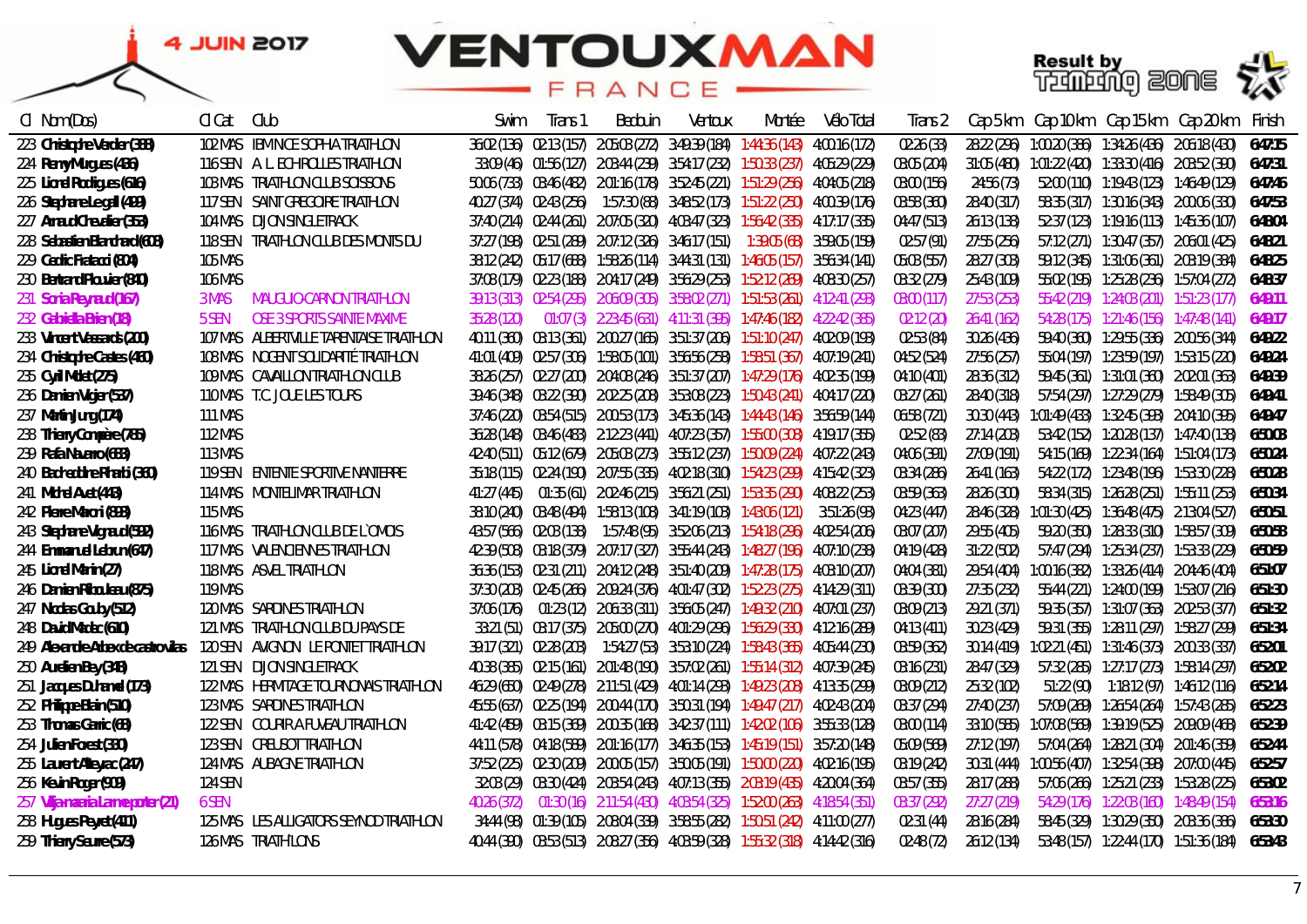



| CI Nom (Dos)                  | Cl Cat         | Club                                   | Swim        | Trans 1 | Bedouin | Ventoux | Montée                                                                                    | Vélo Total | Trans 2     |             |                                         | Cap 5 km Cap 10 km Cap 15 km Cap 20 km                   | Finish  |
|-------------------------------|----------------|----------------------------------------|-------------|---------|---------|---------|-------------------------------------------------------------------------------------------|------------|-------------|-------------|-----------------------------------------|----------------------------------------------------------|---------|
| 260 Ron Birnbaum (533)        |                | <b>125 SEN STADE FRANCAIS</b>          |             |         |         |         | 32:35 (34) 02:31 (216) 1:59:30 (139) 3:51:35 (205) 1:52:05 (264) 4:03:24 (210)            |            | 04:33 (474) | 31:26 (507) |                                         | 1:05:22 (527)  1:41:14 (548)  2:11:17 (497)              | 6:54:20 |
| 261 Gregory Joucerand (65)    |                | 126 SEN TRIATHLYAIX                    |             |         |         |         | 40:52 (401) 03:15 (368) 2:07:10 (324) 3:57:32 (266) 1:50:22 (230) 4:11:58 (285)           |            | 03:42 (309) | 27:33 (227) |                                         | 55:32 (214) 1:25:52 (242) 1:54:40 (244)                  | 6:54:27 |
| 262 Erwan Engel (485)         |                | 127 MAS PUISSANCE 3 COURNON            |             |         |         |         | 43:29 (547) 03:28 (415) 2:03:47 (241) 3:58:08 (273) 1:54:21 (298) 4:10:18 (271)           |            | 04:11 (405) | 28:18 (290) |                                         | 57:01 (261) 1:25:14 (229) 1:53:14 (219)                  | 6:54:40 |
| 263 Adrien Deseilligny (757)  | 127 SEN        |                                        |             |         |         |         | 36:34 (152) 06:44 (757) 2:06:58 (317) 3:56:43 (256) 1:49:45 (216) 4:09:45 (265)           |            | 04:26 (454) |             |                                         | 30:46 (462) 1:00:04 (376) 1:29:25 (325) 1:57:31 (282)    | 6:55:00 |
| 264 Herve Delvaulx (899)      | <b>128 MAS</b> |                                        |             |         |         |         | 34:42 (96) 03:42 (471) 2:09:29 (377) 3:58:27 (279) 1:48:58 (204) 4:09:47 (266)            |            | 04:12 (409) |             |                                         | 28:33 (308) 1:00:27 (391) 1:33:15 (410) 2:02:50 (376)    | 6:55:13 |
| 265 Matthieu Lachevre (229)   |                | 129 MAS AS VILLENEUVE TRIATHLON        | 37:13 (184) |         |         |         | 2:00:23 (162) 3:47:22 (158) 1:46:59 (167) 3:58:32 (153)                                   |            | 04:40 (496) |             |                                         | 27:38 (236) 1:01:55 (438) 1:36:14 (466) 2:16:54 (564)    | 6:55:44 |
| 266 Thomas Saunier (263)      |                | 130 MAS TRIVAL DE GRAY                 |             |         |         |         | 38:11 (241)  03:53 (512)  2:04:57 (267)  3:57:47 (269)  1:52:50 (281)  4:08:42 (260)      |            | 03:42 (310) | 27:50 (250) |                                         | 58:41 (324) 1:30:08 (340) 2:01:17 (353)                  | 6:55:45 |
| 267 Florian Dzapo (334)       |                | 131 MAS CROCO D'AIRAIN NIMES TRIATHLON |             |         |         |         | 39:01 (301)  03:58 (521)  2:02:36 (212)  3:58:27 (278)  1:55:51 (319)  4:11:09 (280)      |            | 03:53 (344) | 29:11 (361) |                                         | 59:04 (340) 1:28:44 (311) 1:57:48 (289)                  | 6:55:49 |
| 268 Luuk Spauwen (769)        | 128 SEN        |                                        |             |         |         |         | 43:01 (524) 05:10 (675) 2:09:20 (373) 3:59:27 (286) 1:50:07 (223) 4:11:08 (279)           |            | 05:56 (650) | 27:15 (206) |                                         | 54:46 (182) 1:22:42 (167) 1:50:57 (171)                  | 6:56:12 |
| 269 Laurent Vanstraelen (846) | 129 SEN        |                                        |             |         |         |         | 39:14 (317) 02:34 (232) 2:07:00 (318) 4:01:42 (299) 1:54:42 (303) 4:14:34 (312)           |            | 02:59 (95)  | 28:46 (326) |                                         | 57:32 (286) 1:26:45 (260) 1:57:25 (279)                  | 6:56:46 |
| 270 Judicael Dujon (589)      |                | 130 SEN TRIATHLON CLUB DE L'OMOIS      |             |         |         |         | 40:22 (369) 02:39 (244) 2:04:53 (266) 3:57:23 (264) 1:52:30 (278) 4:08:24 (254)           |            | 03:04 (201) | 29:02 (349) |                                         | 59:00 (339) 1:31:31 (369) 2:02:26 (372)                  | 6:56:55 |
| 271 Yann Mainguy (656)        |                | 131 SEN VENETES TRIATHLON              |             |         |         |         | 37:34 (207)  04:04 (543)  2:02:04 (199)  3:55:17 (239)  1:53:13 (284)  4:06:31 (236)      |            | 04:14 (414) |             |                                         | 31:05 (481)  1:01:04 (411)  1:34:50 (441)  2:04:45 (403) | 6:57:08 |
| 272 Arnault Deneubourg (891)  | 132 MAS        |                                        |             |         |         |         | 37:37 (211) 03:34 (438) 2:00:52 (172) 3:54:36 (236) 1:53:44 (293) 4:08:33 (258)           |            | 05:01 (551) | 28:56 (343) |                                         | 58:45 (330) 1:30:37 (353) 2:02:23 (371)                  | 6:57:08 |
| 273 Eric Vincent (947)        |                | 133 MAS BEAUNE TRIATHLON               |             |         |         |         | 38:01 (234) 03:22 (394) 2:08:16 (351) 4:04:53 (336) 1:56:37 (333) 4:16:53 (331)           |            | 03:12 (223) | 28:41 (322) |                                         | 57:19 (277) 1:26:09 (245) 1:55:57 (262)                  | 6:57:25 |
| 274 Nicolas Jolly (667)       |                | 132 SEN VINEUIL SPORTS TRIATHLON       |             |         |         |         | 42:11 (487) 04:05 (546) 2:08:10 (346) 3:56:07 (250) 1:47:57 (186) 4:08:10 (249)           |            | 02:47 (70)  | 27:32 (225) |                                         | 56:43 (248) 1:27:35 (281) 2:00:17 (333)                  | 6:57:30 |
| 275 Albert Mulder (356)       |                | 134 MAS EMBRUN TRIATHLON CLUB          |             |         |         |         | 38:08 (239) 03:13 (362) 2:04:48 (262) 3:54:21 (233) 1:49:33 (211) 4:05:11 (225)           |            | 04:03 (376) | 28:55 (340) |                                         | 59:56 (369) 1:33:05 (406) 2:07:03 (446)                  | 6:57:38 |
| 276 Ludovic Le carre (486)    |                | 133 SEN QUIMPER TRIATHLON              |             |         |         |         | 36:00 (135) 03:48 (492) 2:03:04 (224) 3:58:26 (277) 1:55:22 (313) 4:10:30 (272)           |            | 07:55 (758) | 30:21 (427) |                                         |                                                          | 6:57:43 |
| 277 Regis Brun (522)          |                | 135 MAS SPLACH LISLE JOURDAIN TRI      | 42:27 (500) |         |         |         | 01:35 (64) 2:06:38 (312) 4:02:43 (312) 1:56:05 (321) 4:13:49 (302)                        |            | 02:34 (48)  | 28:10 (275) |                                         | 57:13 (273) 1:27:46 (290) 1:57:33 (283)                  | 6:57:58 |
| 278 Thomas Dekker (518)       |                | 136 MAS SPLACH LISLE JOURDAIN TRI      |             |         |         |         | 41:35 (453) 03:09 (349) 2:09:03 (369) 4:01:17 (294) 1:52:14 (270) 4:13:10 (297)           |            | 02:37 (53)  | 28:04 (266) |                                         | 57:07 (267) 1:27:41 (285) 1:58:06 (293)                  | 6:58:37 |
| 279 Florian Besnard (809)     |                | 134 SEN TOBESPORT                      |             |         |         |         | 36:31 (150) 05:51 (730) 2:14:46 (495) 3:57:25 (265) 1:42:39 (114) 4:12:12 (286)           |            | 04:39 (492) | 26:24 (150) |                                         | 54:25 (174) 1:25:52 (243) 1:59:29 (322)                  | 6:58:42 |
| 280 Julien Rodet (223)        |                | 137 MAS AQUATIQUE CLUB OLYMPIDE        |             |         |         |         | 37:41 (216) 01:56 (125) 2:08:59 (366) 4:02:26 (311) 1:53:27 (289) 4:13:49 (301)           |            | 03:34 (284) | 29:28 (379) |                                         |                                                          | 6:58:47 |
| 281 Nicolas Evrard (41)       |                | 135 SEN ASVEL TRIATHLON                |             |         |         |         | 31:52 (25) 02:38 (239) 2:06:23 (307) 4:06:08 (349) 1:59:45 (389) 4:17:59 (341)            |            | 05:32 (619) |             |                                         | 30:11 (418) 1:00:47 (402) 1:30:53 (359) 2:01:01 (347)    | 6:59:02 |
| 282 Tolga Alpagot (778)       | <b>138 MAS</b> |                                        |             |         |         |         | 41:59 (480)  01:35 (89)  2:11:40 (424)  4:08:02  (363)  1:56:22  (323)  4:19:50  (361)    |            | 03:32 (278) | 28:17 (286) |                                         | 56:17 (234) 1:24:14 (207) 1:52:08 (194)                  | 6:59:04 |
| 283 Francis Poitevineau (670) |                | 136 SEN VITROLLES TRIATHLON            |             |         |         |         | 38:17 (248)   02:23 (187)   2:02:23 (206)   4:07:57 (362)   2:05:34 (461)   4:19:36 (358) |            | 03:33 (282) | 26:46 (170) |                                         | 55:26 (210) 1:28:30 (308) 1:55:23 (257)                  | 6:59:12 |
| 284 Catherine Houseaux (933)  | 4 MAS          | TRIATHL'AIX                            |             |         |         |         | 39:43 (346)  03:02 (323)  2:11:19 (409)  3:57:49 (270)  1:46:30 (162)  4:13:41 (300)      |            | 03:00 (188) | 33:23 (593) |                                         |                                                          | 6:59:19 |
| 285 Mehdi Kacem boudhar (335) |                | 139 MAS CROCO D'AIRAIN NIMES TRIATHLON |             |         |         |         | 40:58 (405)  05:03 (665)  2:05:38 (290)  3:57:02 (260)  1:51:24 (251)  4:10:16 (270)      |            | 05:06 (563) | 28:32 (307) |                                         |                                                          | 6:59:47 |
| 286 Eliane Jung (175)         | 5 MAS          |                                        |             |         |         |         | 34:02 (73)  02:30 (208)  2:05:23 (284)  4:03:59 (327)  1:58:36 (363)  4:15:13 (319)       |            | 03:53 (346) | 30:35 (450) |                                         |                                                          | 6:59:47 |
| 287 Olivier Brancorsini (704) | <i>140 MAS</i> |                                        |             |         |         |         | 38:16 (245) - 02:48 (275) - 2:06:15 (306) - 4:03:34 (320) - 1:57:19 (342) - 4:14:36 (314) |            | 03:53 (348) | 29:14 (366) |                                         |                                                          | 6:59:59 |
| 288 Alain Berthou (419)       |                | 141 MAS LES SABLES VENDEE TRIATHLON    |             |         |         |         | 45:48 (634)  04:23 (602)  2:11:21 (412)  3:58:40 (281)  1:47:19 (172)  4:11:06 (278)      |            | 04:55 (533) | 27:13 (198) |                                         | 55:56 (228) 1:25:15 (230) 1:54:06 (235)                  | 7:00:18 |
| 289 Patrice Cotty (260)       |                | <b>142 MAS AVIRON BAYONNAIS</b>        |             |         |         |         | 41:59 (478) 02:44 (260) 2:09:02 (368) 4:08:46 (373) 1:59:44 (388) 4:20:58 (370)           |            | 04:21 (437) | 26:46 (169) |                                         | 53:50 (158) 1:22:06 (161) 1:50:17 (167)                  | 7:00:19 |
| 290 Corinne Hatin (45)        | <b>6 MAS</b>   | ASVEL TRIATHLON                        | 38:48 (286) |         |         |         | 01:35 (26) 2:19:28 (585) 4:17:49 (454) 1:58:21 (357) 4:28:22 (437)                        |            | 03:12 (219) | 28:07 (269) | 54:54 (190) 1:21:31 (153) 1:48:35 (150) |                                                          | 7:00:32 |
| 291 Bertola Roberto (806)     | 143 MAS        |                                        |             |         |         |         | 37:41 (217) 06:52 (760) 2:12:49 (456) 4:04:47 (335) 1:51:58 (262) 4:19:14 (354)           |            | 04:52 (526) | 26:12 (137) |                                         | 54:14 (168) 1:22:50 (174) 1:51:54 (187)                  | 7:00:33 |
| 292 Benoit Lambert (341)      |                | 137 SEN DUCTRIATHLON DRACENIE          |             |         |         |         | 38:05 (238) 01:54 (122) 2:01:35 (184) 3:53:50 (228) 1:52:15 (272) 4:04:36 (222)           |            | 03:58 (357) |             |                                         | 32:01 (530) 1:04:12 (496) 1:38:09 (501) 2:12:07 (509)    | 7:00:40 |
| 293 Thierry Mahe (612)        |                | 144 MAS TRIATHLON CLUB DU PAYS DE      |             |         |         |         | 37:45 (219) 03:09 (350) 2:05:26 (286) 4:05:24 (339) 1:59:58 (394) 4:18:34 (346)           |            | 04:17 (423) | 27:15 (204) |                                         | 56:21 (236) 1:26:45 (259) 1:56:59 (271)                  | 7:00:44 |
| 294 Nicolas Sarazin (599)     |                | 138 SEN TRIATHLON CLUB DE L'OMOIS      |             |         |         |         | 37:55 (229) 02:32 (219) 2:08:35 (359) 4:05:04 (337) 1:56:29 (329) 4:17:41 (339)           |            | 03:41 (306) | 28:19 (292) |                                         | 58:18 (307) 1:28:23 (305) 1:58:56 (308)                  | 7:00:45 |
| 295 Véronique De pury (937)   | 7 MAS          |                                        |             |         |         |         | 49:33 (724) 04:47 (641) 2:06:42 (315) 3:58:07 (272) 1:51:25 (253) 4:09:48 (267)           |            | 02:57 (92)  | 27:24 (215) |                                         |                                                          | 7:00:57 |
| 296 Jessica Nzamba (871)      | 7 SEN          |                                        |             |         |         |         | 42:37 (506) 03:05 (337) 2:05:15 (281) 4:01:26 (295) 1:56:11 (322) 4:13:04 (296)           |            | 02:42 (66)  | 29:07 (358) |                                         | 59:05 (341) 1:28:58 (314) 1:59:29 (323)                  | 7:00:57 |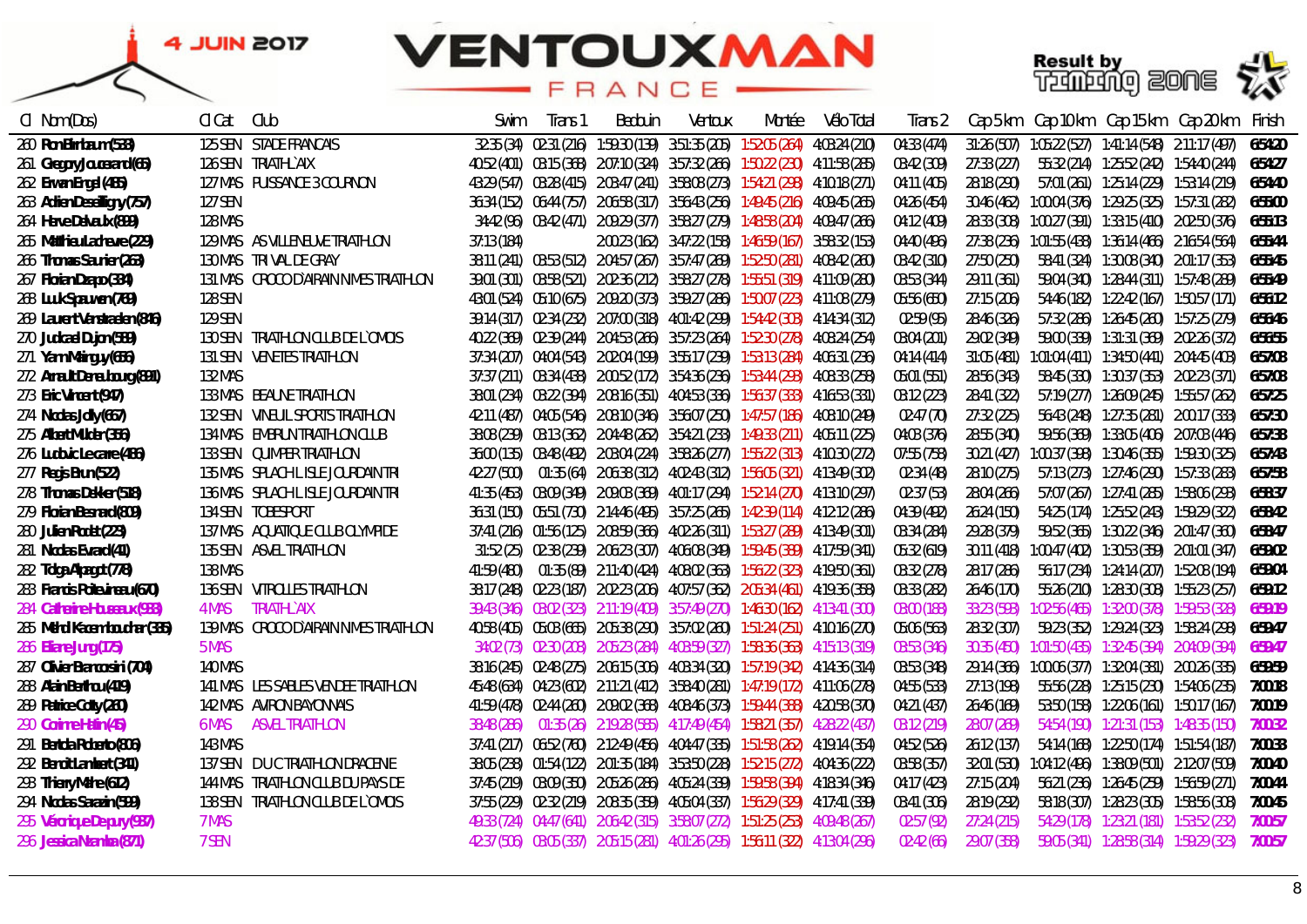



| CI Nom (Dos)                      | CI Cat<br>Club                   |                                          | Swim | Irans 1 | Bedouin                               | Ventoux | Montée                                                                                 | Vélo Total    | Trans 2     | Cap 5 km    |  | Cap 10 km    Cap 15 km    Cap 20 km                           | Finish  |
|-----------------------------------|----------------------------------|------------------------------------------|------|---------|---------------------------------------|---------|----------------------------------------------------------------------------------------|---------------|-------------|-------------|--|---------------------------------------------------------------|---------|
| 297 Bruno Audebrand (76)          |                                  | 145 MAS LA ROCHELLE TRIATHLON            |      |         |                                       |         | 43:24 (543) 04:25 (607) 2:08:33 (358) 3:58:11 (274) 1:49:38 (213) 4:11:43 (283)        |               | 04:52 (523) | 27:47 (245) |  | 57:06 (265) 1:26:55 (265) 1:56:35 (265)                       | 7:00:59 |
| 298 Gregory Borghino (355)        | 139 SEN DURANCE TRIATHLON        |                                          |      |         |                                       |         | 46:36 (655) 02:15 (163) 2:04:33 (256) 3:55:58 (246) 1:51:25 (252) 4:08:22 (252)        |               | 02:47 (68)  | 29:03 (351) |  | 58:58 (337) 1:28:56 (313) 2:01:31 (357)                       | 7:01:31 |
| 299 John Bouvy (914)              | 146 MAS                          |                                          |      |         |                                       |         | 41:13 (428) 03:54 (517) 2:04:49 (263) 4:03:54 (326) 1:59:05 (374) 4:17:33 (338)        |               | 04:00 (369) | 26:15(141)  |  | 53:50 (159) 1:23:39 (191) 1:54:52 (248)                       | 7:01:32 |
| 300 Gilles Jaudoin (108)          | 147 MAS VELIZY TRIATHLON         |                                          |      |         | 37:24 (192) 02:44 (259) 2:09:19 (372) |         |                                                                                        | 4:10:15 (269) | 05:45 (636) | 29:16 (367) |  | 59:57 (370) 1:32:57 (401) 2:05:27 (416) 7:01:35               |         |
| 301 Pierre-henri Vernet (895)     | 140 SEN                          |                                          |      |         |                                       |         | 37:15 (185) 03:09 (351) 2:10:58 (402) 4:09:20 (378) 1:58:22 (358) 4:21:13 (373)        |               | 05:43 (634) | 25:54 (117) |  | 52:54 (129) 1:24:35 (213) 1:54:39 (243) 7:01:59               |         |
| 302 Thomas Huguet (306)           |                                  | 141 SEN COTE DOPALE TRIATHLON CALAIS     |      |         |                                       |         | 34:27 (84) 01:52 (119) 2:02:31 (210) 4:15:43 (429) 2:13:12 (548) 4:29:50 (448)         |               | 03:00 (101) | 26:12 (133) |  | 53:06 (134) 1:22:48 (172) 1:52:54 (209)                       | 7:02:03 |
| 303 Jacques Bogdanski (270)       |                                  | 148 MAS CA VILLENAVE D ORNON TRIATHLON   |      |         |                                       |         | 44:29 (585)    01:35 (49)    1:57:44 (93)  3:48:10 (165)  1:50:26 (235)  3:59:20 (161) |               | 04:11 (404) |             |  | 29:13 (363) 1:00:16 (383) 1:34:47 (439) 2:12:30 (517)         | 7:02:05 |
| 304 Jean christophe Ducasse (944) | 149 MAS TRIATHLYAIX              |                                          |      |         |                                       |         | 39:12 (312) 03:36 (445) 2:05:47 (295) 3:55:46 (244) 1:49:59 (219) 4:07:12 (239)        |               | 04:04 (385) |             |  | 31:22 (503) 1:01:43 (431) 1:35:01 (449) 2:08:05 (456)         | 7:02:09 |
| 305 Patrice Helmer (442)          |                                  | 150 MAS MONTELIMAR TRIATHLON             |      |         |                                       |         | 40:19 (367) 04:07 (553) 2:07:35 (331) 4:08:49 (374) 2:01:14 (411) 4:20:08 (365)        |               | 03:44 (315) | 28:47 (330) |  |                                                               | 7:02:13 |
| 306 Cedric Charrier (718)         | 142 SEN                          |                                          |      |         |                                       |         | 43:12 (537) 04:10 (565) 2:10:54 (401) 4:08:03 (364) 1:57:09 (339) 4:19:28 (356)        |               | 03:07 (208) | 26:30 (156) |  | 54:48 (185) 1:23:29 (186) 1:52:21 (199)                       | 7:02:18 |
| 307 Anne Porodo (162)             | <b>8 MAS</b>                     | TRIATHLE VANNES                          |      |         |                                       |         | 39:33 (339) 02:49 (277) 2:05:39 (291) 4:03:01 (315) 1:57:22 (344) 4:15:39 (322)        |               | 03:38 (297) | 28:51 (335) |  | 58:55 (336) 1:29:24 (324) 2:01:05 (350)                       | 7:02:44 |
| 308 Patrice olivier Lazeran (219) | 151 MAS ANNONAY TRIATHLON        |                                          |      |         |                                       |         | 38:14 (243) 02:34 (229) 2:02:59 (223) 3:58:30 (280) 1:55:31 (316) 4:12:13 (288)        |               | 05:05 (561) | 29:53 (402) |  |                                                               | 7:02:53 |
| 309 Martial Delavenne (347)       | <b>152 MAS DIJON SINGLETRACK</b> |                                          |      |         |                                       |         | 38:56 (294)  01:35 (24)  2:08:11 (347)  4:07:06 (353)  1:58:55 (370)  4:18:27 (343)    |               | 04:45 (507) | 27:06 (186) |  |                                                               | 7:03:01 |
| 310 Jean marie Jusot (326)        | 143 SEN CREUSOT TRIATHLON        |                                          |      |         |                                       |         | 31:35 (23) 02:13 (155) 1:54:39 (54) 3:45:18 (140) 1:50:39 (239) 3:56:23 (139)          |               | 04:08 (393) |             |  | 34:23 (640) 1:17:02 (723) 1:54:27 (692) 2:28:48 (664)         | 7:03:07 |
| 311 Bruno Frys (657)              |                                  | 153 MAS VENTOUX TRIATHLON CLUB           |      |         |                                       |         | 42:01 (482) 03:51 (503) 2:12:36 (446) 4:00:41 (290) 1:48:05 (190) 4:12:25 (291)        |               | 03:51 (339) | 29:07 (357) |  |                                                               | 7:03:10 |
| 312 Vivien Godefroy (497)         |                                  | 144 SEN SAINT BRIEUC TRIATHLON           |      |         |                                       |         | 39:28 (333) 02:41 (248) 1:56:49 (76) 3:42:58 (117) 1:46:09 (159) 3:54:36 (117)         |               | 03:56 (352) |             |  | 30:36 (452) 1:05:49 (542) 1:44:22 (585) 2:22:46 (617)         | 7:03:27 |
| 313 Thibaud Krantz (907)          | 145 SEN                          |                                          |      |         |                                       |         | 40:41 (386) 03:28 (417) 2:01:52 (192) 3:53:59 (230) 1:52:07 (268) 4:05:24 (228)        |               | 04:08 (394) |             |  | 30:01 (409) 1:02:53 (464) 1:35:26 (456) 2:09:47 (479)         | 7:03:28 |
| 314 Inaki Larrieu (126)           | 146 SEN                          |                                          |      |         |                                       |         | 37:26 (196) 03:52 (507) 2:11:47 (426) 4:12:28 (401) 2:00:41 (401) 4:25:15 (406)        |               | 04:00 (366) | 28:26 (298) |  |                                                               | 7:03:31 |
| 315 David Lherbier (815)          | 147 SEN TRI BIKE ROBECQUOIS      |                                          |      |         |                                       |         | 43:03 (528) 03:08 (345) 1:58:10 (105) 3:49:23 (178) 1:51:13 (249) 4:02:25 (197)        |               | 03:37 (296) |             |  | 32:28 (551)   1:10:54 (644)   1:41:35 (550)   2:11:28 (500)   | 7:03:41 |
| 316 Aurelien Bouleau (361)        |                                  | <b>148 SEN ENTENTE SPORTIVE NANTERRE</b> |      |         |                                       |         | 39:25 (329) 02:48 (272) 2:05:42 (293) 4:04:01 (329) 1:58:19 (356) 4:15:59 (326)        |               | 03:36 (288) |             |  | 29:52 (401) 1:00:25 (388) 1:31:14 (365) 2:02:03 (365)         | 7:03:51 |
| 317 Sylvain Soutiran (666)        |                                  | 149 SEN VILLENEUVE SUR LOT TRIATHLON     |      |         |                                       |         | 48:14 (704) 04:42 (634) 2:13:14 (465) 4:05:46 (345) 1:52:32 (279) 4:17:10 (334)        |               | 06:00 (655) | 25:23 (92)  |  | 51:40 (100) 1:19:37 (122) 1:47:58 (144)                       | 7:04:04 |
| 318 Emerik Wante (703)            | 150 SEN                          |                                          |      |         |                                       |         | 43:02 (526)  01:35 (82)  2:06:28 (310)  4:05:32 (341)  1:59:04 (373)  4:17:46 (340)    |               | 03:51 (340) | 27:35 (231) |  | 57:43 (290) - 1:27:01 (269) - 1:57:56 (291) -                 | 7:04:10 |
| 319 Simon Poniard (793)           | 151 SEN                          |                                          |      |         |                                       |         | 33:59 (72)  01:46 (112)  2:02:40 (213)  4:07:14 (356)  2:04:34 (450)  4:18:35 (348)    |               | 03:36 (291) |             |  |                                                               | 7:04:30 |
| 320 Fissolo Matteo (913)          | 152 SEN                          |                                          |      |         |                                       |         | 40:34 (380) 03:22 (393) 2:13:49 (475) 4:13:39 (413) 1:59:50 (392) 4:24:17 (397)        |               | 03:50 (336) | 26:54 (177) |  | 55:38 (217) 1:24:43 (216) 1:53:01 (212)                       | 7:05:04 |
| 321 Yann Battefort (363)          |                                  | 154 MAS EPPG TRIATHLON CLUB 93           |      |         |                                       |         | 39:48 (350) 02:53 (293) 2:11:05 (404) 4:13:34 (412) 2:02:29 (423) 4:26:25 (414)        |               | 02:40 (59)  | 27:10 (192) |  | 56:02 (231)  1:24:50 (219)  1:53:19 (222)                     | 7:05:05 |
| 322 Desbre Landry (686)           | 153 SEN                          |                                          |      |         |                                       |         | 41:12 (427) 04:22 (600) 2:11:38 (420) 4:02:16 (308) 1:50:38 (238) 4:14:40 (315)        |               | 03:43 (313) | 29:44 (395) |  | 59:45 (363) 1:30:46 (356) 2:01:11 (352)                       | 7:05:08 |
| 323 Vincent Desfossez (435)       | 155 MAS MEUDON TRIATHLON         |                                          |      |         |                                       |         | 41:25 (443) 03:14 (364) 2:03:55 (244) 3:57:35 (267) 1:53:40 (292) 4:08:26 (255)        |               | 04:24 (449) |             |  | 29:42 (393) 1:00:37 (397) 1:33:05 (407) 2:07:44 (451)         | 7:05:13 |
| 324 Mathieu France (690)          | <b>156 MAS</b>                   |                                          |      |         |                                       |         | 43:29 (548) 04:00 (531) 2:14:14 (483) 4:08:33 (366) 1:54:19 (297) 4:22:25 (382)        |               | 03:26 (258) | 26:24 (149) |  | 54:23 (173) 1:22:39 (165) 1:51:55 (188)                       | 7:05:15 |
| 325 Lionel Vidal (177)            |                                  | 157 MAS A. L. ECHIROLLES TRIATHLON       |      |         |                                       |         | 41:06 (415)  01:35 (34)  2:04:30 (254)  3:56:06 (248)  1:51:36 (257)  4:08:13 (250)    |               | 05:14 (579) |             |  | 28:59 (345) 1:02:24 (452) 1:35:28 (458) 2:09:11 (471)         | 7:05:19 |
| 326 Nicolas Andrieux (339)        |                                  | 154 SEN CSLG SATORY TRIATHLON            |      |         |                                       |         | 40:42 (387) 03:28 (413) 2:03:42 (237) 4:04:46 (334) 2:01:04 (410) 4:16:13 (329)        |               | 04:04 (380) |             |  | 29:38 (387)  1:00:37 (396)  1:30:30 (351)  2:01:02 (348)      | 7:05:29 |
| 327 Marc Bellino (72)             |                                  | 158 MAS LA ROCHELLE TRIATHLON            |      |         |                                       |         | 38:31 (269) 04:14 (572) 2:12:13 (439) 4:10:43 (387) 1:58:30 (362) 4:23:40 (392)        |               | 04:44 (503) | 26:04 (125) |  |                                                               | 7:05:34 |
| 328 Michel Ladang (930)           | 159 MAS                          |                                          |      |         |                                       |         | 37:08 (180) 02:02 (137) 2:06:38 (313) 4:03:08 (317) 1:56:30 (331) 4:14:22 (309)        |               | 04:43 (502) |             |  | 29:29 (381) 1:00:25 (389) 1:33:47 (421) 2:07:52 (452)         | 7:06:07 |
| 329 Christophe Grosdemange (910)  | 160 MAS                          |                                          |      |         |                                       |         | 46:43 (662) 07:54 (771) 2:14:40 (490) 4:02:02 (306) 1:47:22 (173) 4:14:00 (304)        |               | 05:20 (601) | 28:08 (271) |  | 54:29 (177)     1:24:00 (200)     1:52:22 (200)               | 7:06:19 |
| 330 Jean pierre Rio (551)         | 161 MAS TOBESPORT                |                                          |      |         |                                       |         | 39:23 (328) 05:22 (696) 2:08:40 (360) 3:58:19 (276) 1:49:39 (215) 4:11:33 (282)        |               | 04:14 (413) |             |  | 28:48 (332) 1:02:10 (445) 1:33:08 (408) 2:06:14 (429)         | 7:06:46 |
| 331 Mickael Taviot (459)          |                                  | 162 MAS    NOGENT SOLIDARITÉ TRIATHLON   |      |         |                                       |         | 33:50 (66) 02:56 (302) 2:08:11 (348) 4:13:03 (407) 2:04:52 (454) 4:25:36 (409)         |               | 03:41 (305) | 29:14 (365) |  |                                                               | 7:06:50 |
| 332 Julie Szczot (58)             | <b>9 MAS</b><br>TRIATHLY AIX     |                                          |      |         |                                       |         | 46:29 (649) 02:43 (253) 2:08:42 (361) 4:07:06 (354) 1:58:24 (359) 4:18:35 (347)        |               | 03:43 (311) | 28:50 (333) |  | 57:13 (272) 1:26:48 (261) 1:55:21 (256)                       | 7:06:51 |
| 333 Francois Chapuis (441)        |                                  | 163 MAS MONTELIMAR TRIATHLON             |      |         |                                       |         | 36:18 (141) 02:52 (291) 1:58:57 (126) 3:53:57 (229) 1:55:00 (307) 4:07:14 (240)        |               | 04:29 (461) |             |  | 28:02 (261) 1:00:21 (387) 1:37:03 (482) 2:16:04 (556) 7:06:57 |         |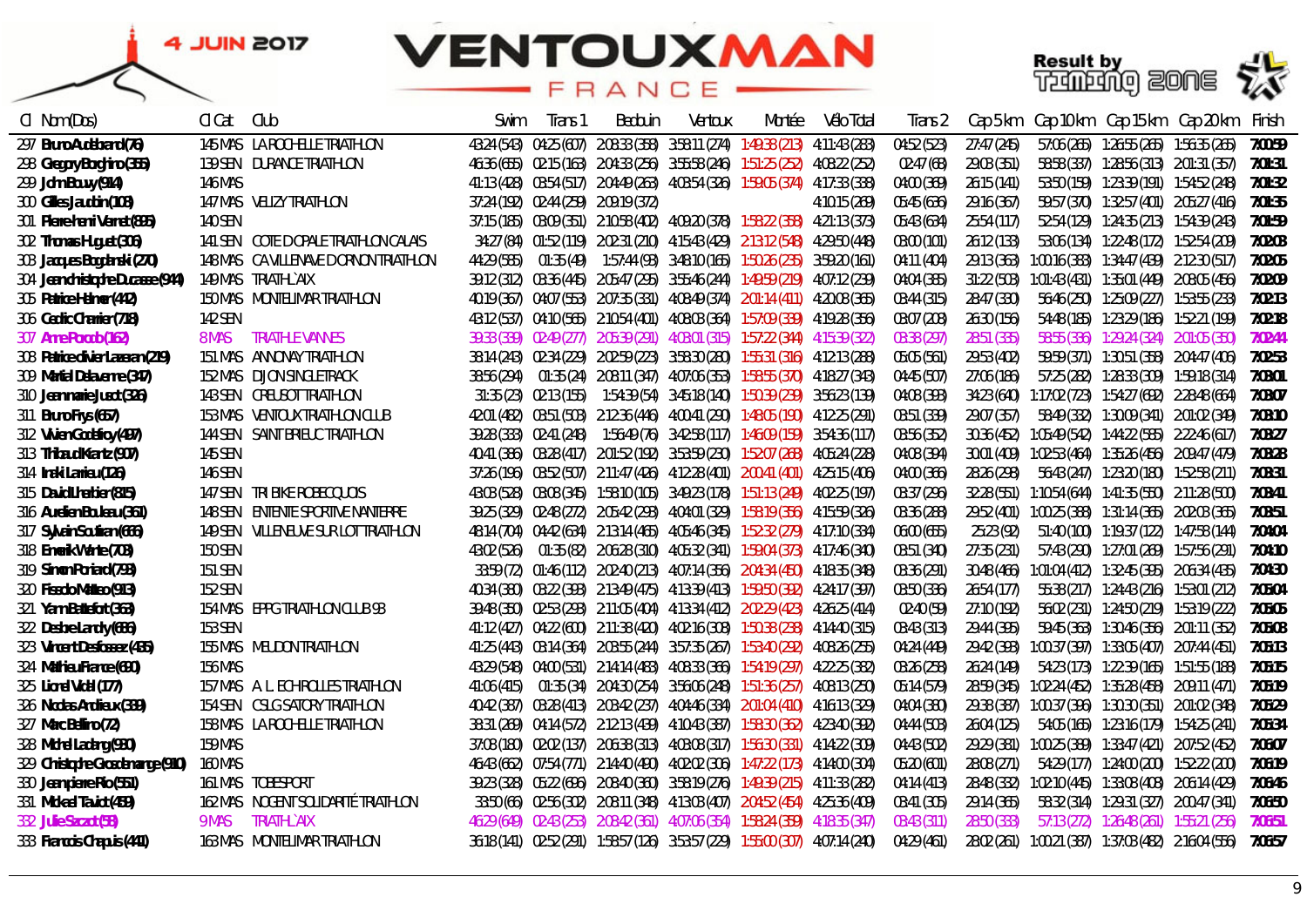### **VENTOUXMAN** FRANCE

**Result by<br>Training 2006 22** 



| CI Nom (Dos)                     | CI Cat               | Club                                   | Swim | Trans 1 | Bedouin | Ventoux                                                                              | Montée | Vélo Total | Trans 2     | Cap 5 km    | Cap 10 km    Cap 15 km    Cap 20 km                               |              | Finish  |
|----------------------------------|----------------------|----------------------------------------|------|---------|---------|--------------------------------------------------------------------------------------|--------|------------|-------------|-------------|-------------------------------------------------------------------|--------------|---------|
| 334 Francois Coutant (365)       |                      | <b>164 MAS FINISHERS DANTIBES</b>      |      |         |         | 38:39 (278) 05:06 (668) 2:03:37 (233) 4:02:15 (307) 1:58:38 (364) 4:14:28 (310)      |        |            | 04:27 (455) | 31:46 (524) |                                                                   |              | 7:07:13 |
| 335 Herve De serna (212)         |                      | 165 MAS AMSL FREJUS TRIATHLON          |      |         |         | 39:56 (352) 02:18 (168) 2:02:23 (205) 4:05:55 (347) 2:03:32 (439) 4:19:45 (359)      |        |            | 03:00 (121) | 29:16 (368) | 59:11 (342) 1:29:57 (337) 2:02:23 (370) 7:07:22                   |              |         |
| 336 Gilles De chalvron (286)     |                      | 166 MAS CLUB BPC NANCY                 |      |         |         | 39:15 (318) 04:58 (656) 2:18:04 (557) 4:14:07 (418) 1:56:03 (320) 4:26:52 (419)      |        |            | 03:50 (332) | 28:59 (344) | 57:14 (274)  1:24:54 (220)  1:52:43 (206)                         |              | 7:07:38 |
| 337 Wilfried Misko (925)         | 155 SEN              |                                        |      |         |         | 34:20 (82) 03:44 (475) 2:16:29 (524) 4:21:48 (484) 2:05:19 (459) 4:32:50 (471)       |        |            | 03:50 (337) | 27:35 (233) | 55:48 (222)  1:25:08 (226)  1:53:10 (218)                         |              | 7:07:54 |
| 338 Laurent Canu (308)           |                      | 167 MAS COTE DOPALE TRIATHLON CALAIS   |      |         |         | 39:23 (327) 03:24 (397) 1:59:55 (152) 3:59:11 (285) 1:59:16 (376) 4:10:32 (274)      |        |            | 05:02 (552) | 33:48 (612) |                                                                   |              | 7:08:07 |
| 339 Emily Bonpaix (83)           | <i><b>10 MAS</b></i> | LA ROCHELLE TRIATHLON                  |      |         |         | 34:08 (77) 02:45 (265) 2:15:14 (500) 4:13:13 (411) 1:57:59 (351) 4:29:00 (444)       |        |            | 03:24 (251) | 29:02 (348) | 57:58 (301) 1:28:15 (300) 1:59:16 (312)                           |              | 7:08:33 |
| 340 Jan waling Huisman (754)     | 168 MAS              |                                        |      |         |         | 35:55 (132) 03:36 (442) 2:06:26 (309) 4:05:18 (338) 1:58:52 (368) 4:17:07 (333)      |        |            | 07:42 (752) |             | 29:25 (376) 1:00:01 (373) 1:31:42 (372) 2:04:16 (397)             |              | 7:08:36 |
| 341 Olivier Finot (141)          |                      | 169 MAS TOBESPORT                      |      |         |         | 40:06 (356) 03:49 (497) 2:13:18 (466) 4:03:40 (322) 1:50:22 (231) 4:18:47 (350)      |        |            | 07:02 (727) | 28:46 (325) |                                                                   |              | 7:08:37 |
| 342 Jocelyn Dautheribes (255)    |                      | 170 MAS AVIGNON LE PONTET TRIATHLON    |      |         |         | 40:45 (391) 02:36 (234) 2:06:53 (316) 4:04:13 (332) 1:57:20 (343) 4:15:26 (321)      |        |            | 03:00 (124) |             | 29:56 (406) 1:00:31 (392) 1:32:49 (397) 2:06:52 (444)             |              | 7:08:39 |
| 343 Maud Simonin (144)           | <b>8 SEN</b>         | TOBESPORT                              |      |         |         | 44:51 (602)  01:35 (31)  2:12:37 (448)  4:07:32 (360)  1:54:55 (305)  4:20:17 (366)  |        |            | 03:53 (345) | 27:41 (239) |                                                                   |              | 7:08:49 |
| 344 Remi Payre (271)             |                      | 171 MAS CA VILLENAVE D ORNON TRIATHLON |      |         |         | 45:40 (630) 03:00 (310) 2:10:08 (393) 4:05:40 (343) 1:55:32 (317) 4:18:19 (342)      |        |            | 03:18 (239) | 28:26 (299) |                                                                   |              | 7:08:59 |
| 345 Edouard Le fichoux (921)     | 156 SEN              |                                        |      |         |         | 42:42 (512) 04:58 (659) 2:18:01 (555) 4:05:24 (340) 1:47:23 (174) 4:18:44 (349)      |        |            | 33:10 (796) | 28:47 (331) |                                                                   | 1:29:29 (12) | 7:09:03 |
| 346 Christian Court (829)        | 172 MAS              |                                        |      |         |         | 36:25 (144) 03:14 (366) 2:05:45 (294) 4:02:50 (313) 1:57:05 (338) 4:14:35 (313)      |        |            | 03:02 (195) |             | 30:17 (423) 1:01:39 (429) 1:35:46 (464) 2:11:49 (504)             |              | 7:09:05 |
| 347 Jean yves Lagabrielle (87)   |                      | 173 MAS LA ROCHELLE TRIATHLON          |      |         |         | 35:03 (110) 02:56 (301) 2:12:41 (450) 4:12:14 (400) 1:59:33 (383) 4:24:34 (401)      |        |            | 05:01 (548) | 28:51 (334) | 58:42 (326) 1:29:27 (326) 2:01:52 (361)                           |              | 7:09:26 |
| 348 Remy Martin (643)            |                      | 157 SEN U.S. CAGNES TRIATHLON          |      |         |         | 44:53 (603) 05:54 (734) 2:11:45 (425) 3:59:46 (287) 1:48:01 (187) 4:12:50 (294)      |        |            | 05:20 (600) | 27:22 (214) |                                                                   |              | 7:09:47 |
| 349 Brian Gibson (775)           | 174 MAS              |                                        |      |         |         | 46:02 (640) 03:34 (437) 2:08:15 (350) 4:01:50 (303) 1:53:35 (291) 4:13:21 (298)      |        |            | 06:42 (709) | 28:55 (341) | 58:40 (322) 1:29:41 (329) 2:00:09 (331)                           |              | 7:09:48 |
| 350 Jean-philippe Nier (739)     | 175 MAS              |                                        |      |         |         | 40:29 (375) 04:46 (638) 2:16:26 (523) 4:15:49 (434) 1:59:23 (381) 4:27:57 (433)      |        |            | 05:18 (594) | 28:08 (270) | 55:52 (226) 1:23:33 (188) 1:51:31 (180)                           |              | 7:10:01 |
| 351 Daniel Gauci (437)           |                      | 176 MAS MISTRAL TRIATH CLUB            |      |         |         | 36:12 (140) 02:31 (213) 2:08:04 (340) 4:10:39 (386) 2:02:35 (425) 4:24:03 (394)      |        |            | 03:50 (334) | 24:42 (70)  | 53:11 (137) 1:24:48 (218) 2:03:30 (385)                           |              | 7:10:06 |
| 352 Christian Viricel (235)      |                      | 177 MAS ASM.SAINT ETIENNE TRIATHLON 42 |      |         |         | 39:32 (337) 05:15 (683) 2:19:19 (583) 4:15:44 (430) 1:56:25 (327) 4:27:24 (425)      |        |            | 05:32 (620) | 28:42 (323) | 56:28 (242) 1:24:19 (208) 1:52:32 (202)                           |              | 7:10:15 |
| 353 Francois Garcia (214)        |                      | 158 SEN AMSL FREJUS TRIATHLON          |      |         |         | 44:38 (592)  01:35 (39)  2:03:25 (229)  4:14:25 (420)  2:11:00 (517)  4:26:21 (413)  |        |            | 04:15 (417) | 28:13 (278) |                                                                   |              |         |
| 354 Nicolas Verrier (639)        |                      | 178 MAS TUC TRIATHLON                  |      |         |         | 37:28 (201) 04:08 (559) 2:06:01 (301) 4:08:37 (369) 2:02:36 (426) 4:20:47 (368)      |        |            | 03:13 (226) |             | 29:40 (391) 1:00:34 (393) 1:32:58 (403) 2:04:46 (405)             |              | 7:10:22 |
| 355 Stephane Gimeno (145)        |                      | 179 MAS TOBESPORT                      |      |         |         | 46:59 (667) 03:04 (328) 2:09:04 (370) 4:09:46 (380) 2:00:42 (403) 4:22:30 (383)      |        |            | 03:58 (358) | 28:35 (311) |                                                                   |              | 7:10:28 |
| 356 Willem Voet (702)            | <i>180 MAS</i>       |                                        |      |         |         | 45:54 (636)  03:50 (501)  2:13:53 (476)  4:10:24 (384)  1:56:31 (332)  4:21:46 (376) |        |            | 03:47 (328) | 28:20 (294) |                                                                   |              | 7:10:30 |
| 357 Michael Richy (821)          |                      | 159 SEN WILD TEAM TRIATHLON            |      |         |         | 45:57 (638) 02:50 (285) 1:58:58 (128) 3:49:20 (177) 1:50:22 (232) 3:58:36 (154)      |        |            | 03:00 (180) |             | 33:36 (606) 1:09:08 (603) 1:45:54 (608) 2:20:44 (599)             |              | 7:11:07 |
| 358 David Caroff (395)           |                      | 181 MAS ISTRES SPORTS TRIATHLON        |      |         |         | 39:14 (315) 03:04 (329) 2:13:06 (462) 4:10:45 (388) 1:57:39 (348) 4:22:07 (379)      |        |            | 03:31 (274) | 28:39 (315) |                                                                   |              | 7:11:10 |
| 359 Patrick Van den broeke (136) | 182 MAS              |                                        |      |         |         | 37:10 (181) 03:51 (502) 2:07:37 (334) 4:01:04 (291) 1:53:27 (288) 4:12:13 (287)      |        |            | 04:22 (442) |             | 32:02 (531)  1:03:32 (482)  1:37:06 (484)  2:14:20 (537)          |              | 7:11:56 |
| 360 David Kerbart (575)          |                      | <b>183 MAS TRIATHLE VANNES</b>         |      |         |         | 36:33 (151) 03:15 (370) 1:59:53 (151) 3:50:06 (192) 1:50:13 (228) 4:01:44 (187)      |        |            | 04:57 (536) |             | 32:16 (541) 1:10:01 (625) 1:50:03 (657) 2:25:40 (642)             |              | 7:12:09 |
| 361 Rosalien Van elp (148)       | 9 SEN                |                                        |      |         |         | 33:17 (49) 02:11 (151) 2:09:47 (383) 4:08:36 (368) 1:58:49 (366) 4:20:47 (367)       |        |            | 03:08 (210) |             | 30:26 (435)  1:03:28 (481)  1:38:25 (506)  2:12:51 (522)          |              | 7:12:14 |
| 362 Antoine Brunel (669)         |                      | 160 SEN VITROLLES TRIATHLON            |      |         |         | 39:19 (325) 03:07 (340) 2:12:56 (457) 4:15:57 (437) 2:03:01 (430) 4:27:36 (427)      |        |            | 02:50 (78)  | 27:07 (189) | 55:55 (227) 1:27:24 (277) 1:59:24 (318)                           |              | 7:12:16 |
| 363 Mathieu Minazio (466)        |                      | 161 SEN OLYMPIC NICE NATATION          |      |         |         | 51:56 (755) 05:38 (713) 2:13:56 (477) 4:04:07 (330) 1:50:11 (225) 4:16:59 (332)      |        |            | 06:13 (674) | 27:13 (199) |                                                                   |              | 7:12:17 |
| 364 Christophe Guemard (413)     |                      | 184 MAS LES SABLES VENDEE TRIATHLON    |      |         |         | 38:37 (275) 04:06 (550) 2:12:12 (438) 4:09:53 (382) 1:57:41 (349) 4:22:02 (378)      |        |            | 04:03 (377) | 29:00 (346) |                                                                   |              | 7:12:27 |
| 365 Pierre Lacroix (796)         | <b>185 MAS</b>       |                                        |      |         |         | 35:31 (122) 03:03 (324) 2:04:52 (265) 3:59:56 (289) 1:55:04 (310) 4:10:36 (275)      |        |            | 07:19 (743) |             | 33:15 (588)  1:07:58 (586)  1:42:56 (569)  2:16:07 (557)  7:12:36 |              |         |
| 366 Magali Reymoneng (371)       | 11 MAS               | G.S.E.M.                               |      |         |         | 44:50 (600) 02:31 (212) 2:14:02 (479) 4:20:58 (480) 2:06:56 (477) 4:34:31 (484)      |        |            | 03:12 (221) | 28:03 (264) |                                                                   |              | 7:12:47 |
| 367 César Cauchie (722)          | <b>186 MAS</b>       |                                        |      |         |         | 37:00 (173) 02:49 (281) 2:02:23 (207) 4:01:58 (305) 1:59:35 (384) 4:12:54 (295)      |        |            | 03:30 (268) |             | 31:34 (518)  1:06:17 (554)  1:41:37 (551)  2:16:34 (562)  7:12:47 |              |         |
| 368 Jerome Vandewiele (546)      |                      | <i>187 MAS TOBESPORT</i>               |      |         |         | 38:59 (298) 04:47 (639) 2:09:58 (387) 4:07:27 (358) 1:57:29 (346) 4:19:49 (360)      |        |            | 04:02 (374) |             | 30:48 (465)  1:02:06 (440)  1:32:38 (390)  2:05:26 (415)  7:13:03 |              |         |
| 369 Raul Mansilla (328)          |                      | 162 SEN CREUSOT TRIATHLON              |      |         |         | 40:48 (395)  03:32 (428)  2:02:49 (218)  3:57:39 (268)  1:54:50 (304)  4:10:52 (276) |        |            | 03:00 (104) |             |                                                                   |              | 7:13:20 |
| 370 Geraldine Ginoux (140)       | 12 MAS               | NOGENT SOLIDARITÉ TRIATHLON            |      |         |         | 41:20 (441) 03:41 (462) 2:13:23 (467) 4:14:14 (419) 2:00:51 (406) 4:27:53 (431)      |        |            | 05:54 (645) | 27:53 (252) |                                                                   |              |         |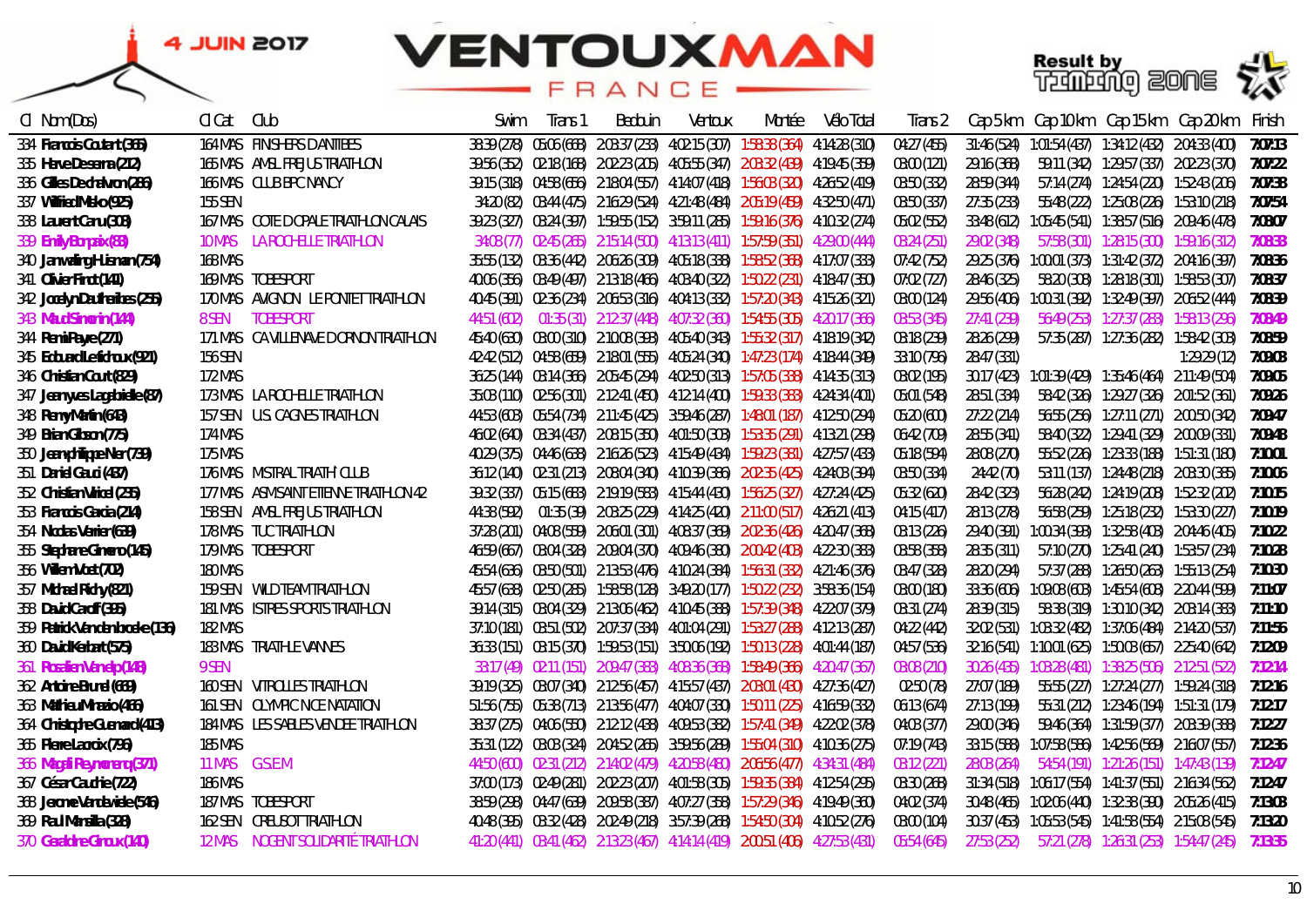### **VENTOUXMAN** FRANCE



| CI Nom (Dos)                   | Cl Cat         | Club                                 | .Swim       | Trans 1 | Bedouin | Ventoux | Montée                                                                                         | Vélo Total | Trans 2     |             |                            |                                                       | Cap 5 km Cap 10 km Cap 15 km Cap 20 km                   | Finish  |
|--------------------------------|----------------|--------------------------------------|-------------|---------|---------|---------|------------------------------------------------------------------------------------------------|------------|-------------|-------------|----------------------------|-------------------------------------------------------|----------------------------------------------------------|---------|
| 371 Elitsa Danailov (464)      | 13 MAS         | NOGENT SOLIDARITÉ TRIATHLON          |             |         |         |         | 39:30 (335) 02:25 (193) 2:16:32 (525) 4:17:05 (448) 2:00:33 (398) 4:31:54 (464)                |            | 02:48 (71)  | 27:25(217)  |                            | 56:56 (258) 1:27:09 (270) 1:56:59 (270)               |                                                          | 7:13:36 |
| 372 Anja Dziadek (767)         | 10 SEN         |                                      |             |         |         |         | 34:28 (85) 04:05 (548) 2:18:55 (577) 4:13:05 (409) 1:54:10 (295) 4:29:16 (446)                 |            | 03:21 (245) |             |                            |                                                       | 31:08 (485)  1:00:07 (378)  1:30:28 (349)  2:02:43 (375) | 7:13:53 |
| 373 Mchado Luis (940)          | <b>188 MAS</b> |                                      |             |         |         |         | 48:25 (707) 03:00 (315) 2:14:17 (484) 4:12:34 (403) 1:58:17 (355) 4:23:24 (390)                |            | 04:10 (402) | 26:20 (143) |                            |                                                       | 55:02 (196) 1:25:24 (235) 1:54:58 (252)                  | 7:13:57 |
| 374 Dominique Lemont (224)     |                | <b>189 MAS AQUAVELOPODE</b>          | 38:37 (274) |         |         |         | 2:14:30 (488) 4:17:55 (455) 2:03:25 (437) 4:29:59 (450)                                        |            | 03:18 (238) |             |                            |                                                       | 29:23 (373) 1:00:13 (381) 1:31:07 (362) 2:03:39 (387)    | 7:13:58 |
| 375 William Levy (453)         |                | 190 MAS NOGENT SOLIDARITÉ TRIATHLON  |             |         |         |         | 32:29 (31) 02:28 (204) 2:07:22 (329) 4:11:51 (397) 2:04:29 (448) 4:23:51 (393)                 |            | 02:54 (87)  |             |                            |                                                       | 32:18 (543) 1:01:51 (436) 1:36:51 (477) 2:12:17 (514)    | 7:13:59 |
| 376 Julien Vimont (455)        |                | 191 MAS NOGENT SOLIDARITÉ TRIATHLON  |             |         |         |         | 41:43 (461) 02:39 (243) 2:06:03 (303) 4:06:44 (351) 2:00:41 (402) 4:18:28 (344)                |            | 04:50 (518) | 27:35 (230) |                            |                                                       |                                                          | 7:13:59 |
| 377 Brice Alfonseda (781)      | 163 SEN        |                                      |             |         |         |         | 43:43 (557)  01:35 (90)  2:08:06 (343)  4:05:51 (346)  1:57:45 (350)  4:17:30 (336)            |            | 03:29 (264) |             |                            |                                                       | 32:24 (547)  1:04:32 (508)  1:37:03 (483)  2:07:53 (453) | 7:14:10 |
| 378 Ellande Biscay (125)       |                | 164 SEN AVIRON BAYONNAIS             |             |         |         |         | 41:11 (424) 04:24 (605) 2:03:39 (235) 4:01:46 (301) 1:58:07 (353) 4:13:56 (303)                |            | 34:58 (797) |             | 31:04 (479)  1:03:42 (486) |                                                       | 1:39:54 (56)                                             | 7:14:23 |
| 379 Anthony Dardanelli (958)   |                | 165 SEN OSE 3 SPORTS SAINTE MAXIME   |             |         |         |         | 33:04 (43) 02:32 (221) 2:15:46 (513) 4:08:59 (375) 1:53:13 (286) 4:21:55 (377)                 |            | 03:16 (234) |             |                            |                                                       | 29:07 (359) 1:01:05 (414) 1:39:26 (527) 2:13:49 (534)    | 7:14:36 |
| 380 Stephane Ygonin (226)      |                | 192 MAS AS ENERGY 91 TRIATHLON       |             |         |         |         | 42:22 (496)  01:35 (42)  1:59:45 (145)  4:02:17 (309)  2:02:32 (424)  4:14:11 (307)            |            | 04:26 (453) |             |                            |                                                       | 30:05 (413) 1:02:31 (456) 1:38:44 (509) 2:12:09 (510)    | 7:14:43 |
| 381 Vincent Griffon (118)      | 166 SEN        |                                      |             |         |         |         | 44:31 (586) 03:20 (383) 2:25:30 (654) 4:17:07 (449) 1:51:37 (258) 4:28:50 (441)                |            | 05:05 (560) | 28:18 (289) |                            |                                                       | 55:51 (223) 1:24:09 (206) 1:53:03 (213)                  | 7:14:49 |
| 382 Romain Caquineau (225)     |                | 193 MAS ARIEGE PYRENEES TRIATHLON    |             |         |         |         | 42:14 (489) 03:59 (528) 2:05:26 (285) 4:01:53 (304) 1:56:27 (328) 4:14:10 (306)                |            | 03:59 (361) |             |                            |                                                       | 30:32 (445)  1:03:12 (476)  1:36:29 (468)  2:10:42 (489) | 7:15:04 |
| 383 Dmitriy Bolotnikov (406)   |                | 194 MAS LE PUY EN VELAY TRIATHLON    |             |         |         |         | 55:32 (781)  01:35 (57)  2:07:01 (319)  4:09:20 (377)  2:02:19 (421)  4:21:21 (374)            |            | 04:42 (500) | 25:43 (108) |                            |                                                       | 53:00 (131) 1:22:22 (162) 1:52:04 (191)                  | 7:15:14 |
| 384 Franck Mottin (397)        |                | 195 MAS J3 SPORTS AMILLY SECTION     |             |         |         |         | 44:47 (598) 04:18 (590) 2:13:29 (470) 4:10:39 (385) 1:57:10 (340) 4:22:33 (384)                |            | 03:47 (327) | 28:12 (277) |                            |                                                       | 57:52 (296) 1:28:29 (307) 2:00:17 (332)                  | 7:15:42 |
| 385 Arnaud Larbodiere (474)    |                | 196 MAS PARIS SPORT CLUB             |             |         |         |         | 44:10 (577) 04:02 (539) 2:23:47 (632) 4:56:54 (685) 2:33:07 (698) 5:09:59 (687)                |            | 06:05 (662) | 35:17 (673) |                            |                                                       | 1:11:35(3)                                               | 7:15:51 |
| 386 Remy Colliaut (774)        | 167 SEN        |                                      |             |         |         |         | 41:16 (432) 03:37 (447) 2:08:02 (338) 4:18:29 (458) 2:10:27 (511) 4:28:59 (443)                |            | 05:21 (604) |             |                            |                                                       | 31:40 (519) 1:01:37 (428) 1:29:54 (335) 1:56:38 (268)    | 7:15:51 |
| 387 Steven Cazaux (323)        |                | <b>197 MAS COV COVENTRI</b>          |             |         |         |         | 41:55 (472) 05:07 (669) 2:11:08 (405) 4:10:03 (383) 1:58:55 (369) 4:22:17 (381)                |            | 04:00 (365) | 28:40 (316) |                            |                                                       | 58:35 (316) 1:29:46 (330) 2:02:41 (374)                  | 7:16:00 |
| 388 Thomas Lebailly (892)      | 168 SEN        |                                      |             |         |         |         | 44:12 (580) 02:46 (270) 2:12:35 (444) 4:09:48 (381) 1:57:13 (341) 4:23:01 (387)                |            | 04:39 (494) | 27:47 (247) |                            |                                                       | 58:36 (318) 1:28:59 (315) 2:01:26 (356)                  | 7:16:04 |
| 389 Thibault Degusseau (598)   |                | 198 MAS TRIATHLON CLUB DE L'OMOIS    |             |         |         |         | 40:51 (399) 03:05 (336) 2:10:25 (398) 4:16:20 (442) 2:05:55 (466) 4:27:40 (430)                |            | 03:32 (277) | 27:48 (248) |                            |                                                       | 57:08 (268) 1:29:12 (318) 2:00:59 (346)                  | 7:16:07 |
| 390 Romain Jullian (176)       |                | 169 SEN A. L. ECHIROLLES TRIATHLON   |             |         |         |         | 39:13 (314)    03:23 (395)    2:10:41 (400)    4:08:46 (372)    1:58:05 (352)    4:21:02 (371) |            | 03:54 (350) | 29:49 (398) |                            |                                                       |                                                          | 7:16:13 |
| 391 Stephan Demartis (495)     |                | 170 SEN ROUSSET TRIATHLON            |             |         |         |         | 50:41 (740) 03:40 (460) 2:11:39 (421) 4:06:52 (352) 1:55:13 (311) 4:18:28 (345)                |            | 03:58 (359) | 28:21 (295) |                            |                                                       | 57:22 (279) 1:28:12 (299) 1:59:28 (321)                  | 7:16:15 |
| 392 Laurent Soyer (90)         |                | 199 MAS LA ROCHELLE TRIATHLON        |             |         |         |         | 40:30 (376) 02:50 (283) 2:09:43 (382) 4:19:48 (468) 2:10:05 (507) 4:31:08 (460)                |            | 03:16 (233) | 28:15 (281) |                            |                                                       |                                                          | 7:16:35 |
| 393 Sonny Eschette (735)       | 14 MAS         |                                      |             |         |         |         | 42:19 (493) 04:05 (547) 2:18:05 (558) 4:08:30 (365) 1:50:25 (233) 4:21:24 (375)                |            | 04:44 (505) |             |                            | 30:05 (414) 1:01:37 (427) 1:33:17 (411) 2:04:11 (396) |                                                          | 7:16:43 |
| 394 Guillaume Peirone (709)    |                | 171 SEN TOBESPORT                    |             |         |         |         | 48:50 (718) 05:35 (709) 2:09:21 (374) 3:59:51 (288) 1:50:30 (236) 4:11:50 (284)                |            | 04:58 (541) | 28:41 (321) |                            |                                                       | 59:11 (344)     1:32:14 (383)     2:05:36 (418)          | 7:16:49 |
| 395 Bruno Caranta (502)        |                | <b>200 MAS SALON TRIATHLON</b>       |             |         |         |         | 39:03 (303)  02:34 (230)  2:06:02 (302)  4:09:43 (379)  2:03:41 (442)  4:25:33 (407)           |            | 04:03 (378) |             |                            |                                                       | 30:41 (458)  1:01:00 (408)  1:32:37 (389)  2:06:12 (428) | 7:17:25 |
| 396 Sébastien Taylor (694)     | 172 SEN        |                                      |             |         |         |         | 38:26 (259)  03:49 (499)  2:11:58 (433)  4:15:05 (424)  2:03:07 (431)  4:26:28 (416)           |            | 04:29 (463) |             |                            |                                                       | 29:46 (397) 1:01:24 (421) 1:33:33 (417) 2:04:23 (398)    | 7:17:35 |
| 397 Olivier Lagasse (792)      | <b>201 MAS</b> |                                      |             |         |         |         | 33:57 (70) 04:33 (620) 2:17:14 (533) 4:16:30 (445) 1:59:16 (378) 4:30:54 (458)                 |            | 06:20 (682) |             |                            |                                                       | 32:12 (539)  1:00:52 (405)  1:31:27 (368)  2:01:56 (362) | 7:17:40 |
| 398 Elric Hawadier (340)       |                | 173 SEN DU C TRIATHLON DRACENIE      |             |         |         |         | 41:46 (465) 02:19 (171) 2:11:40 (422) 4:05:37 (342) 1:53:57 (294) 4:19:05 (352)                |            | 03:01 (191) |             |                            |                                                       | 30:04 (412) 1:01:31 (426) 1:34:53 (443) 2:11:32 (502)    | 7:17:43 |
| 399 Stephane Orsonneau (415)   |                | 202 MAS LES SABLES VENDEE TRIATHLON  |             |         |         |         | 48:35 (712) 04:07 (552) 2:08:49 (365) 4:03:53 (324) 1:55:04 (309) 4:15:17 (320)                |            | 03:29 (263) |             |                            |                                                       | 30:27 (439)  1:02:32 (457)  1:35:22 (453)  2:06:46 (442) | 7:18:14 |
| 400 Bertrand Siceaux (412)     |                | 203 MAS LES SABLES VENDEE TRIATHLON  | 44:11 (579) |         |         |         | 01:35 (58) 2:15:46 (512) 4:17:04 (447) 2:01:18 (412) 4:27:54 (432)                             |            | 03:36 (289) | 29:38 (388) |                            |                                                       |                                                          | 7:18:14 |
| 401 Jean charles Quintana (48) |                | 174 SEN TRIATHLYAIX                  |             |         |         |         | 35:34 (123) 03:24 (398) 2:10:07 (390) 4:15:45 (431) 2:05:38 (462) 4:30:13 (453)                |            | 06:22 (684) |             |                            |                                                       | 31:43 (523) 1:02:58 (468) 1:33:25 (413) 2:02:57 (378)    | 7:18:30 |
| 402 Aurelien Verwaerde (292)   |                | 175 SEN COTE DOPALE TRIATHLON CALAIS |             |         |         |         | 38:54 (293) 02:31 (210) 2:01:25 (181) 4:12:40 (405) 2:11:15 (523) 4:24:20 (398)                |            | 03:10 (214) |             |                            |                                                       | 31:30 (513) 1:02:53 (462) 1:35:43 (459) 2:10:00 (482)    | 7:18:55 |
| 403 Romaric Canonge (69)       |                | 176 SEN VITROLLES TRIATHLON          |             |         |         |         | 39:19 (324) 03:14 (363) 2:12:46 (454) 4:15:00 (423) 2:02:14 (418) 4:26:14 (412)                |            | 03:37 (293) |             |                            |                                                       | 28:55 (339)  1:00:18 (384)  1:33:26 (415)  2:06:35 (436) | 7:18:59 |
| 404 Herve Vilpini (654)        |                | 177 SEN VAULX EN VELIN TRIATHLON     |             |         |         |         | 37:56 (230) 05:00 (661) 2:16:01 (518) 4:15:57 (436) 1:59:56 (393) 4:29:03 (445)                |            | 05:02 (554) |             |                            |                                                       | 31:20 (499) 1:01:05 (413) 1:31:13 (364) 2:02:03 (366)    | 7:19:04 |
| 405 Frederick Vergne (626)     |                | 204 MAS TRIATHLON SAINT REMY LES     |             |         |         |         | 33:05 (44) 02:35 (233) 1:59:33 (140) 3:59:02 (283) 1:59:29 (382) 4:11:19 (281)                 |            | 03:28 (262) |             |                            |                                                       | 34:30 (646)  1:15:31 (700)  1:52:57 (677)  2:28:38 (663) | 7:19:05 |
| 406 Vincent Noel (715)         | 205 MAS        |                                      |             |         |         |         | 34:29 (87) 02:10 (150) 2:05:15 (280) 4:13:01 (406) 2:07:46 (487) 4:24:45 (402)                 |            | 04:23 (446) |             |                            | 31:33 (516) 1:04:00 (491) 1:39:03 (519) 2:13:22 (532) |                                                          | 7:19:09 |
| 407 David Rageys (471)         |                | 178 SEN OULLINS TRIATHLON            |             |         |         |         | 37:46 (221) 03:00 (311) 1:55:40 (62) 3:55:29 (241) 1:59:49 (391) 4:06:29 (234)                 |            | 04:25 (451) |             |                            |                                                       | 33:42 (611) 1:09:55 (623) 1:48:25 (636) 2:27:45 (656)    | 7:19:25 |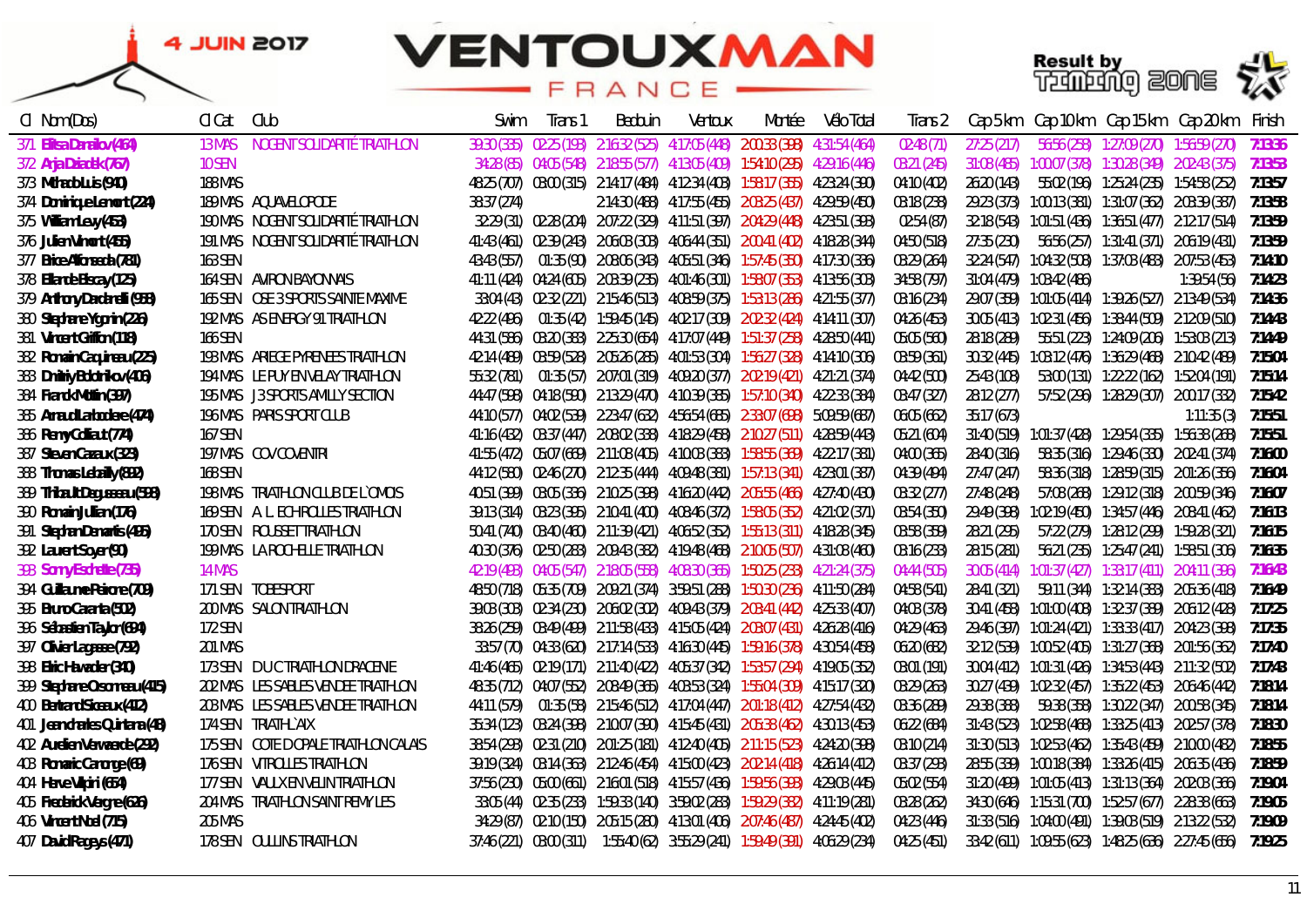

| CI Nom (Dos)                        | Cl Cat         | Club                                    | Swim        | Irans 1                 | Bedouin | Ventoux      | Montée                                                                                    | Vélo Total    | Trans 2     |             |  | Cap 5 km Cap 10 km Cap 15 km Cap 20 km Finish                                 |         |
|-------------------------------------|----------------|-----------------------------------------|-------------|-------------------------|---------|--------------|-------------------------------------------------------------------------------------------|---------------|-------------|-------------|--|-------------------------------------------------------------------------------|---------|
| 408 Olivier Bouchut (607)           |                | 206 MAS TRIATHLON CLUB DES MONTS DU     |             |                         |         |              | 54:32 (777) 02:57 (307) 2:06:39 (314) 4:01:05 (292) 1:54:26 (301) 4:12:30 (292)           |               | 02:52 (82)  | 29:05 (354) |  |                                                                               | 7:19:54 |
| 409 Jean-françois Lubespere (938)   | <b>207 MAS</b> |                                         |             |                         |         |              | 59:15 (791) 03:10 (353) 2:07:55 (336) 4:03:24 (319) 1:55:29 (314) 4:14:52 (317)           |               | 05:47 (641) | 27:20 (211) |  |                                                                               |         |
| 410 Laurent Thery (773)             |                | 208 MAS WASQUEHAL TRIATHLON             |             | 43:26 (546) 05:08 (671) |         | 4:16:24(444) |                                                                                           | 4:28:31 (438) | 04:35 (478) | 29:06 (356) |  | 58:24 (311) 1:29:20 (321) 1:58:43 (304) 7:20:23                               |         |
| 411 Francois Le grix (432)          |                | <b>209 MAS MAUGUIO-CARNON TRIATHLON</b> |             |                         |         |              | 43:37 (554) 03:39 (456) 2:24:35 (642) 4:30:32 (549) 2:05:57 (467) 4:43:08 (547)           |               | 03:32 (276) | 25:11 (84)  |  | 52:13 (117) 1:19:24 (117) 1:46:48 (128) 7:20:44                               |         |
| 412 Joel Chauvin (320)              |                | 210 MAS COURIR A FUVEAU TRIATHLON       |             |                         |         |              | 41:06 (414) 04:27 (611) 2:07:10 (323) 4:11:01 (391) 2:03:51 (443) 4:24:04 (395)           |               | 04:50 (516) |             |  |                                                                               |         |
| 413 Cedric Biver (85)               |                | 179 SEN LA ROCHELLE TRIATHLON           |             |                         |         |              | 39:33 (338) 03:42 (467) 2:07:58 (337) 4:11:15 (393) 2:03:17 (434) 4:23:12 (388)           |               | 04:05 (386) |             |  |                                                                               |         |
| 414 Isabella Gschwandtner (869)     | 11 SEN         |                                         |             |                         |         |              | 42:16 (491) 03:02 (322) 2:14:44 (494) 4:20:13 (471) 2:05:29 (460) 4:33:31 (477)           |               | 04:21 (441) | 28:46 (327) |  |                                                                               |         |
| 415 Frederic Pluvy (640)            |                | 211 MAS U S METROPOLITAINE DES          |             |                         |         |              | 46:06 (641)  04:01 (537)  2:08:08 (344)  4:07:30 (359)  1:59:22 (380)  4:20:01 (363)      |               | 04:46 (509) |             |  |                                                                               |         |
| 416 Herve Chouquet (103)            |                | 212 MAS VELIZY TRIATHLON                |             |                         |         |              | 43:37 (553) 03:01 (317) 2:05:09 (276) 4:06:38 (350) 2:01:29 (413) 4:19:34 (357)           |               | 05:20 (597) |             |  | 31:19 (498)  1:01:30 (424)  1:35:23 (454)  2:09:33 (475)  7:21:05             |         |
| 417 Fabien Biver (91)               |                | 180 SEN LA ROCHELLE TRIATHLON           |             |                         |         |              | 40:14 (362) 02:59 (309) 2:07:08 (322) 4:14:06 (417) 2:06:58 (479) 4:24:49 (403)           |               | 04:36 (480) |             |  | 30:25 (431)  1:04:04 (494)  1:37:30 (489)  2:08:44 (463)  7:21:22             |         |
| 418 Youri Neyers (660)              |                | 213 MAS VERDUN MEUSE TRIATHLON          |             |                         |         |              | 44:37 (591) 04:13 (570) 2:13:45 (474) 4:16:22 (443) 2:02:37 (427) 4:28:04 (434)           |               | 04:11 (407) | 27:25 (218) |  |                                                                               |         |
| 419 Maxime Besson (408)             |                | 181 SEN LEMAN TRIATHLON CLUB            |             |                         |         |              | 40:33 (379)  05:21 (694)  2:16:15 (521)  4:18:30 (459)  2:02:15 (420)  4:37:36 (510)      |               | 03:00 (133) | 28:29 (306) |  |                                                                               |         |
| 420 Cyril Georges (338)             | 214 MAS CSAKB  |                                         |             |                         |         |              | 40:15 (363) 04:14 (571) 2:19:38 (588) 4:18:04 (456) 1:58:26 (360) 4:28:49 (439)           |               | 03:26 (254) |             |  | 30:58 (474)  1:02:10 (442)  1:33:36 (419)  2:05:05 (407)  7:21:49             |         |
| 421 Sebastien Hudut (228)           |                | 182 SEN AS ENERGY 91 TRIATHLON          |             |                         |         |              | 44:47 (597) 03:48 (491) 2:05:00 (269) 4:01:42 (298) 1:56:42 (334) 4:14:08 (305)           |               | 03:56 (351) |             |  | 31:41 (520) 1:05:35 (535) 1:41:33 (549) 2:15:14 (546) 7:21:53                 |         |
| 422 Michiel Van hamersveld (701)    | 215 MAS        |                                         |             |                         |         |              | 41:07 (418) 03:11 (355) 2:05:18 (283) 4:13:06 (410) 2:07:48 (490) 4:25:01 (404)           |               | 04:21 (439) |             |  | 31:07 (484)  1:04:06 (495)  1:35:44 (462)  2:08:20  (458)  7:22:00            |         |
| 423 Fabien Trinci (53)              |                | 216 MAS COURIR A FUVEAU TRIATHLON       |             |                         |         |              | 40:43 (388) 02:24 (189) 2:15:40 (509) 4:26:46 (527) 2:11:06 (521) 4:38:19 (518)           |               | 03:22 (246) | 29:18 (369) |  | 58:39 (320) 1:27:47 (291) 1:57:13 (274) 7:22:01                               |         |
| 424 Alice Olivier (768)             | 12 SEN         |                                         |             |                         |         |              | 41:44 (464) 04:12 (568) 2:14:44 (493) 4:23:26 (498) 2:08:42 (497) 4:35:57 (495)           |               | 04:21 (440) | 28:15 (282) |  | 57:54 (298) 1:26:41 (257) 1:56:13 (264) 7:22:27                               |         |
| 425 Philippe Gallois (185)          |                | 217 MAS A.S. CORBEIL-ESSONNES TRIATHLON |             |                         |         |              | 38:03 (236) 03:59 (527) 2:04:45 (261) 4:19:09 (461) 2:14:24 (563) 4:30:49 (457)           |               | 04:40 (495) |             |  | 30:55 (470) 1:02:14 (448) 1:34:11 (431) 2:05:15 (411) 7:22:46                 |         |
| 426 Sebastien Gilibert (658)        |                | 183 SEN VENTOUX TRIATHLON CLUB          |             |                         |         |              | 41:29 (448) 04:20 (596) 2:15:47 (514) 4:20:36 (477) 2:04:49 (453) 4:33:02 (472)           |               | 05:55 (647) |             |  | 27:46 (244) 57:19 (276) 1:26:36 (256) 1:58:10 (294) 7:22:56                   |         |
| 427 Olivier Lotz (333)              |                | 218 MAS CROCO D'AIRAIN NIMES TRIATHLON  |             |                         |         |              | 34:52 (104) 02:46 (267) 2:07:22 (328) 4:22:32 (489) 2:15:10 (571) 4:34:39 (486)           |               | 04:13 (410) |             |  | 30:28 (440)  1:03:09 (475)  1:34:43 (438)  2:06:37 (438)  7:23:07             |         |
| 428 Jeremy Francisco (461)          |                | 184 SEN NOGENT SOLIDARITÉ TRIATHLON     |             |                         |         |              | 46:27 (645) 02:04 (141) 2:02:17 (203) 4:15:48 (433) 2:13:31 (552) 4:29:33 (447)           |               | 03:00 (138) | 28:26 (301) |  |                                                                               |         |
| 429 Olivier Georges (890)           | <b>219 MAS</b> |                                         |             |                         |         |              | 43:48 (560) 04:50 (645) 2:11:36 (419) 4:11:17 (394) 1:59:41 (387) 4:22:14 (380)           |               | 04:30 (468) | 28:24 (297) |  |                                                                               |         |
| 430 Xavier Caroen (908)             | 185 SEN        |                                         |             |                         |         |              | 41:10 (423)   03:25 (406)   2:09:53 (384)   4:16:04 (438)   2:06:11 (468)   4:28:49 (440) |               | 05:03 (558) |             |  | 28:17 (287)     1:00:34 (394)     1:34:05 (428)     2:05:43 (421)     7:24:10 |         |
| 431 Claude Devicque (611)           |                | 220 MAS TRIATHLON CLUB DU PAYS DE       |             |                         |         |              | 37:37 (210) 03:18 (378) 2:12:59 (458) 4:15:53 (435) 2:02:54 (429) 4:27:08 (422)           |               | 05:17 (591) |             |  | 30:32 (446) 1:02:53 (463) 1:36:39 (471) 2:10:59 (494) 7:24:19                 |         |
| 432 Cedric Martinez (879)           |                | 221 MAS SWIM ATHLE TRIATHLON            |             |                         |         |              | 48:05 (698) 04:53 (651) 2:09:32 (379) 4:08:44 (371) 1:59:12 (375) 4:20:49 (369)           |               | 06:05 (663) |             |  | 31:23 (505)  1:02:36 (460)  1:35:11 (452)  2:04:40 (402)  7:24:32             |         |
| 433 Sebastien Duconte (97)          |                | 186 SEN VELIZY TRIATHLON                |             |                         |         |              | 41:19 (437) 04:20 (595) 2:07:37 (333) 4:12:04 (398) 2:04:27 (447) 4:24:09 (396)           |               | 04:05 (387) | 28:29 (305) |  | 59:21 (351) 1:33:51 (423) 2:10:48 (490) 7:24:41                               |         |
| 434 J. bernard Gabet fournier (374) |                | 222 MAS GAP CHAMPSAUR TRIATHLON         |             |                         |         |              | 39:18 (323)  05:15 (684)  2:24:08 (634)  4:38:06 (601)  2:13:58 (559)  4:50:26 (594)      |               | 03:33 (281) | 26:14 (139) |  | 52:32 (120) 1:19:25 (118) 1:46:14 (118) 7:24:46                               |         |
| 435 Olivier Pinczon du sel (51)     |                | 223 MAS   COURIR A FUVEAU TRIATHLON     |             |                         |         |              | 40:08 (357)  04:51 (646)  2:18:12 (561)  4:14:36 (422)  1:56:24 (326)  4:26:31 (417)      |               | 04:33 (473) |             |  | 29:21 (370) 1:01:21 (419) 1:35:05 (451) 2:09:14 (473) 7:25:17                 |         |
| 436 Patrick Manzillo (509)          |                | 224 MAS SALON TRIATHLON                 |             |                         |         |              | 46:31 (653) 03:32 (429) 2:05:08 (275) 4:04:11 (331) 1:59:03 (372) 4:16:08 (328)           |               | 03:46 (322) |             |  | 32:07 (537)  1:05:22 (526)  1:40:06 (533)  2:15:27 (548)  7:25:24             |         |
| 437 Julien Letrancois (300)         |                | 187 SEN COTE DOPALE TRIATHLON CALAIS    |             |                         |         |              | 41:57 (475) 02:45 (263) 2:11:00 (403) 4:13:04 (408) 2:02:04 (416) 4:26:44 (418)           |               | 03:44 (314) |             |  | 31:22 (501)  1:02:35 (459)  1:36:12 (465)  2:10:56 (493)  7:26:06             |         |
| 438 Stephane Le brun (196)          |                | 225 MAS A.S. MURET TRIATHLON            | 41:44 (463) |                         |         |              | 2:30:08 (704) 4:31:10 (554) 2:01:02 (409) 4:44:09 (558)                                   |               | 05:14 (580) | 28:56 (342) |  |                                                                               |         |
| 439 Laurence Masson (349)           | 15 MAS         | DIJON SINGLETRACK                       |             |                         |         |              | 42:40 (509) 03:09 (346) 2:19:17 (580) 4:20:56 (479) 2:01:39 (415) 4:35:08 (487)           |               | 03:00 (107) | 28:45 (324) |  | 58:06 (304) 1:29:09 (317) 2:02:21 (369)                                       | 7:26:18 |
| 440 Caroline Lacapelle (401)        |                | 16 MAS LA CIOTAT TRIATHLON              |             |                         |         |              | 50:29 (738) 02:43 (255) 2:10:07 (391) 4:10:53 (390) 2:00:46 (405) 4:25:05 (405)           |               | 04:07 (392) | 29:05 (353) |  |                                                                               |         |
| 441 Richard Babut (606)             |                | 226 MAS TRIATHLON CLUB DES MONTS DU     |             |                         |         |              | 41:06 (416) 04:59 (660) 2:17:07 (530) 4:12:37 (404) 1:55:30 (315) 4:25:35 (408)           |               | 04:57 (537) |             |  | 32:37 (557)  1:04:24 (504)  1:37:01 (481)  2:09:42  (476)  7:26:19            |         |
| 442 Christophe Legendre (469)       |                | 227 MAS OSE 3 SPORTS SAINTE MAXIME      |             |                         |         |              | 38:24 (254) 04:23 (604) 2:02:09 (200) 4:14:05 (416) 2:11:56 (529) 4:27:26 (426)           |               | 05:56 (649) |             |  | 30:10 (417)  1:04:35 (511)  1:38:14 (504)  2:10:20  (486)  7:26:29            |         |
| 443 Coraline Cambours (24)          |                | 13 SEN AVIGNON LE PONTET TRIATHLON      |             |                         |         |              | 42:57 (521) 02:13 (156) 2:05:34 (289) 4:07:39 (361) 2:02:05 (417) 4:19:57 (362)           |               | 03:02 (193) |             |  |                                                                               |         |
| 444 Quentin Bertrand (784)          | 188 SEN        |                                         |             |                         |         |              | 46:34 (654) 04:18 (591) 2:28:54 (693) 4:35:57 (587) 2:07:03 (481) 4:47:35 (577)           |               | 03:00 (173) |             |  | 26:02 (124) 51:58 (108) 1:17:29 (82) 1:45:34 (106) 7:27:01                    |         |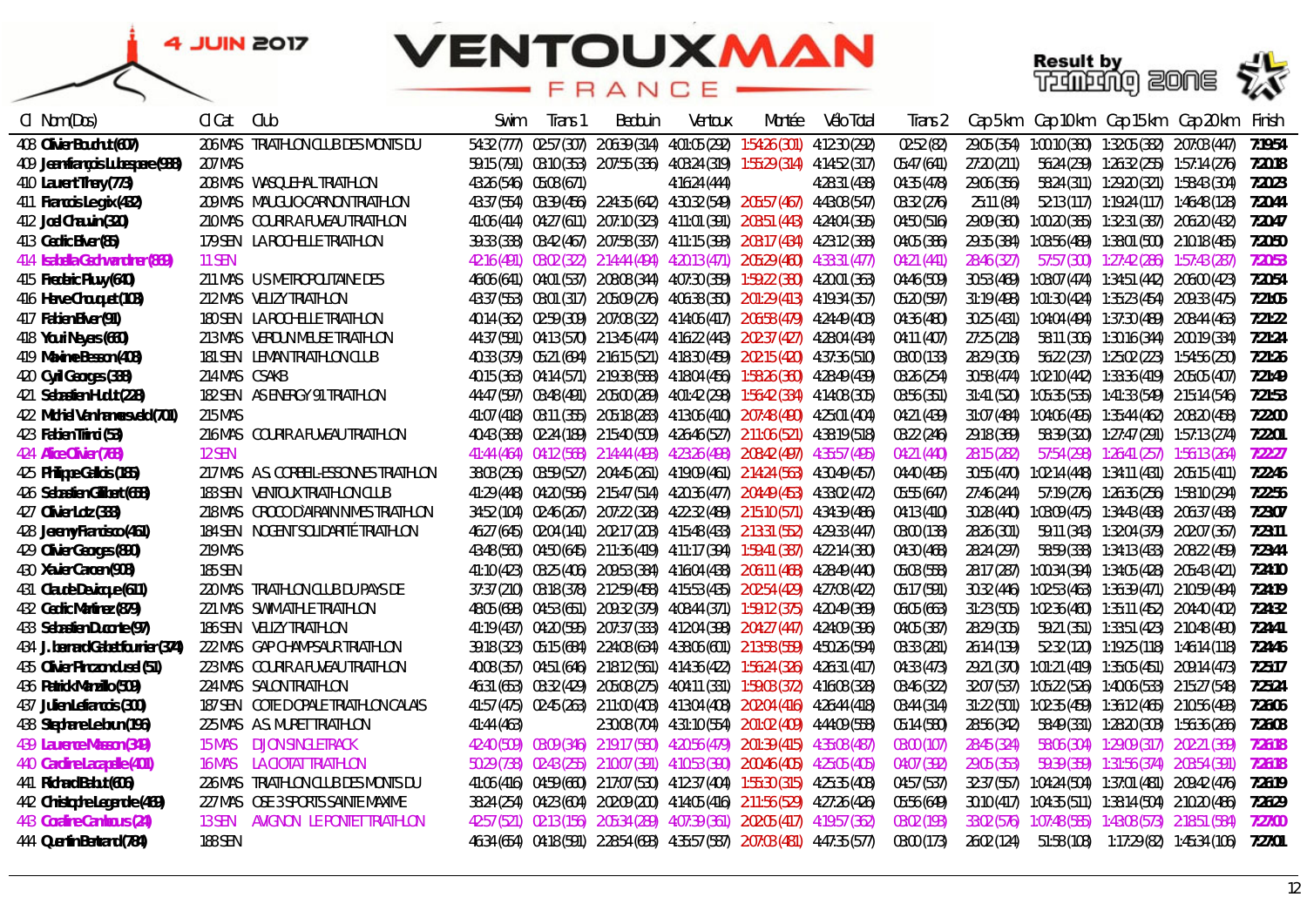#### **VENTOUXMAN**  $\Box$ E A N



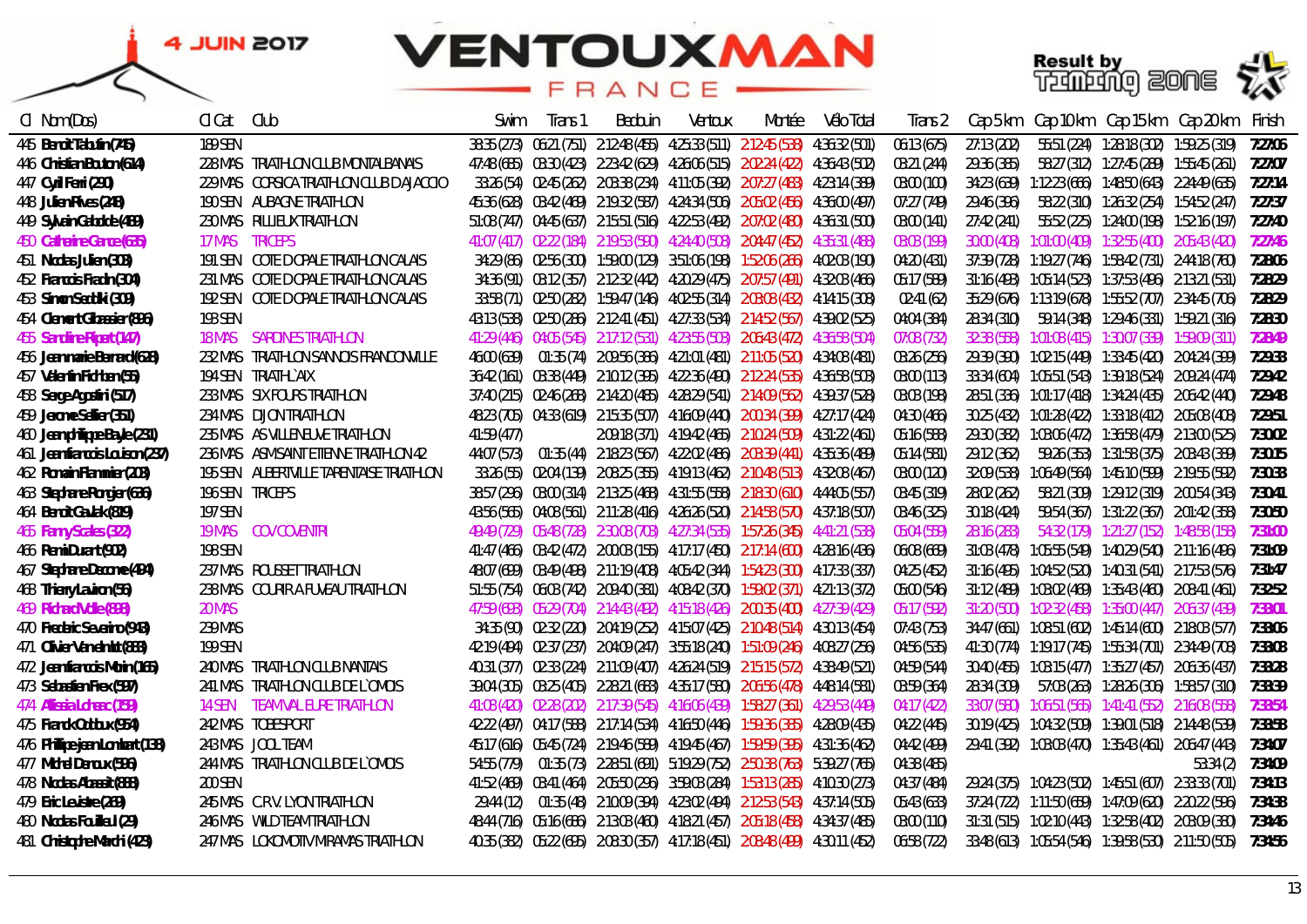## **VENTOUXMAN**

A<sub>N</sub>  $\Box$ E



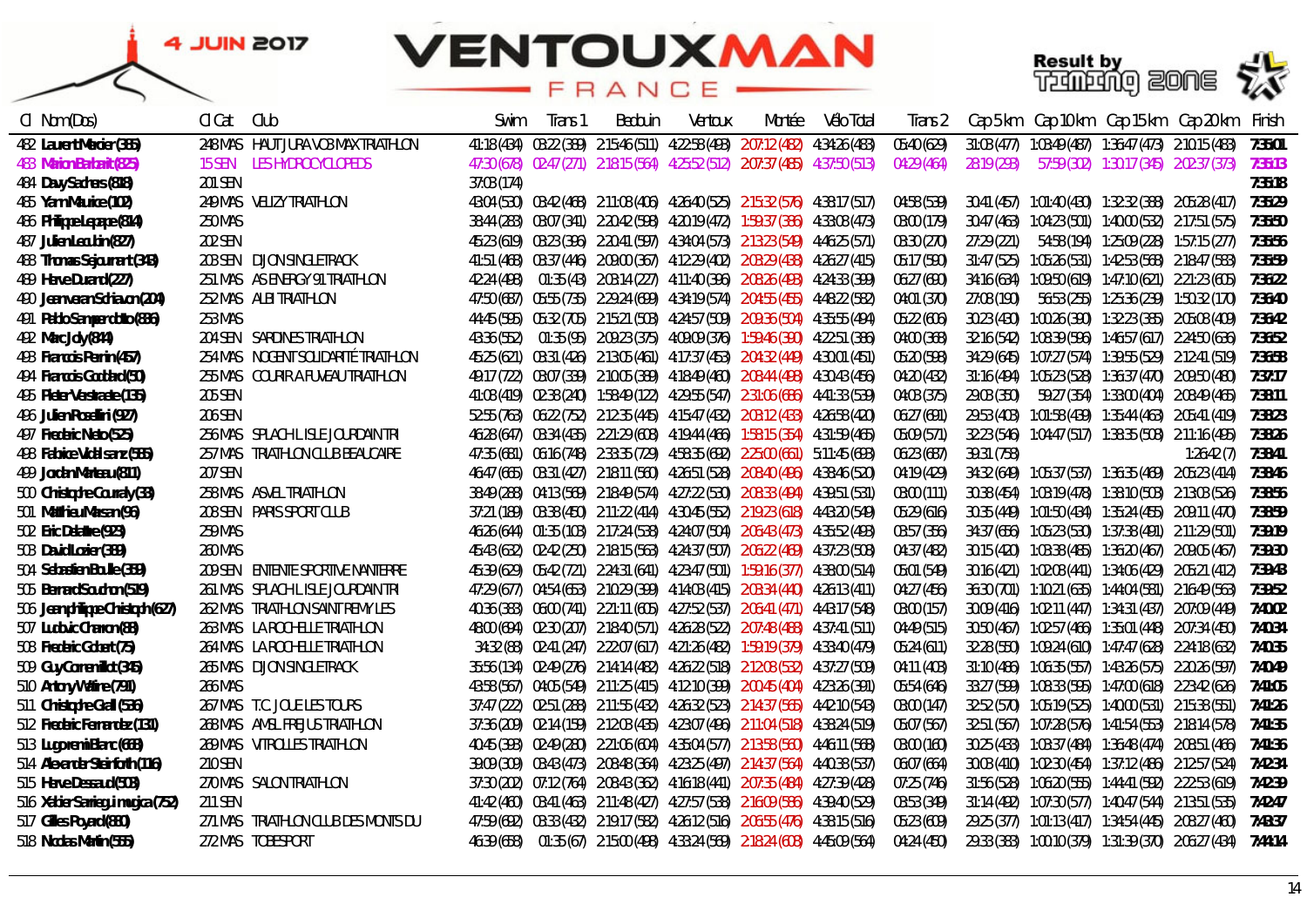

| CI Nom (Dos)                      | CI Cat  | Club                                      | Swim        | Irans 1                 | Bedouin | Ventoux      | Montée                                                                                                                              | Vélo Total    | Trans 2     |             |  | Cap 5 km Cap 10 km Cap 15 km Cap 20 km Finish                                  |         |
|-----------------------------------|---------|-------------------------------------------|-------------|-------------------------|---------|--------------|-------------------------------------------------------------------------------------------------------------------------------------|---------------|-------------|-------------|--|--------------------------------------------------------------------------------|---------|
| 519 Frederique Chambelland (156)  | 21 MAS  | COTE D OPALE TRIATHLON CALAIS             | 51:19 (750) |                         |         |              | 02:11 (152) 2:12:12 (437) 4:20:00 (469) 2:07:48 (489)                                                                               | 4:33:41 (480) | 03:26 (255) |             |  | 31:34 (517) 1:03:54 (488) 1:38:56 (515) 2:13:40 (533)                          | 7:44:17 |
| 520 Gilles Capiomont (188)        |         | 273 MAS A.S. MONACO TRIATHLON             |             |                         |         |              | 39:59 (353) 02:49 (279) 2:10:08 (392) 4:19:39 (464) 2:09:31 (503) 4:32:24 (469)                                                     |               | 05:19 (595) |             |  | 33:34 (605)  1:08:45 (599)  1:44:36 (591)  2:24:04 (631)  7:44:35              |         |
| 521 Olivier Sidoux (554)          |         | 274 MAS TOBESPORT                         |             |                         |         |              | 46:14 (643) 04:41 (632) 2:11:29 (417) 4:15:24 (427) 2:03:55 (444) 4:30:35 (455)                                                     |               | 04:16 (421) |             |  | 34:12 (630) 1:09:37 (617) 1:45:09 (598) 2:19:07 (587) 7:44:53                  |         |
| 522 Stephane Martiny (544)        |         | 212 SEN TEAM TRIATHLON ROQUEBRUNE         |             |                         |         |              | 39:42 (345) 04:10 (564) 2:13:36 (472) 4:27:25 (532) 2:13:49 (558) 4:39:20 (526)                                                     |               | 03:53 (347) |             |  | 31:57 (529)  1:09:51 (620)  1:43:31 (576)  2:17:50  (574)  7:44:55             |         |
| 523 Manuel Lopes (560)            |         | 275 MAS TOBESPORT                         |             |                         |         |              | 45:35 (626) 05:37 (712) 2:08:12 (349) 4:21:53 (485) 2:13:41 (556) 4:35:46 (492)                                                     |               | 03:00 (151) |             |  | 31:01 (476)  1:04:29 (506)  1:40:22 (536)  2:15:01  (543)  7:44:59             |         |
| 524 Abdel Bel bachir (677)        |         | 276 MAS WILD TEAM TRIATHLON               |             |                         |         |              | 47:12 (672) 04:19 (593) 2:29:18 (698) 4:36:56 (591) 2:07:38 (486) 4:50:23 (593)                                                     |               | 03:00 (161) | 28:17 (285) |  | 58:01 (303) 1:29:22 (322) 2:00:41 (339) 7:45:35                                |         |
| 525 Maxime Ochin (824)            | 213 SEN |                                           |             |                         |         |              | 38:24 (255) 05:18 (690) 2:22:42 (621) 4:35:29 (581) 2:12:47 (540) 4:49:32 (587)                                                     |               | 05:37 (627) | 28:26 (302) |  | 58:50 (335)  1:32:28 (386)  2:06:45 (441)  7:45:36                             |         |
| 526 Nicolas Quiles (675)          |         | 277 MAS WASQUEHAL TRIATHLON               |             |                         |         |              | 42:47 (515) 02:52 (292) 2:28:52 (692) 4:32:12 (561) 2:03:20 (436) 4:42:56 (545)                                                     |               | 04:50 (519) |             |  |                                                                                |         |
| 527 Paul Jacquet (638)            |         | 278 MAS TRISPIRIDON OYONNAX               |             |                         |         |              | 48:29 (709)                                  01:35 (78)                2:24:19 (635)   4:31:14 (555)   2:06:55 (475)  4:44:42 (562) |               | 04:52 (525) |             |  | 30:22 (428)     1:01:29 (423)     1:33:35 (418)     2:06:01 (426)     7:45:39  |         |
| 528 Bertrand Schott (398)         |         | 279 MAS JOOL TEAM                         |             |                         |         |              | 44:38 (593) 03:24 (401) 2:15:23 (504) 4:28:47 (543) 2:13:24 (550) 4:40:23 (535)                                                     |               | 04:20 (433) |             |  | 32:05 (534)     1:05:44 (540)     1:38:44 (510)     2:12:56 (523)      7:45:41 |         |
| 529 Chris Merel (477)             |         | 280 MAS POISSY TRIATHLON                  |             |                         |         |              | 48:05 (697) 06:49 (758) 2:21:20 (606) 4:25:33 (510) 2:04:13 (446) 4:41:54 (542)                                                     |               | 03:00 (140) |             |  | 28:41 (320) 1:01:01 (410) 1:33:58 (425) 2:05:54 (422) 7:45:42                  |         |
| 530 Guy Darmon (172)              |         | 281 MAS VALENCE TRIATHLON                 |             | 36:37 (154) 03:39 (455) |         | 4:26:05(514) |                                                                                                                                     | 4:38:51 (522) | 05:15 (585) |             |  | 30:40 (456)  1:04:44 (514)  1:42:01 (556)  2:21:51 (610)  7:46:13              |         |
| 531 Julien Vallee (633)           |         | 214 SEN TRICASTIN TRIATHLON CLUB          |             |                         |         |              | 40:48 (396) 02:55 (298) 2:20:37 (596) 4:36:38 (589) 2:16:01 (582) 4:49:26 (586)                                                     |               | 03:26 (257) |             |  | 32:33 (554)  1:06:16 (553)  1:39:16 (523)  2:09:43 (477)  7:46:18              |         |
| 532 Philippe Mathieu (282)        |         | 282 MAS CHARLEVILLE TRIATHLON ARDENNES    |             |                         |         |              | 43:03 (527)  01:35 (20)  2:20:48 (600)  4:40:02 (611)  2:19:14 (616)  4:53:12 (608)                                                 |               | 04:10 (398) |             |  | 30:33 (448)     1:01:13 (416)     1:33:10 (409)     2:04:40 (401)     7:46:40  |         |
| 533 Julie Cornemillot (253)       |         | <b>16 SEN AVIGNON LE PONTET TRIATHLON</b> |             |                         |         |              | 33:35 (59) 02:07 (147) 2:12:43 (453) 4:26:15 (517) 2:13:32 (553) 4:37:50 (512)                                                      |               | 03:30 (266) |             |  | 36:21 (695)     1:09:14 (608)     1:47:36 (625)     2:29:44 (673)              | 7:46:46 |
| 534 Bruno Hulin (463)             |         | 283 MAS NOGENT SOLIDARITÉ TRIATHLON       |             |                         |         |              | 37:49 (223) 02:22 (182) 2:10:16 (396) 4:37:01 (593) 2:26:45 (667) 4:50:22 (591)                                                     |               | 04:04 (383) |             |  |                                                                                |         |
| 535 Eric Grenier (591)            |         | 284 MAS TRIATHLON CLUB DE L'OMOIS         |             |                         |         |              | 41:39 (456) 04:31 (618) 2:17:27 (539) 4:23:05 (495) 2:05:38 (463) 4:35:39 (491)                                                     |               | 03:52 (343) |             |  | 32:40 (561)  1:05:38 (538)  1:41:06 (547)  2:21:17 (604)  7:46:58              |         |
| 536 Lionel Bertucchi (593)        |         | 285 MAS TRIATHLON CLUB DE L'OMOIS         |             |                         |         |              | 42:44 (513) 03:16 (373) 2:17:36 (543) 4:14:33 (421) 1:56:57 (337) 4:27:05 (421)                                                     |               | 04:36 (481) |             |  | 41:07 (770) 1:19:41 (748) 1:54:22 (690) 2:29:18 (670) 7:46:59                  |         |
| 537 Aymeric Rey (472)             |         | 215 SEN OULLINS TRIATHLON                 |             |                         |         |              | 42:31 (501) 04:01 (536) 2:15:51 (515) 4:32:21 (563) 2:16:30 (589) 4:44:37 (561)                                                     |               | 04:02 (373) |             |  | 31:10 (487)  1:03:03 (471)  1:36:40 (472)  2:11:56 (508)  7:47:07              |         |
| 538 Dominique Baroux (663)        |         | 286 MAS VICHY TRIATHLON                   |             |                         |         |              | 43:15 (539) 04:02 (541) 2:24:59 (647) 4:35:34 (583) 2:10:35 (512) 4:50:58 (597)                                                     |               | 04:57 (538) |             |  | 30:03 (411)  1:00:48 (403)  1:32:04 (380)  2:04:08 (393)  7:47:20              |         |
| 539 Patrick Potier (44)           |         | 287 MAS ASVEL TRIATHLON                   |             |                         |         |              | 41:02 (410) 02:45 (264) 2:14:30 (487) 4:35:41 (584) 2:21:11 (634) 4:47:43 (579)                                                     |               | 03:18 (236) |             |  | 30:21 (426)  1:05:57 (550)  1:40:10 (534)  2:12:47 (521)  7:47:35              |         |
| 540 Olivier Bicchierai (370)      |         | 288 MAS G.S.E.M.                          |             |                         |         |              | 54:02 (773)  01:35 (51)  2:13:33 (471)  4:20:26 (473)  2:06:53 (474)  4:31:54 (463)                                                 |               | 04:15 (418) |             |  | 32:36 (556)  1:05:55 (547)  1:40:54 (546)  2:15:51 (553)  7:47:37              |         |
| 541 Philippe Pocheron (332)       |         | 289 MAS CREUSOT TRIATHLON                 |             |                         |         |              | 46:14 (642) 03:11 (354) 2:07:08 (321) 4:20:42 (478) 2:13:34 (554) 4:33:22 (476)                                                     |               | 04:04 (379) |             |  | 34:27 (644) 1:09:26 (611) 1:45:37 (604) 2:21:25 (606) 7:48:16                  |         |
| 542 Damien Ithursarry (265)       |         | 216 SEN BIARRITZ OLYMPIQUE TRIATHLON      |             |                         |         |              | 47:11 (671) 04:25 (608) 2:11:40 (423) 4:22:07 (487) 2:10:27 (510) 4:34:19 (482)                                                     |               | 06:30 (694) |             |  | 33:42 (610) 1:09:36 (616) 1:44:26 (586) 2:15:52 (555) 7:48:17                  |         |
| 543 Timothee Loreille (856)       | 217 SEN |                                           |             |                         |         |              | 44:48 (599)  01:35 (97)  2:11:20 (411)  4:22:18 (488)  2:10:58 (516)  4:35:38 (490)                                                 |               | 03:00 (184) |             |  | 31:27 (510)  1:06:20 (556)  1:45:15 (601)  2:23:37 (625)  7:48:38              |         |
| 544 Laurent Lecerf (426)          |         | 290 MAS LYS CALAIS TRIATHLON              |             |                         |         |              | 39:00 (299)  02:21 (180)  2:02:47 (217)  4:15:42 (428)  2:12:55 (544)  4:28:52 (442)                                                |               | 03:46 (320) |             |  |                                                                                |         |
| 545 Ludovik Rocquet (318)         |         | 218 SEN COURBEVOIE TRIATHLON              |             |                         |         |              | 36:39 (157)  04:38 (626)  2:05:58 (298)  4:03:37 (321)  1:57:39 (347)  4:16:46 (330)                                                |               | 06:10 (671) |             |  |                                                                                |         |
| 546 Franc Gilli (521)             |         | 219 SEN SPLACH LISLE JOURDAIN TRI         |             |                         |         |              | 41:30 (449) 02:33 (225) 2:15:25 (505) 4:32:22 (564) 2:16:57 (595) 4:45:11 (565)                                                     |               | 05:20 (599) |             |  | 33:11 (586)     1:06:53 (566)     1:40:41 (542)     2:14:54 (541)     7:49:28  |         |
| 547 Franck Perrissin-fabert (742) | 220 SEN |                                           |             |                         |         |              | 42:38 (507) 03:51 (504) 2:28:58 (694) 4:41:23 (619) 2:12:25 (536) 4:59:28 (643)                                                     |               | 03:00 (169) | 29:36 (386) |  | 59:59 (372) 1:31:15 (366) 2:00:31 (336) 7:49:28                                |         |
| 548 Lucas Gontard (498)           |         | 291 MAS SAINT GREGOIRE TRIATHLON          |             |                         |         |              | 45:18 (618) 04:11 (566) 2:18:03 (556) 4:23:46 (500) 2:05:43 (465) 4:36:16 (499)                                                     |               | 05:21 (603) |             |  | 31:23 (504)  1:06:41 (560)  1:43:07 (572)  2:18:26 (581)  7:49:32              |         |
| 549 Emmanuel Mace (655)           |         | 292 MAS VENETES TRIATHLON                 |             |                         |         |              | 40:49 (397) 05:01 (662) 2:27:46 (679) 4:29:17 (544) 2:01:31 (414) 4:43:22 (551)                                                     |               | 04:30 (467) |             |  | 33:39 (608)  1:09:26 (612)  1:42:50 (566)  2:15:50 (552)                       | 7:49:32 |
| 550 Yannick Michel (396)          |         | 293 MAS ISTRES SPORTS TRIATHLON           | 43:42 (556) |                         |         |              | 01:35 (56)     2:16:47 (526)     4:32:42 (566)     2:15:55 (580)     4:45:33 (567)                                                  |               | 05:59 (653) |             |  | 32:59 (574)     1:05:51 (544)     1:39:12 (522)     2:12:45 (520)              | 7:49:34 |
| 551 Fabien Jupille (733)          | 294 MAS |                                           |             |                         |         |              | 30:37 (18) 03:35 (440) 2:17:22 (537) 4:37:43 (599) 2:20:21 (628) 4:49:50 (589)                                                      |               | 05:05 (562) |             |  | 31:18 (497)  1:05:42 (539)  1:43:50 (580)  2:20:30 (598)  7:49:37              |         |
| 552 Guy Sebastien (528)           |         | 295 MAS SPRINTER CLUB ARLESIEN            |             |                         |         |              | 35:02 (109) 04:24 (606) 2:15:14 (501) 4:43:17 (636) 2:28:03 (674) 4:56:24 (629)                                                     |               | 03:00 (146) |             |  |                                                                                |         |
| 553 Olivier Cabardos (63)         |         | 296 MAS COURIR A FUVEAU TRIATHLON         |             |                         |         |              | 42:34 (503) 05:20 (691) 2:16:00 (517) 4:33:37 (571) 2:17:37 (604) 4:47:11 (575)                                                     |               | 06:40 (704) |             |  |                                                                                |         |
| 554 Tony Dixneuf (283)            |         | 297 MAS CHOLET TRIATHLON                  | 49:44 (728) |                         |         |              | 01:35 (21) 2:14:57 (497) 4:27:43 (536) 2:12:46 (539) 4:41:39 (540)                                                                  |               | 06:10 (670) |             |  | 30:45 (459)     1:04:24 (503)     1:38:54 (514)     2:10:40 (488)              | 7:49:48 |
| 555 Jean pierre Potier (101)      |         | 298 MAS VELIZY TRIATHLON                  | 43:17 (540) |                         |         |              | 01:35 (28) 2:01:56 (194) 4:08:34 (367) 2:06:38 (470) 4:27:14 (423)                                                                  |               | 05:06 (564) |             |  |                                                                                | 7:50:05 |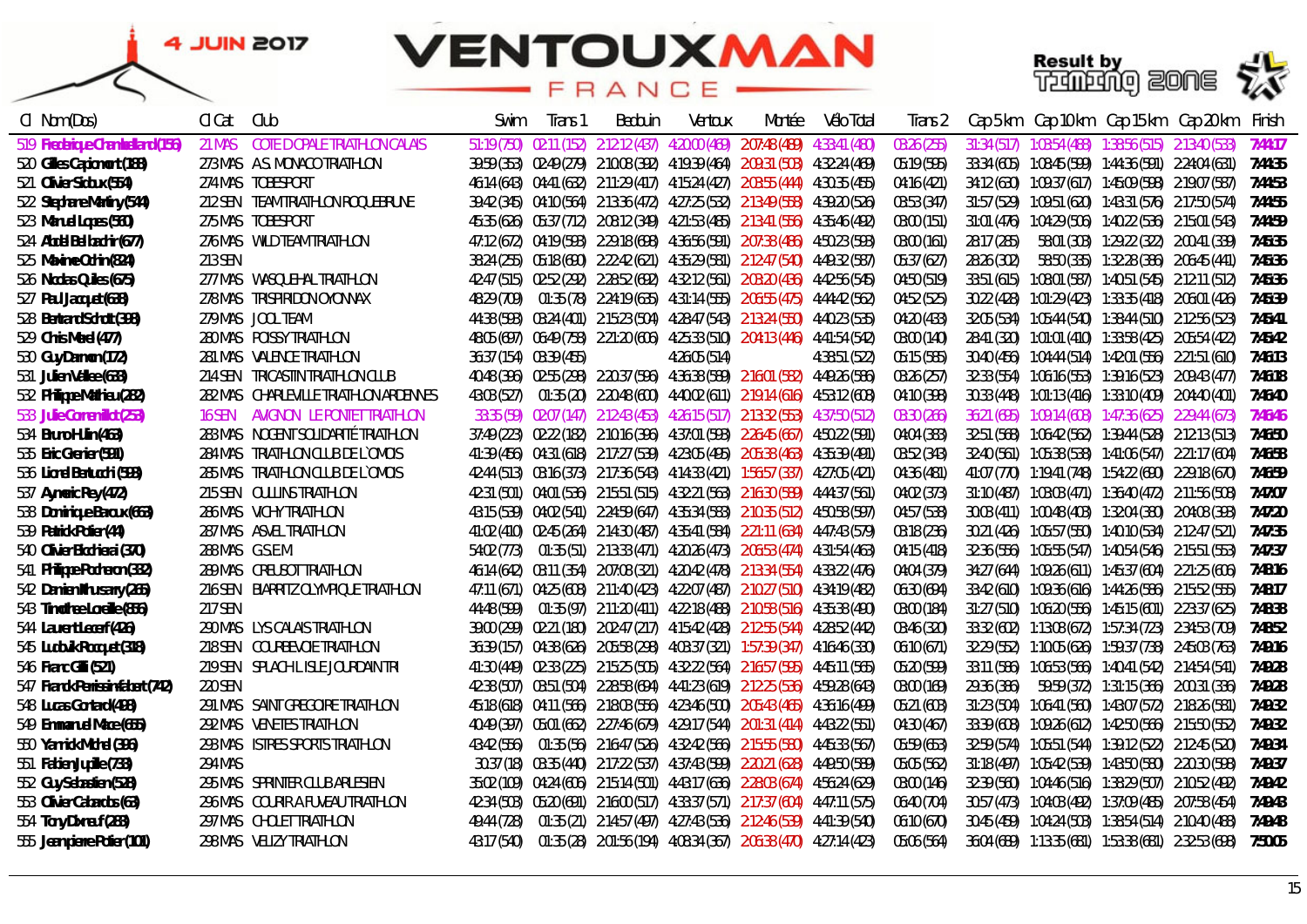

| CI Nom (Dos)                   | Cl Cat         | Club                                | Swim | Trans 1 | Bedouin | Ventoux | Montée                                                                                           | Vélo Total | Trans 2     |             |  | Cap 5 km Cap 10 km Cap 15 km Cap 20 km Finish                                 |         |
|--------------------------------|----------------|-------------------------------------|------|---------|---------|---------|--------------------------------------------------------------------------------------------------|------------|-------------|-------------|--|-------------------------------------------------------------------------------|---------|
| 556 Vincent Leclerc (929)      | 221 SEN        |                                     |      |         |         |         | 43:03 (529) 03:11 (356) 2:14:13 (481) 4:25:54 (513) 2:11:41 (527) 4:38:55 (524)                  |            | 07:14 (739) |             |  | 28:52 (337) 1:00:03 (375) 1:34:01 (426) 2:18:16 (579)                         | 7:50:39 |
| 557 Benjamin Laude (380)       |                | 299 MAS GUC TRIATHLON               |      |         |         |         | 39:40 (344)  03:52 (508)  2:11:54 (431)  4:20:27 (474)  2:08:33 (495)  4:32:32 (470)             |            | 04:22 (444) |             |  | 31:49 (527) 1:09:11 (604) 1:48:15 (635) 2:30:26 (680) 7:50:52                 |         |
| 558 Cedric Payre ficout (221)  |                | 222 SEN AQUATIQUE CLUB OLYMPIDE     |      |         |         |         | 37:12 (182)     01:35 (40)     2:17:42 (548)     4:35:16 (579)     2:17:34 (603)   4:47:01 (573) |            | 03:48 (330) |             |  | 32:31 (553)  1:07:38 (580)  1:45:06 (596)  2:21:34 (609)  7:51:10             |         |
| 559 Eric Gros (794)            | 300 MAS        |                                     |      |         |         |         | 46:36 (656) 04:30 (617) 2:31:45 (720) 4:41:27 (621) 2:09:42 (505) 4:54:09 (614)                  |            | 06:48 (715) | 28:02 (263) |  |                                                                               |         |
| 560 Frederic Cros (470)        |                | 301 MAS OSE 3 SPORTS SAINTE MAXIME  |      |         |         |         | 46:27 (646) 03:33 (431) 2:17:48 (551) 4:29:48 (546) 2:12:00 (531) 4:41:41 (541)                  |            | 04:09 (396) |             |  | 33:27 (597)  1:06:35 (558)  1:42:00 (555)  2:15:33 (550)  7:51:23             |         |
| 561 Kevin Tressens (480)       |                | 223 SEN PORTET TRIATHLON            |      |         |         |         | 38:57 (295)    03:04 (330)   2:05:12 (279)   4:06:06 (348)   2:00:54 (407)   4:19:08 (353)       |            | 06:38 (702) |             |  |                                                                               |         |
| 562 Herve Dutruc (142)         |                | 302 MAS VITROLLES TRIATHLON         |      |         |         |         | 42:15 (490) 03:38 (451) 2:21:01 (601) 4:33:51 (572) 2:12:50 (541) 4:46:48 (572)                  |            | 04:28 (458) |             |  |                                                                               |         |
| 563 Cyril Colle (727)          | 303 MAS        |                                     |      |         |         |         | 45:08 (611) 04:43 (635) 2:19:26 (584) 4:30:41 (551) 2:11:15 (524) 4:44:49 (563)                  |            | 06:16 (677) |             |  | 31:05 (482) 1:02:57 (467) 1:37:00 (480) 2:11:28 (499) 7:52:24                 |         |
| 564 Damien Roehrig (465)       |                | 304 MAS NOGENT SOLIDARITÉ TRIATHLON |      |         |         |         | 44:36 (590)  01:35 (62)  2:11:21 (413)  4:27:15 (529)  2:15:54 (579)  4:40:24 (536)              |            | 03:00 (139) |             |  | 36:58 (710) 1:12:47 (670) 1:48:37 (641) 2:22:49 (618) 7:52:24                 |         |
| 565 Jerome Mandonnet (645)     |                | 305 MAS U.S.CHEMINOTS CAENNAIS      |      |         |         |         | 39:08 (308)  03:50 (500)  2:09:30 (378)  4:20:34 (476)  2:11:04 (519)  4:33:36 (478)             |            | 04:59 (545) |             |  | 34:03 (622)  1:16:25 (718)  1:54:17 (689)  2:31:07 (684)  7:52:40             |         |
| 566 Xavier Delachaux (262)     |                | 306 MAS BESANCON TRIATHLON          |      |         |         |         | 38:20 (250) 08:02 (772) 2:18:34 (569) 4:27:29 (533) 2:08:55 (500) 4:39:56 (533)                  |            | 08:12 (766) |             |  | 30:45 (460)  1:07:39 (581)  1:44:33 (588)  2:18:24 (580)  7:52:54             |         |
| 567 Frederic Garric (52)       |                | 307 MAS COURIR A FUVEAU TRIATHLON   |      |         |         |         | 54:18 (776) 03:58 (522) 2:25:45 (658) 4:26:44 (526) 2:00:59 (408) 4:39:53 (532)                  |            | 03:35 (287) |             |  | 33:03 (577)  1:05:30 (534)  1:39:00 (517)  2:11:23 (498)  7:53:07             |         |
| 568 Sophie Tessier (40)        | $22$ MAS       | ASVEL TRIATHLON                     |      |         |         |         | 42:09 (486) 03:48 (490) 2:34:58 (739) 4:53:50 (680) 2:18:52 (611) 5:10:13 (690)                  |            | 03:33 (280) | 27:34 (228) |  |                                                                               | 7:53:26 |
| 569 Davy Monticolo (622)       |                | 308 MAS TRIATHLON NANCY LORRAINE    |      |         |         |         | 46:40 (660) 02:53 (294) 2:18:23 (568) 4:43:35 (638) 2:25:12 (662) 4:57:08 (633)                  |            | 04:18 (425) | 29:22 (372) |  |                                                                               | 7:54:05 |
| 570 Nicolas Ogier (180)        |                | 309 MAS A.S. ARKOPHARMA TRIATHLON   |      |         |         |         | 43:18 (541) 04:15 (580) 2:30:26 (708) 4:45:56 (649) 2:15:30 (575) 5:00:24 (647)                  |            | 06:33 (697) | 29:06 (355) |  | 58:44 (328) 1:29:36 (328) 1:59:44 (327) 7:54:14                               |         |
| 571 Etienne Tabareau (438)     |                | 224 SEN MISTRAL TRIATH' CLUB        |      |         |         |         | 38:17 (246) 02:31 (214) 2:13:01 (459) 4:37:26 (596) 2:24:25 (656) 4:50:57 (596)                  |            | 05:07 (568) |             |  | 36:06 (691)  1:16:45 (720)  1:48:35 (640)  2:17:27 (569)  7:54:19             |         |
| 572 Luc Hennus (755)           | <b>310 MAS</b> |                                     |      |         |         |         | 43:50 (561) 09:36 (784) 2:15:42 (510) 4:23:52 (502) 2:08:10 (492) 4:37:17 (506)                  |            | 06:16 (678) |             |  | 34:31 (648)  1:09:26 (613)  1:44:35 (590)  2:17:22 (567)  7:54:21             |         |
| 573 Nathanael Pinder (903)     | 225 SEN        |                                     |      |         |         |         | 46:44 (663) 05:04 (666) 2:17:38 (544) 4:27:24 (531) 2:09:46 (506) 4:39:26 (527)                  |            | 07:13 (738) |             |  |                                                                               | 7:54:39 |
| 574 Emmanuel Reynaud (810)     | 226 SEN        |                                     |      |         |         |         | 38:33 (272) 06:16 (749) 2:10:21 (397) 4:10:50 (389) 2:00:29 (396) 4:24:33 (400)                  |            | 07:23 (745) |             |  |                                                                               | 7:54:48 |
| 575 Julien Migale (505)        |                | 311 MAS SALON TRIATHLON             |      |         |         |         | 43:41 (555) 03:27 (409) 2:11:35 (418) 4:23:32 (499) 2:11:57 (530) 4:36:13 (498)                  |            | 03:43 (312) |             |  | 32:50 (566)  1:08:46 (600)  1:47:59 (631)  2:27:54 (657)  7:54:58             |         |
| 576 Wouter Blondeel (693)      | 312 MAS        |                                     |      |         |         |         | 38:28 (261) 04:07 (555) 2:23:51 (633) 4:36:55 (590) 2:13:04 (547) 4:52:46 (604)                  |            | 06:23 (688) |             |  | 32:20 (545)  1:04:37 (512)  1:39:25 (526)  2:13:19 (530)  7:55:03             |         |
| 577 Nicolas Louveau (414)      |                | 313 MAS LES SABLES VENDEE TRIATHLON |      |         |         |         | 40:59 (406) 03:20 (384) 2:17:13 (532) 4:40:01 (609) 2:22:48 (645) 4:53:50 (612)                  |            | 06:08 (668) |             |  | 31:18 (496)  1:04:03 (493)  1:37:51 (495)  2:10:52 (491)  7:55:09             |         |
| 578 Vincent Van caenegem (130) | 227 SEN        |                                     |      |         |         |         | 44:51 (601) 05:44 (722) 2:17:20 (535) 4:19:35 (463) 2:02:15 (419) 4:31:02 (459)                  |            | 06:17 (679) |             |  |                                                                               | 7:55:38 |
| 579 Karine Vieque (298)        | <b>23 MAS</b>  | COTE D'OPALE TRIATHLON CALAIS       |      |         |         |         | 49:10 (721) 03:01 (316) 2:26:31 (665) 4:38:40 (604) 2:12:09 (533) 4:52:58 (606)                  |            | 04:30 (465) |             |  | 29:39 (389)  1:00:56 (406)  1:33:51 (422)  2:06:01 (424)  7:55:40             |         |
| 580 Robert Teunisse (789)      | 314 MAS        |                                     |      |         |         |         | 40:47 (394) 03:02 (321) 2:17:29 (540) 4:35:56 (586) 2:18:27 (609) 4:48:35 (583)                  |            | 03:33 (283) |             |  | 32:41 (563)    1:07:01 (567)    1:43:46 (579)    2:19:57 (593)      7:55:54   |         |
| 581 Yanis Agag (61)            |                | 228 SEN RACING MULTI ATHLON         |      |         |         |         | 37:32 (205)  03:04 (327)  2:12:43 (452)  4:28:46 (542)  2:16:03 (583)  4:43:22 (550)             |            | 06:12 (672) |             |  |                                                                               | 7:55:55 |
| 582 Franck Lhuillier (268)     |                | 315 MAS C.R.V. LYON TRIATHLON       |      |         |         |         | 38:50 (290)  01:35 (47)  2:12:37 (449)  4:21:40 (483)  2:09:03 (501)  4:33:13 (475)              |            | 04:09 (395) |             |  | 35:30 (677)     1:14:23 (690)     1:55:35 (702)     2:38:12 (727)     7:55:59 |         |
| 583 Eric Ferrari (621)         |                | 316 MAS TRIATHLON MACON CLUB        |      |         |         |         | 38:25 (256)  03:56 (519)  2:09:54 (385)  4:20:08 (470)  2:10:14 (508)  4:32:16 (468)             |            | 05:23 (608) |             |  | 34:22 (638)  1:18:33 (737)  1:57:00 (718)  2:36:34 (717)  7:56:34             |         |
| 584 Bianca Nijhof (851)        | 24 MAS         |                                     |      |         |         |         | 41:33 (451) 04:56 (655) 2:04:30 (255) 4:13:52 (414) 2:09:22 (502) 4:25:45 (410)                  |            | 04:58 (542) |             |  |                                                                               | 7:56:37 |
| 585 Pierre Bragard (842)       | 229 SEN        |                                     |      |         |         |         | 40:23 (370) 03:27 (412) 2:07:25 (330) 4:31:33 (556) 2:24:08 (655) 4:44:36 (560)                  |            | 04:34 (477) |             |  |                                                                               | 7:56:59 |
| 586 Myriam Blanc (717)         | <b>25 MAS</b>  |                                     |      |         |         |         | 41:19 (438)  03:34 (436)  2:18:10 (559)  4:31:09 (553)  2:12:59 (545)  4:43:53 (555)             |            | 06:18 (680) |             |  |                                                                               | 7:58:14 |
| 587 Thomas Vandevelde (210)    |                | 230 SEN AMSL FREJUS TRIATHLON       |      |         |         |         | 38:21 (251) 03:58 (524) 2:05:08 (274) 4:24:22 (505) 2:19:14 (617) 4:38:51 (523)                  |            | 05:03 (556) |             |  | 39:43 (760)          1:19:54 (751)          1:57:16 (721)     2:32:06 (694)   | 7:58:19 |
| 588 Daniel Brun (562)          |                | 317 MAS TOBESPORT                   |      |         |         |         | 44:00 (568) 05:09 (673) 2:18:51 (576) 4:44:10 (640) 2:25:19 (663) 4:55:11 (620)                  |            | 04:55 (534) |             |  | 31:30 (514)  1:04:56 (522)  1:37:29 (488)  2:09:13 (472)  7:58:28             |         |
| 589 Michaël Ferrari (912)      | 318 MAS        |                                     |      |         |         |         | 40:43 (389) 05:01 (663) 2:23:33 (627) 4:26:26 (521) 2:02:53 (428) 4:39:42 (530)                  |            | 04:44 (506) |             |  |                                                                               |         |
| 590 Stephane Couturier (887)   | 319 MAS        |                                     |      |         |         |         | 48:36 (713) 03:59 (530) 2:21:50 (614) 4:38:31 (603) 2:16:41 (591) 4:50:02 (590)                  |            | 04:19 (430) |             |  | 32:41 (564)  1:04:45 (515)  1:38:48 (512)  2:12:09  (511)  7:59:05            |         |
| 591 Tramarin Loris (772)       | <b>320 MAS</b> |                                     |      |         |         |         | 44:46 (596) 03:58 (526) 2:24:53 (645) 4:41:00 (617) 2:16:07 (585) 4:53:13 (609)                  |            | 05:32 (621) |             |  |                                                                               | 7:59:23 |
| 592 Philip Gorwood (390)       |                | 321 MAS ISSY TRIATHLON              |      |         |         |         | 41:37 (455) 03:28 (414) 2:16:19 (522) 4:35:48 (585) 2:19:29 (621) 4:47:04 (574)                  |            | 04:21 (438) |             |  |                                                                               | 7:59:25 |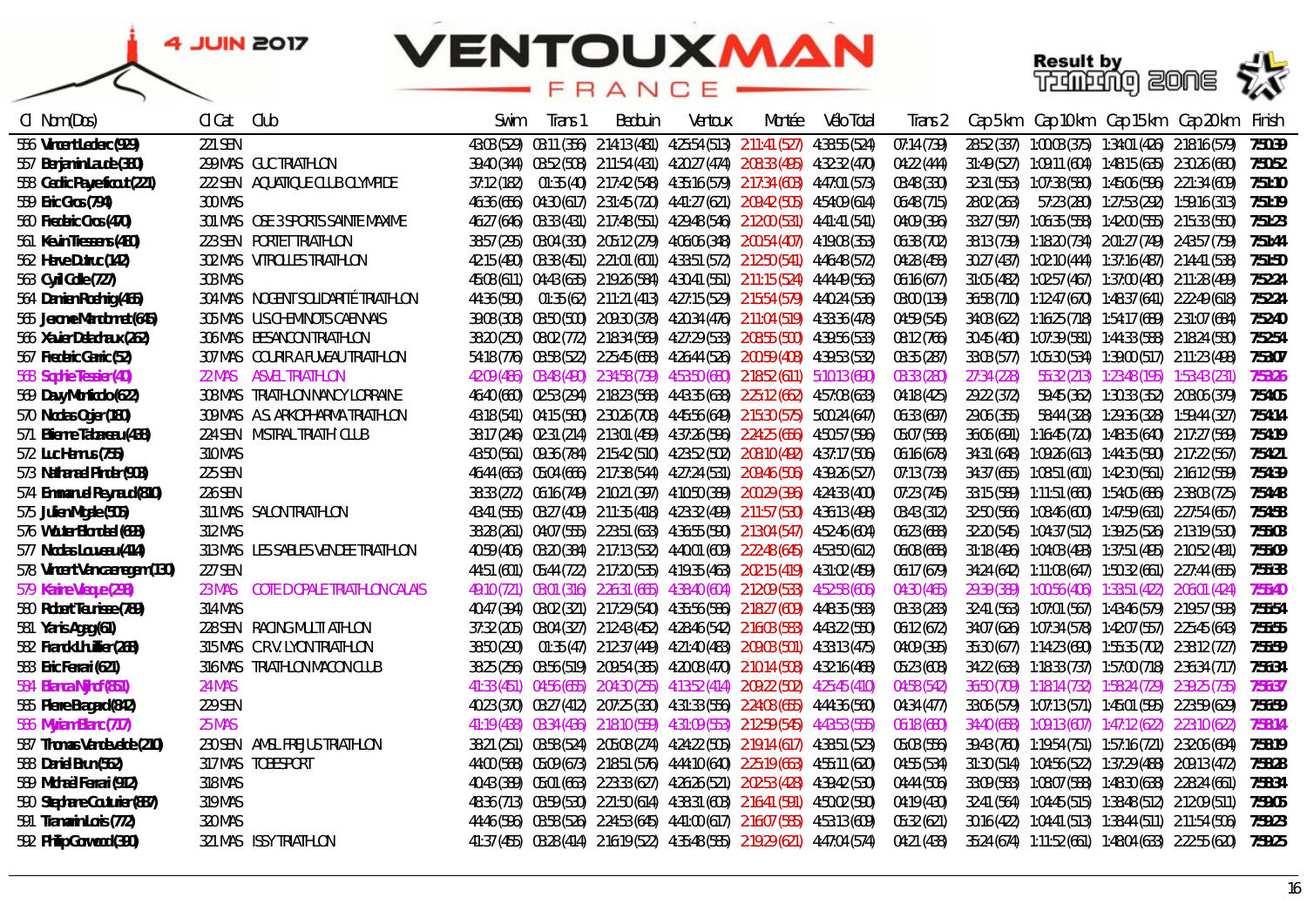



| CI Nom (Dos)                     | CI Cat          | Club                                      | Swim        | Trans i | Bedouin                               | Ventoux | Montée                                                                                    | Vélo Total    | Irans 2     |             |  | Cap 5 km Cap 10 km Cap 15 km Cap 20 km                   | Finish  |
|----------------------------------|-----------------|-------------------------------------------|-------------|---------|---------------------------------------|---------|-------------------------------------------------------------------------------------------|---------------|-------------|-------------|--|----------------------------------------------------------|---------|
| 593 Olivier Calmettes (478)      |                 | 322 MAS PORTET TRIATHLON                  |             |         |                                       |         | 39:28 (332) 03:38 (453) 2:15:20 (502) 4:36:32 (588) 2:21:12 (635) 4:49:25 (585)           |               | 04:43 (501) |             |  | 33:32 (603) 1:09:54 (622) 1:45:42 (606) 2:22:12 (611)    | 7:59:26 |
| 594 Jeremy Masson (808)          |                 | 231 SEN MONTELIMAR TRIATHLON              |             |         |                                       |         | 35:07 (111) 08:38 (778) 2:12:33 (443) 4:40:53 (615) 2:28:20 (675) 4:57:49 (639)           |               | 03:00 (178) |             |  | 31:48 (526) 1:04:29 (507) 1:40:22 (537) 2:15:02 (544)    | 7:59:36 |
| 595 Pablo Fong kiwok (600)       |                 | 323 MAS TRIATHLON CLUB DE L'OMOIS         |             |         |                                       |         | 51:00 (744) 03:18 (377) 2:25:04 (648) 4:44:36 (642) 2:19:32 (622) 5:01:04 (652)           |               | 03:00 (155) |             |  | 29:42 (394) 1:00:39 (399) 1:32:16 (384) 2:01:25 (355)    | 7:59:47 |
| 596 Valerie Courraly (34)        |                 | 26 MAS ASVEL TRIATHLON                    |             |         |                                       |         | 38:31 (268) 03:40 (458) 2:30:53 (713) 4:51:19 (665) 2:20:26 (629) 5:05:14 (666)           |               | 04:21 (436) |             |  | 31:43 (522) 1:03:20 (480) 1:35:05 (450) 2:08:06 (457)    | 7:59:52 |
| 597 Florence Aupinel (723)       |                 | 27 MAS LES SABLES VENDEE TRIATHLON        |             |         |                                       |         | 41:22 (442) 04:25 (609) 2:34:53 (737) 4:51:53 (667) 2:17:00 (596) 5:04:40 (665)           |               | 04:17 (424) | 27:40 (238) |  |                                                          | 7:59:55 |
| 598 Frédéric Durand (128)        | 324 MAS         |                                           |             |         |                                       |         | 47:45 (684) 05:27 (701) 2:28:41 (687) 4:46:14 (650) 2:17:33 (602) 5:00:31 (649)           |               | 05:47 (640) | 29:04 (352) |  |                                                          | 8:00:06 |
| 599 Franck Platz (692)           | 325 MAS         |                                           |             |         |                                       |         | 42:33 (502) 05:39 (717) 2:12:18 (440) 4:29:34 (545) 2:17:16 (601) 4:43:03 (546)           |               | 04:46 (510) |             |  | 33:12 (587)  1:10:15 (632)  1:46:53 (616)  2:24:47 (633) | 8:00:48 |
| 600 Antonin Villeroux (835)      | 326 MAS         |                                           |             |         |                                       |         | 44:04 (570)  01:35 (94)  2:16:54 (528)  4:28:10 (539)  2:11:16 (525)  4:40:12 (534)       |               | 03:17 (235) |             |  | 35:58 (687)  1:11:11 (650)  1:49:35 (654)  2:31:55 (693) | 8:01:03 |
| 601 Caroline Hiebel (539)        |                 | 28 MAS T.O.A.C TOULOUSE AEROSPATIALE      |             |         |                                       |         | 36:39 (159)  03:05 (334)  2:26:42 (667)  4:37:40 (598)  2:10:58 (515)  4:54:25 (616)      |               | 06:22 (686) |             |  | 34:11 (629) 1:08:41 (598) 1:44:26 (587) 2:20:46 (601)    | 8:01:17 |
| 602 Isabelle Souchet (74)        |                 | 29 MAS LA ROCHELLE TRIATHLON              |             |         |                                       |         | 37:57 (231)  04:21 (597)  2:22:49 (625)  4:46:52 (652)  2:24:03 (654)  5:00:27 (648)      |               | 08:21 (768) |             |  | 33:38 (607) 1:05:29 (532) 1:37:50 (494) 2:10:17 (484)    | 8:01:23 |
| 603 Vincent Paturel (319)        |                 | 327 MAS COURBEVOIE TRIATHLON              |             |         |                                       |         | 56:58 (789) 11:54 (788) 2:31:42 (719) 4:17:23 (452) 1:45:41 (154) 4:33:10 (474)           |               | 20:01 (793) |             |  | 43:12 (781)  1:09:20 (609)  1:34:08 (430)  1:59:30 (324) | 8:01:33 |
| 604 David Louaze (634)           | 232 SEN TRICEPS |                                           |             |         |                                       |         | 45:11 (613) 04:14 (575) 2:26:00 (660) 4:43:11 (633) 2:17:11 (598) 4:56:59 (632)           |               | 04:44 (504) |             |  | 31:24 (506) 1:04:47 (518) 1:37:57 (497) 2:10:27 (487)    | 8:01:35 |
| 605 Cyril Martel (316)           |                 | 328 MAS COTE DOPALE TRIATHLON CALAIS      |             |         |                                       |         | 44:36 (589) 03:52 (505) 2:18:49 (573) 4:41:25 (620) 2:22:36 (642) 4:56:07 (628)           |               | 05:24 (610) |             |  | 30:57 (472) 1:04:26 (505) 1:38:01 (499) 2:11:40 (503)    | 8:01:39 |
| 606 Bertrand Ga (281)            |                 | 329 MAS CHARLEVILLE TRIATHLON ARDENNES    |             |         |                                       |         | 44:29 (584)  04:28 (613)  2:25:19 (650)  4:42:06 (624)  2:16:47 (592)  4:57:55 (640)      |               | 03:00 (96)  |             |  | 31:13 (490) 1:04:33 (510) 1:38:00 (498) 2:11:56 (507)    | 8:01:48 |
| 607 Etienne Dupuis (288)         |                 | 330 MAS CLUB YERROIS DE TRIATHLON 91      |             |         |                                       |         | 41:33 (450) 03:30 (420) 2:13:12 (464) 4:37:51 (600) 2:24:39 (658) 4:51:28 (598)           |               | 03:00 (98)  |             |  | 33:41 (609) 1:10:07 (628) 1:45:56 (609) 2:22:25 (613)    | 8:01:56 |
| 608 Steve Wilmking (684)         | 331 MAS         |                                           |             |         |                                       |         | 40:51 (400) 07:08 (763) 2:24:57 (646) 4:39:53 (608) 2:14:56 (569) 4:56:06 (627)           |               | 03:00 (162) |             |  | 31:27 (508) 1:05:55 (548) 1:40:15 (535) 2:15:32 (549)    | 8:02:37 |
| 609 Yannick Gambert (467)        |                 | 332 MAS ORLEANS TRIATHLON CLUB 45         |             |         |                                       |         | 41:56 (473) 04:14 (574) 2:16:11 (520) 4:28:29 (540) 2:12:18 (534) 4:43:32 (552)           |               | 05:29 (617) |             |  | 33:07 (581) 1:07:35 (579) 1:46:14 (612) 2:28:00 (658)    | 8:03:11 |
| 610 Florence Chalot (32)         |                 | <b>30 MAS ASVEL TRIATHLON</b>             |             |         |                                       |         | 37:28 (199) 02:32 (217) 2:24:31 (640) 4:40:32 (613) 2:16:01 (581) 4:54:59 (618)           |               | 04:36 (479) |             |  | 34:36 (652) 1:10:43 (641) 1:47:40 (627) 2:23:48 (628)    | 8:03:23 |
| 611 Frederic Martineau (405)     |                 | 333 MAS LE POIRE SUR VIE VENDEE TRIATHLON |             |         |                                       |         | 40:45 (392) 05:12 (678) 2:20:22 (593) 4:33:24 (568) 2:13:02 (546) 4:51:47 (600)           |               | 03:00 (132) |             |  | 34:39 (657) 1:10:32 (639) 1:49:11 (651) 2:24:00 (630)    | 8:04:44 |
| 612 Matthieu Ducrocq (699)       | 233 SEN         |                                           |             |         |                                       |         | 38:37 (276) 03:28 (416) 2:21:04 (603) 4:40:44 (614) 2:19:40 (624) 4:53:10 (607)           |               | 07:05 (729) |             |  | 34:20 (635) 1:10:28 (637) 1:47:48 (629) 2:22:37 (615)    | 8:04:57 |
| 613 Paul Le bovic (12)           | 234 SEN         |                                           |             |         |                                       |         | 39:05 (306) 02:19 (172) 2:12:10 (436) 4:31:38 (557) 2:19:28 (620) 4:43:58 (556)           |               | 08:28 (770) |             |  | 39:37 (759) 1:17:51 (731) 1:54:25 (691) 2:31:12 (686)    | 8:05:02 |
| 614 Timur Zaynashev (70)         | 235 SEN         |                                           |             |         |                                       |         | 45:34 (625) 05:35 (708) 2:28:10 (682) 4:52:42 (675) 2:24:32 (657) 5:09:02 (682)           |               | 05:48 (642) | 28:10 (274) |  | 57:28 (283) 1:30:27 (348) 1:59:40 (326)                  | 8:05:39 |
| 615 Loic Leroy (79)              | 334 MAS         |                                           |             |         |                                       |         | 44:33 (587) 05:52 (731) 2:22:47 (623) 4:42:56 (630) 2:20:09 (627) 5:03:52 (661)           |               | 05:15 (584) | 29:14 (364) |  |                                                          | 8:06:36 |
| 616 Olivier Dussaussois (865)    | 335 MAS         |                                           |             |         |                                       |         | 37:44 (218)  01:35 (98)  2:25:09 (649)  4:44:14 (641)  2:19:05 (613)  4:57:14 (634)       |               | 06:34 (699) |             |  | 33:17 (590) 1:08:10 (590) 1:45:17 (602) 2:23:42 (627)    | 8:06:49 |
| 617 Harmen Van der kooij (696)   | 336 MAS         |                                           |             |         | 44:59 (606) 04:28 (616) 2:19:17 (581) |         |                                                                                           | 4:49:38 (588) | 06:23 (689) |             |  | 32:52 (572) 1:09:56 (624) 1:46:02 (610) 2:21:31 (607)    | 8:06:59 |
| 618 Nils Flieshardt (942)        | 236 SEN         |                                           |             |         |                                       |         | 42:55 (519) 03:56 (520) 2:17:44 (549) 4:22:52 (491) 2:05:08 (457) 4:35:58 (496)           |               | 05:56 (651) |             |  | 35:50 (681)  1:16:06 (713)  1:58:14 (727)  2:38:27 (729) | 8:07:12 |
| 619 Charles Borcke (563)         |                 | 237 SEN TOBESPORT                         |             |         |                                       |         | 44:34 (588) 05:07 (670) 2:29:40 (700) 4:43:15 (634) 2:13:35 (555) 4:56:45 (630)           |               | 05:19 (596) |             |  | 35:03 (665) 1:09:27 (614) 1:44:05 (583) 2:16:26 (561)    | 8:08:11 |
| 620 Jean philippe Annequin (649) |                 | 337 MAS VALLONS DE LA TOUR TRIATHLON      |             |         |                                       |         | 45:31 (624) 04:58 (658) 2:36:08 (750) 4:51:45 (666) 2:15:37 (577) 5:05:21 (667)           |               | 07:51 (756) |             |  | 32:52 (571) 1:03:19 (479) 1:34:54 (444) 2:05:23 (413)    | 8:09:04 |
| 621 Guillaume Vinson (730)       | 238 SEN         |                                           |             |         |                                       |         | 48:47 (717)  01:35 (87)  2:22:55 (626)  4:40:01 (610)  2:17:06 (597)  4:55:09 (619)       |               | 04:39 (491) |             |  | 34:20 (636) 1:08:08 (589) 1:43:23 (574) 2:19:06 (586)    | 8:09:16 |
| 622 Bruno Thuasne (863)          |                 | 338 MAS TOBESPORT                         |             |         |                                       |         | 47:10 (669) 05:14 (681) 2:22:08 (618) 4:41:20 (618) 2:19:12 (615) 4:52:48 (605)           |               | 04:54 (532) |             |  | 34:36 (654) 1:11:38 (656) 1:46:25 (613) 2:19:22 (589)    | 8:09:28 |
| 623 Patrick Beneschi (520)       |                 | 239 SEN SPLACH LISLE JOURDAIN TRI         |             |         |                                       |         | 50:08 (734) 02:26 (198) 2:14:43 (491) 4:26:33 (524) 2:11:50 (528) 4:38:05 (515)           |               | 03:00 (144) |             |  | 37:34 (727)  1:15:54 (708)  1:56:28 (708)  2:35:51 (714) | 8:09:30 |
| 624 Thibaud Perrouty (817)       | 240 SEN         |                                           |             |         |                                       |         | 54:16 (774)  01:35 (93)  2:21:48 (613)  4:41:48 (622)  2:20:00 (626)  4:55:56 (624)       |               | 04:38 (487) |             |  | 31:27 (509)  1:04:20 (498)  1:39:08 (521)  2:14:08 (536) | 8:10:33 |
| 625 Nicolas Fernandez (759)      | 241 SEN         |                                           |             |         |                                       |         | 53:14 (764) 08:57 (779) 2:31:52 (721) 4:37:33 (597) 2:05:41 (464) 4:52:08 (603)           |               | 07:31 (750) |             |  | 33:03 (578)  1:06:35 (559)  1:37:44 (493)  2:09:10 (469) | 8:11:00 |
| 626 Olivier Caban (107)          |                 | 339 MAS VELIZY TRIATHLON                  |             |         |                                       |         | 39:36 (341)   03:52 (506)   2:17:41 (547)   4:42:23 (627)   2:24:42 (660)   4:54:18 (615) |               | 06:45 (713) |             |  | 34:33 (650) 1:10:53 (643) 1:48:38 (642) 2:26:31 (647)    | 8:11:02 |
| 627 Jean michel Benon (556)      |                 | 340 MAS TOBESPORT                         | 50:25 (737) |         |                                       |         | 01:35 (68)     2:18:51 (575)     4:32:17 (562)     2:13:26 (551)     4:45:17 (566)        |               | 04:05 (389) |             |  | 35:55 (682) 1:13:41 (684) 1:50:44 (663) 2:29:45 (674)    | 8:11:07 |
| 628 Berthold Prott (795)         | 341 MAS         |                                           |             |         |                                       |         | 38:42 (282) 03:45 (477) 2:19:14 (579) 4:47:43 (655) 2:28:29 (677) 5:01:50 (655)           |               | 03:29 (265) |             |  | 33:20 (591) 1:10:08 (629) 1:47:17 (623) 2:23:24 (623)    | 8:11:10 |
| 629 Aude Demortiere (439)        | 31 MAS          | MONTCEAU TRIATHLON                        |             |         |                                       |         | 41:11 (425) 03:58 (525) 2:17:52 (552) 4:59:47 (697) 2:41:55 (731) 5:15:25 (706)           |               | 07:09 (734) |             |  | 32:19 (544) 1:02:39 (461) 1:32:47 (396) 2:03:54 (392)    | 8:11:37 |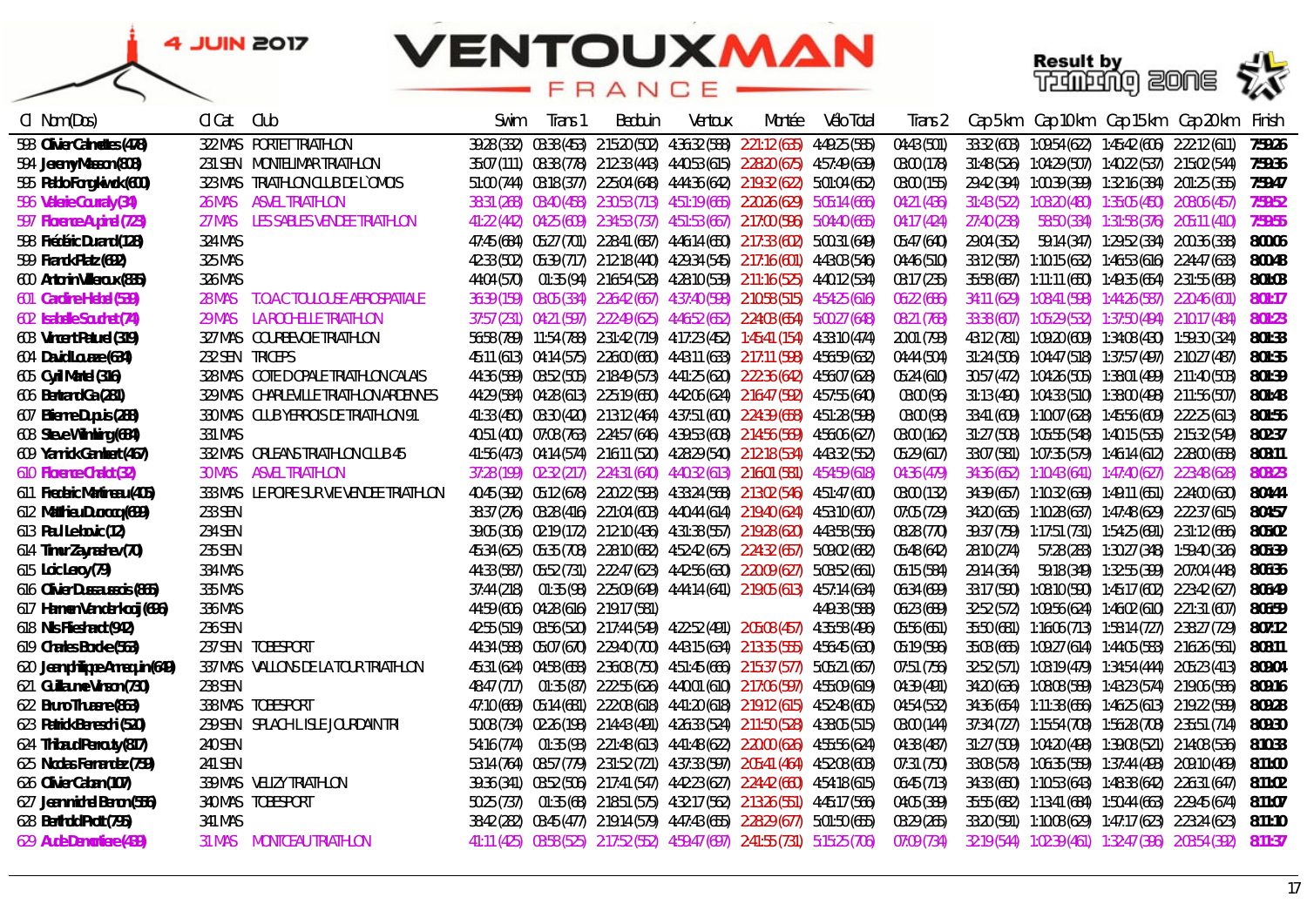### **VENTOUXMAN** RANCE

*Cl Nom (Dos) Cl Cat Club Swim Trans 1 Bedouin Ventoux Montée Vélo Total Trans 2 Cap 5 km Cap 10 km Cap 15 km Cap 20 km Finish*



| 630 Xavier Joubaire (274)    | 342 MAS CAVAILLON TRIATHLON CLUB    |             |                                                                                     | 50:48 (743)  05:18 (689)  2:17:30 (541)  4:32:25 (565)  2:14:55 (568)  4:43:49 (554) | 05:34 (622) | 35:14 (671) 1:10:29 (638) 1:47:27 (624) 2:26:15 (645) 8:11:44     |         |
|------------------------------|-------------------------------------|-------------|-------------------------------------------------------------------------------------|--------------------------------------------------------------------------------------|-------------|-------------------------------------------------------------------|---------|
| 631 Jean francois Pia (734)  | 242 SEN                             |             | 48:11 (701) 04:26 (610) 2:17:46 (550) 4:30:36 (550) 2:12:50 (542) 4:43:39 (553)     |                                                                                      | 04:53 (528) | 30:55 (471) 1:04:22 (500) 1:48:05 (634) 2:30:38 (681) 8:11:47     |         |
| 632 Nicolas Reboud (798)     | 243 SEN                             |             | 49:02 (720)  01:35 (91)  2:28:43 (688)  4:45:38 (645)  2:16:55 (594)  5:00:42 (651) |                                                                                      | 03:00 (174) | 33:00 (575)  1:06:09 (552)  1:42:10 (559)  2:17:42 (572)  8:12:01 |         |
| 633 Christian Gaillard (564) | 343 MAS TOULON VAR TRIATHLON        |             | 38:14 (244) 03:05 (335) 2:16:59 (529) 4:52:34 (673) 2:35:35 (707) 5:03:50 (660)     |                                                                                      | 04:41 (498) | 34:46 (660) 1:13:30 (680) 1:48:59 (647) 2:22:39 (616) 8:12:29     |         |
| 634 Marie aline Bera (344)   | <b>DIJON SINGLETRACK</b><br>17 SEN  |             | 43:52 (562) 03:41 (461) 2:17:34 (542) 4:42:15 (626) 2:24:41 (659) 4:55:55 (623)     |                                                                                      | 03:00 (106) | 36:38 (705) 1:13:11 (675) 1:49:03 (649) 2:26:02 (644) 8:12:30     |         |
| 635 Yann Gauthier (753)      | 244 SEN                             |             | 44:08 (574) 04:47 (640) 2:24:29 (639) 4:45:51 (648) 2:21:22 (636) 5:03:16 (659)     |                                                                                      | 07:09 (736) | 32:05 (535)  1:05:14 (524)  1:38:16 (505)  2:13:13 (528)  8:12:33 |         |
| 636 Simon Bretin (490)       | 344 MAS RILLIEUX TRIATHLON          |             | 51:45 (753) 04:37 (625) 2:19:13 (578) 4:38:17 (602) 2:19:04 (612) 4:50:23 (592)     |                                                                                      | 05:59 (654) | 33:25 (595)  1:08:24 (592)  1:44:43 (593)  2:20:45 (600)  8:13:29 |         |
| 637 Fanny Gazanhe (567)      | TRI 84 AVIGNON<br>18 SEN            |             | 41:03 (412)  01:35 (69)  2:20:47 (599)  4:42:37 (629)  2:21:50 (639)  4:55:59 (625) |                                                                                      | 07:09 (735) | 37:03 (713)  1:13:48 (685)  1:50:20 (659)  2:28:13 (659)  8:13:59 |         |
| 638 Alexis Lecomte (665)     | 245 SEN VILLENEUVE D'ASCO TRIATHLON |             | 40:57 (404) 05:57 (738) 2:16:04 (519) 4:47:10 (653) 2:31:06 (687) 4:59:04 (642)     |                                                                                      | 07:00 (726) | 32:41 (562) 1:05:35 (536) 1:43:37 (577) 2:21:07 (602) 8:14:05     |         |
| 639 Allard Van lingen (939)  | 345 MAS                             |             | 50:02 (732) 03:48 (496) 2:17:55 (553) 4:34:43 (576) 2:16:48 (593) 4:47:26 (576)     |                                                                                      | 03:50 (338) | 32:02 (532) 1:06:04 (551) 1:50:38 (662) 2:28:59 (667) 8:14:05     |         |
| 640 David Pruvot (705)       | 346 MAS DYNAMIC SPORTING CLUB       |             | 52:36 (760) 04:35 (623) 2:12:36 (447) 4:35:33 (582) 2:22:57 (648) 4:47:48 (580)     |                                                                                      | 04:11 (408) | 34:06 (624)  1:09:13 (606)  1:46:05 (611)  2:25:22 (640)  8:14:32 |         |
| 641 Olivier Paturel (532)    | 347 MAS STADE FRANCAIS              |             | 1:00:32 (794) 09:27 (782) 2:30:36 (711) 4:34:39 (575) 2:04:03 (445) 4:57:31 (637)   |                                                                                      | 12:13 (792) | 27:11 (195) 55:27 (211) 1:24:57 (221) 1:54:54 (249) 8:14:37       |         |
| 642 Bastien Planson (57)     | 246 SEN TRIATHLYAIX                 |             | 33:23 (52) 02:06 (146) 2:03:34 (232) 4:38:42 (605) 2:35:08 (706) 4:53:19 (610)      |                                                                                      | 08:47 (775) | 45:49 (790) 1:19:09 (742) 1:55:18 (698) 2:38:06 (726) 8:15:41     |         |
| 643 Fabrice Gillas (448)     | 348 MAS MONTFORT MERE TRIATHLON     |             | 48:31 (711) 06:25 (754) 2:27:22 (676) 4:43:28 (637) 2:16:06 (584) 4:59:35 (644)     |                                                                                      | 09:05 (779) | 32:35 (555)  1:06:42 (561)  1:40:29 (539)  2:12:35 (518)  8:16:11 |         |
| 644 Fabrice Halin (524)      | 349 MAS SPLACH LISLE JOURDAIN TRI   |             | 44:16 (581) 02:48 (273) 2:16:54 (527) 4:48:34 (657) 2:31:40 (692) 5:02:05 (656)     |                                                                                      | 07:00 (725) |                                                                   |         |
| 645 Mickael Delavaud (402)   | 350 MAS LA ROCHELLE TRIATHLON       |             | 48:12 (702) 02:01 (134) 2:08:19 (353) 4:35:05 (578) 2:26:46 (668) 4:46:22 (570)     |                                                                                      | 03:41 (304) | 34:23 (641) 1:09:11 (605) 1:58:34 (730) 2:36:22 (716) 8:16:38     |         |
| 646 Jacques Lamic (625)      | 351 MAS TRIATHLON SAINT REMY LES    |             | 41:56 (474) 05:17 (687) 2:28:37 (686) 4:43:16 (635) 2:14:39 (566) 4:56:04 (626)     |                                                                                      | 04:54 (530) | 33:27 (598) 1:10:09 (630) 1:50:28 (660) 2:28:49 (665) 8:17:00     |         |
| 647 Sandrine Fernandez (132) | 32 MAS AMSL FREJUS TRIATHLON        |             | 45:05 (609) 03:46 (480) 2:34:59 (740) 5:00:33 (700) 2:25:34 (664) 5:19:30 (714)     |                                                                                      | 03:00 (116) | 29:50 (399) 1:01:48 (432) 1:33:54 (424) 2:06:27 (433) 8:17:48     |         |
| 648 David Bonnet (760)       | 352 MAS                             |             | 43:47 (559) 09:28 (783) 2:31:16 (714) 4:42:23 (628) 2:11:07 (522) 4:55:46 (622)     |                                                                                      | 06:46 (714) | 33:51 (616) 1:10:43 (642) 1:46:29 (614) 2:22:26 (614) 8:18:13     |         |
| 649 Anais Eyraud (447)       | <b>19 SEN MONTELIMAR TRIATHLON</b>  |             | 39:46 (347) 03:39 (457) 2:38:36 (766) 5:01:33 (704) 2:22:57 (647) 5:15:36 (707)     |                                                                                      | 04:39 (489) | 32:06 (536) 1:04:15 (497) 1:38:09 (502) 2:14:53 (540)             | 8:18:33 |
| 650 Stephane Baudoin (346)   | 353 MAS DIJON SINGLETRACK           |             | 41:44 (462) 02:38 (238) 2:19:29 (586) 4:58:28 (691) 2:38:59 (720) 5:11:22 (692)     |                                                                                      | 05:28 (614) | 31:28 (511) 1:02:26 (453) 1:37:42 (492) 2:17:25 (568) 8:18:37     |         |
| 651 Franck Lacroix (917)     | 354 MAS                             |             | 59:23 (792) 05:15 (685) 2:35:55 (748) 4:53:48 (679) 2:17:53 (605) 5:09:47 (685)     |                                                                                      | 06:13 (676) | 30:35 (451) 59:55 (368) 1:29:05 (316) 1:58:03 (292) 8:18:41       |         |
| 652 Thomas Prouveur (557)    | 247 SEN TOBESPORT                   |             | 42:13 (488) 04:07 (554) 2:20:35 (595) 4:33:13 (567) 2:12:38 (537) 4:46:18 (569)     |                                                                                      | 07:25 (747) | 35:09 (668) 1:14:31 (692) 1:55:41 (703) 2:39:03 (732) 8:19:06     |         |
| 653 David Allard (481)       | 248 SEN PORTET TRIATHLON            |             | 42:56 (520) 05:58 (740) 2:28:24 (684) 5:00:18 (698) 2:31:54 (694) 5:12:22 (697)     |                                                                                      | 05:40 (630) | 29:58 (407) 1:02:11 (446) 1:34:16 (434) 2:12:21 (516) 8:19:17     |         |
| 654 Stephane Michel (213)    | 355 MAS AMSL FREJUS TRIATHLON       |             | 47:54 (691) 03:30 (421) 2:25:28 (653) 4:49:17 (659) 2:23:49 (653) 5:01:15 (653)     |                                                                                      | 08:33 (771) | 33:23 (592) 1:07:45 (584) 1:42:16 (560) 2:18:59 (585) 8:20:11     |         |
| 655 James Richardson (787)   | 249 SEN                             |             | 45:03 (607) 04:09 (563) 2:28:46 (689) 4:45:05 (644) 2:16:19 (588) 4:59:51 (646)     |                                                                                      | 06:41 (707) | 31:28 (512) 1:07:39 (582) 1:45:39 (605) 2:24:56 (637) 8:20:40     |         |
| 656 Philippe Bonnetain (620) | 356 MAS TRIATHLON MACON CLUB        |             | 43:23 (542) 03:27 (410) 2:27:36 (677) 4:48:04 (656) 2:20:28 (630) 5:02:17 (658)     |                                                                                      | 05:10 (574) | 34:15 (633)  1:10:22 (636)  1:47:36 (626)  2:26:32 (648)  8:20:49 |         |
| 657 Pierre Calas (230)       | 357 MAS AS VILLENEUVE TRIATHLON     | 41:09 (422) |                                                                                     | 2:35:53 (747) 4:55:30 (683) 2:19:37 (623) 5:07:54 (676)                              | 06:07 (665) | 33:52 (617) 1:10:42 (640) 1:49:01 (648) 2:27:33 (653) 8:21:08     |         |
| 658 Stephane Puig (561)      | 358 MAS TOBESPORT                   |             | 42:52 (518) 04:15 (581) 2:26:43 (668) 4:58:23 (690) 2:31:40 (693) 5:13:02 (698)     |                                                                                      | 09:21 (782) | 32:54 (573) 1:04:49 (519) 1:37:33 (490) 2:12:19 (515) 8:21:49     |         |
| 659 Corentin Salmon (932)    | 250 SEN                             |             | 38:48 (287) 03:21 (388) 2:20:23 (594) 4:43:06 (632) 2:22:43 (643) 4:57:26 (635)     |                                                                                      | 06:55 (719) | 37:31 (726) 1:19:10 (743) 1:56:55 (716) 2:35:21 (712) 8:21:51     |         |
| 660 Jean-baptiste Cazes (25) | 251 SEN ANGLET FRANCE TRIATHLON     |             | 43:10 (534) 03:31 (425) 2:35:50 (746) 4:54:59 (682) 2:19:09 (614) 5:09:49 (686)     |                                                                                      | 05:13 (577) | 33:10 (584) 1:08:29 (594) 1:43:38 (578) 2:20:14 (595) 8:21:57     |         |
| 661 Benjamin Sigros (170)    | 359 MAS                             | 42:50 (517) |                                                                                     | 2:33:53 (730) 4:49:20 (660) 2:15:27 (574) 5:01:17 (654)                              | 07:19 (742) | 35:58 (686)  1:11:35 (655)  1:51:13 (667)  2:32:32 (697)  8:22:23 |         |
| 662 Antoine Lestoquoy (770)  | 252 SEN                             |             | 43:32 (550) 06:38 (756) 2:14:48 (496) 4:42:09 (625) 2:27:21 (670) 4:56:54 (631)     |                                                                                      | 08:44 (773) | 34:30 (647) 1:11:19 (652) 1:49:52 (655) 2:26:42 (649) 8:22:30     |         |
| 663 Marc Carcel (168)        | 360 MAS TRIALP MOIRANS              |             | 54:41 (778)  01:35 (33)  2:21:39 (611)  4:37:05 (594)  2:15:26 (573)  4:49:07 (584) |                                                                                      | 07:20 (744) | 35:38 (679) 1:14:38 (693) 1:52:03 (673) 2:29:59 (675) 8:22:42     |         |
| 664 Arnaud Teneze (716)      | 361 MAS                             |             | 39:59 (354) 04:15 (583) 2:21:33 (609) 4:53:12 (676) 2:31:39 (691) 5:05:55 (670)     |                                                                                      | 07:26 (748) | 30:58 (475)  1:03:59 (490)  1:44:08 (584)  2:25:17 (639)  8:22:52 |         |
| 665 Emmanuel Lefebvre (515)  | 362 MAS SAVOIE MAURIENNE TRIATHLON  |             |                                                                                     | 41:48 (467) 05:23 (698) 2:17:20 (536) 4:39:45 (607) 2:22:25 (641) 4:51:49 (601)      | 05:12 (576) | 33:09 (582) 1:08:40 (597) 1:48:53 (646) 2:38:42 (731) 8:22:54     |         |
| 666 Walter Muñoz (878)       | 253 SEN                             |             |                                                                                     | 39:35 (340) 06:24 (753) 2:24:25 (638) 4:52:20 (672) 2:27:55 (673) 5:08:21 (678)      | 05:14 (583) |                                                                   |         |
|                              |                                     |             |                                                                                     |                                                                                      |             |                                                                   |         |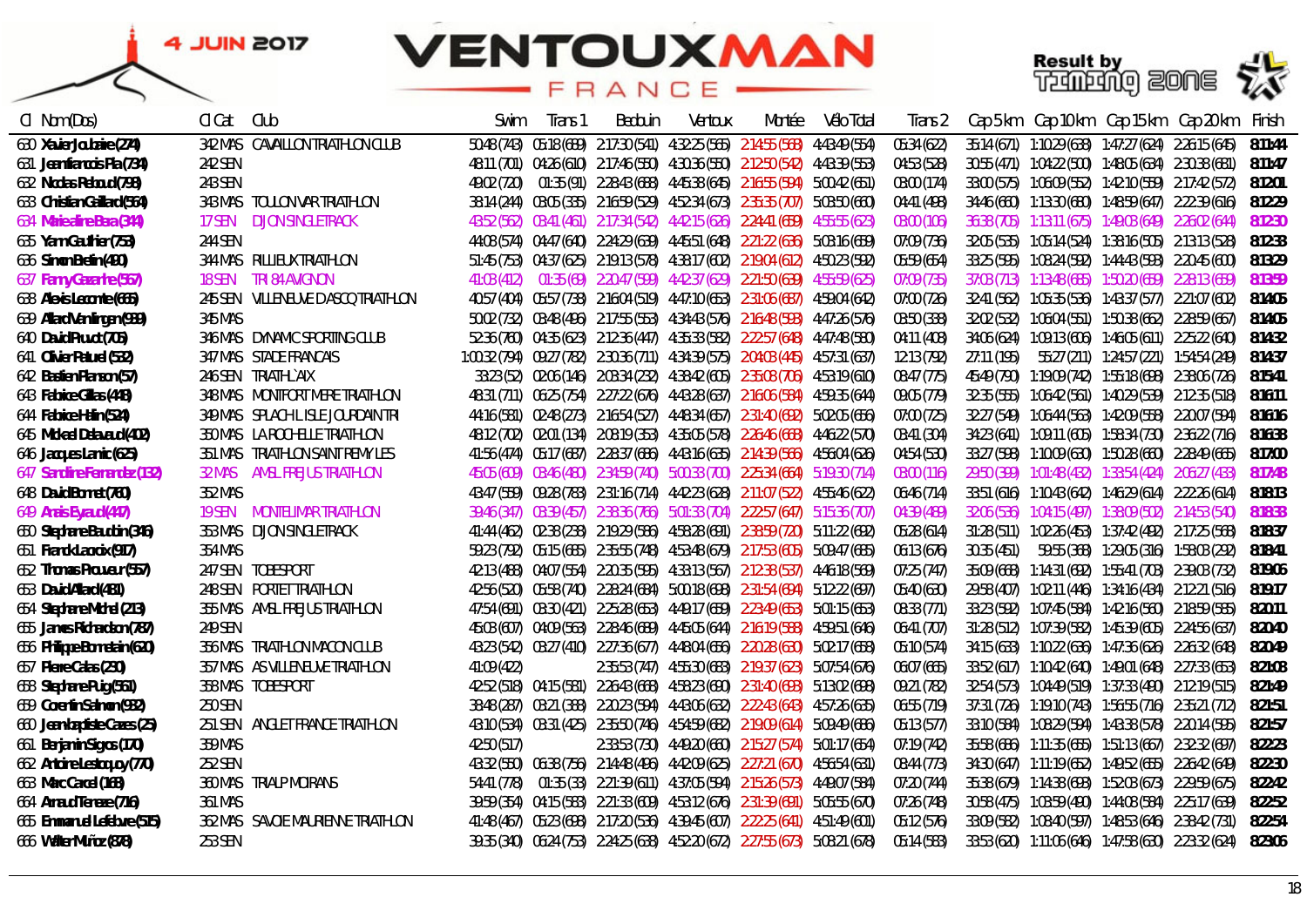**Result by<br>Training 2006 22** 



| CI Nom (Dos)                         | Cl Cat  | Club                                      | .Swim      | Trans 1 | Bedouin | Ventoux | Montée                                                                               | Vélo Total | Irans 2     |  | Cap 5 km Cap 10 km Cap 15 km Cap 20 km                   | Finish  |
|--------------------------------------|---------|-------------------------------------------|------------|---------|---------|---------|--------------------------------------------------------------------------------------|------------|-------------|--|----------------------------------------------------------|---------|
| 667 Yann Gicguel (744)               |         | 254 SEN TOBESPORT                         |            |         |         |         | 38:41 (281) 04:14 (576) 2:13:28 (469) 4:47:26 (654) 2:33:58 (700) 4:59:47 (645)      |            | 04:31 (471) |  | 35:56 (683)  1:15:01 (697)  1:54:57 (694)  2:35:57 (715) | 8:23:10 |
| 668 Richard Jeanjean (697)           | 363 MAS |                                           |            |         |         |         | 46:59 (668) 08:16 (775) 2:28:26 (685) 4:45:39 (646) 2:17:13 (599) 5:04:00 (662)      |            | 03:00 (163) |  | 34:06 (623)  1:09:52 (621)  1:44:34 (589)  2:21:08 (603) | 8:23:23 |
| 669 Raphael Tilloy (293)             |         | 364 MAS COTE DOPALE TRIATHLON CALAIS      |            |         |         |         | 43:53 (563) 04:23 (601) 2:09:59 (388) 4:32:08 (560) 2:22:09 (640) 4:47:41 (578)      |            | 05:46 (637) |  | 34:53 (662) 1:16:02 (711) 1:58:22 (728) 2:42:36 (751)    | 8:24:19 |
| 670 Emmanuel Fillatre (456)          |         | 255 SEN NOGENT SOLIDARITÉ TRIATHLON       |            |         |         |         | 47:51 (688) 02:42 (251) 2:21:03 (602) 4:50:05 (663) 2:29:02 (679) 5:04:22 (663)      |            | 06:19 (681) |  | 34:09 (628) 1:11:08 (648) 1:47:07 (619) 2:23:09 (621)    | 8:24:23 |
| 671 Morgane Darriaut (350)           | 20 SEN  | <b>DIJON SINGLETRACK</b>                  |            |         |         |         | 48:58 (719) 03:48 (489) 2:28:59 (695) 4:59:00 (694) 2:30:01 (683) 5:12:05 (694)      |            | 03:00 (108) |  | 33:27 (596) 1:07:43 (583) 1:42:40 (564) 2:17:09 (565)    | 8:25:00 |
| 672 David Herquelle (49)             |         | 365 MAS TRIATHLYAIX                       |            |         |         |         | 45:06 (610) 05:09 (672) 2:24:22 (636) 4:40:54 (616) 2:16:32 (590) 4:51:59 (602)      |            | 04:59 (543) |  | 36:37 (704) 1:18:50 (739) 1:59:44 (742) 2:38:23 (728)    | 8:25:36 |
| 673 Adrien Yabi (580)                |         | 256 SEN TRIATHLETE ATTITUDE VINCENNES     |            |         |         |         | 42:19 (492) 05:11 (677) 2:25:25 (651) 4:58:50 (693) 2:33:25 (699) 5:14:02 (702)      |            | 05:50 (643) |  | 32:13 (540) 1:07:27 (575) 1:43:02 (570) 2:18:44 (582)    | 8:26:06 |
| 674 Denis Cabaret (673)              |         | 366 MAS VSF TRIATHLON                     |            |         |         |         | 35:49 (129) 03:21 (386) 2:14:08 (480) 4:30:19 (548) 2:16:11 (587) 4:42:30 (544)      |            | 05:35 (625) |  | 39:19 (751) 1:22:35 (763) 2:09:29 (769) 2:59:22 (787)    | 8:26:37 |
| 675 Emmanuel Blauwart (894)          | 367 MAS |                                           |            |         |         |         | 41:00 (407) 03:48 (495) 2:50:14 (789) 5:13:06 (734) 2:22:52 (646) 5:29:40 (742)      |            | 04:18 (426) |  |                                                          | 8:27:34 |
| 676 Rémi Capelle (708)               | 257 SEN |                                           |            |         |         |         | 50:29 (739) 07:45 (769) 2:26:21 (664) 5:07:16 (719) 2:40:55 (724) 5:19:38 (715)      |            | 07:06 (730) |  | 30:25 (434)  1:00:39 (400)  1:32:43 (392)  2:03:11 (381) | 8:28:09 |
| 677 Cedric Larrouturou (540)         |         | 258 SEN T.S.D (TEAM SOI DISANT)           |            |         |         |         | 37:57 (232) 03:52 (509) 2:15:25 (506) 4:43:54 (639) 2:28:29 (676) 5:00:36 (650)      |            | 08:52 (777) |  |                                                          | 8:28:10 |
| 678 Thibault Pourailly (26)          |         | 259 SEN LA TRIBU 64                       |            |         |         |         | 47:52 (689) 03:18 (376) 2:31:17 (715) 4:57:44 (688) 2:26:27 (666) 5:09:24 (683)      |            | 05:31 (618) |  | 35:58 (685)  1:11:03 (645)  1:46:37 (615)  2:22:20 (612) | 8:28:25 |
| 679 Mathieu Coppe (155)              | 260 SEN |                                           | 41:12(426) |         |         |         |                                                                                      |            |             |  |                                                          | 8:28:38 |
| 680 Jean charles Noualhaguet (106)   |         | 368 MAS VELIZY TRIATHLON                  |            |         |         |         | 44:03 (569) 04:16 (584) 2:18:18 (565) 4:45:48 (647) 2:27:30 (671) 4:58:55 (641)      |            | 06:12 (673) |  | 39:26 (755)  1:17:18 (727)  1:56:31 (709)  2:35:19 (710) | 8:28:45 |
| 681 Dominic Belanger (653)           |         | 369 MAS VAULX EN VELIN TRIATHLON          |            |         |         |         | 55:37 (784)  01:35 (79)  2:30:20 (707)  5:02:29 (708)  2:32:09 (696)  5:16:56 (711)  |            | 06:40 (706) |  | 30:29 (442)  1:02:30 (455)  1:34:50 (440)  2:08:00 (455) | 8:28:48 |
| 682 Yann Laurentie (291)             |         | 370 MAS COTE DOPALE TRIATHLON CALAIS      |            |         |         |         | 41:17 (433) 02:59 (308) 2:22:04 (616) 4:52:35 (674) 2:30:31 (684) 5:07:02 (673)      |            | 08:43 (772) |  | 37:21 (720) 1:14:10 (687) 1:55:08 (696) 2:29:07 (668)    | 8:29:08 |
| 683 Catherine Leroy (931)            | 33 MAS  |                                           |            |         |         |         | 46:55 (666) 05:35 (710) 2:26:13 (663) 4:41:52 (623) 2:15:39 (578) 4:57:29 (636)      |            | 05:27 (613) |  | 35:13 (670) 1:13:08 (673) 1:54:04 (685) 2:33:47 (702)    | 8:29:13 |
| 684 Geoffrey Hamon (243)             |         | 261 SEN ASPTT. TRIATHLON ORLEANS          |            |         |         |         | 46:37 (657) 04:12 (567) 2:25:49 (659) 5:04:09 (712) 2:38:20 (719) 5:16:13 (709)      |            | 05:18 (593) |  | 32:38 (559)  1:08:22 (591)  1:43:06 (571)  2:17:45 (573) | 8:30:05 |
| 685 François Fourmentin (857)        | 262 SEN |                                           |            |         |         |         | 48:26 (708) 05:05 (667) 2:30:34 (709) 4:53:43 (678) 2:23:09 (651) 5:06:39 (672)      |            | 04:33 (475) |  | 34:34 (651)  1:11:14 (651)  1:49:28 (652)  2:25:30 (641) | 8:30:13 |
| 686 Cyrille Chaussat (446)           |         | 371 MAS MONTELIMAR TRIATHLON              |            |         |         |         | 55:37 (783) 04:16 (586) 2:37:39 (760) 5:01:16 (702) 2:23:37 (652) 5:13:27 (701)      |            | 03:46 (321) |  | 31:41 (521)  1:04:21 (499)  1:39:07 (520)  2:13:16 (529) | 8:30:22 |
| 687 Laurent Monago (637)             |         | 263 SEN TRINOSAURE                        |            |         |         |         | 40:01 (355)  01:35 (77)  2:27:36 (678)  4:50:41 (664)  2:23:05 (650)  5:05:42 (669)  |            | 03:00 (159) |  | 36:14 (694) 1:15:40 (705) 1:56:59 (717) 2:40:31 (742)    | 8:30:49 |
| 688 Olivier Perier (421)             |         | 372 MAS LEVALLOIS TRIATHLON               |            |         |         |         | 38:40 (279)  04:23 (603)  2:22:00 (615)  4:49:21 (661)  2:27:21 (669)  5:07:35 (674) |            | 08:09 (765) |  | 33:51 (614) 1:10:14 (631) 1:52:41 (676) 2:32:24 (696)    | 8:31:11 |
| 689 Didier Veyssiere (864)           | 373 MAS |                                           |            |         |         |         | 43:24 (544) 06:15 (747) 2:18:40 (572) 4:53:29 (677) 2:34:49 (704) 5:05:36 (668)      |            | 05:06 (565) |  | 37:06 (716) 1:15:34 (702) 1:53:21 (679) 2:31:10 (685)    | 8:31:31 |
| 690 Axel Pratte (719)                | 374 MAS |                                           |            |         |         |         | 50:00 (731) 07:05 (762) 2:26:53 (670) 4:46:20 (651) 2:19:27 (619) 5:04:40 (664)      |            | 03:00 (168) |  | 36:25 (697) 1:11:45 (658) 1:48:52 (645) 2:26:58 (650)    | 8:31:43 |
| 691 Jean francois Hubert (547)       |         | 375 MAS TOBESPORT                         |            |         |         |         | 52:30 (758) 04:38 (628) 2:22:22 (619) 4:43:06 (631) 2:20:44 (631) 4:55:30 (621)      |            | 04:39 (490) |  |                                                          | 8:32:03 |
| 692 Aurelien Penneret (244)          |         | 264 SEN ATHLETIC CLUB BOULOGNE            |            |         |         |         | 36:40 (160) 03:21 (385) 2:32:42 (725) 4:37:23 (595) 2:04:41 (451) 4:54:44 (617)      |            | 03:00 (123) |  | 35:05 (666) 1:22:43 (764) 2:10:45 (772) 2:54:56 (782)    | 8:32:41 |
| 693 Vincent Dehelt (916)             | 376 MAS |                                           |            |         |         |         | 37:20 (188) 06:18 (750) 2:26:40 (666) 5:01:22 (703) 2:34:42 (702) 5:14:07 (703)      |            | 05:20 (602) |  | 35:00 (664)  1:15:16 (699)  1:52:21 (675)  2:30:04 (677) | 8:33:09 |
| 694 Jerome Bianciotto (66)           |         | 265 SEN TRIATHLYAIX                       |            |         |         |         | 42:03 (484) 05:15 (682) 2:21:25 (607) 4:52:20 (671) 2:30:55 (685) 5:07:51 (675)      |            | 09:10 (780) |  | 35:28 (675)  1:13:37 (682)  1:51:06 (666)  2:29:07 (669) | 8:33:26 |
| 695 Renaud Geens (129)               | 377 MAS |                                           |            |         |         |         | 56:50 (788)  01:35 (30)  2:39:40 (771)  5:00:30 (699)  2:20:50 (632)  5:12:08 (695)  |            | 04:24 (448) |  | 31:14 (491) 1:07:25 (573) 1:42:52 (567) 2:19:28 (590)    | 8:34:25 |
| 696 Julien Trocquenet (548)          |         | 266 SEN TOBESPORT                         |            |         |         |         | 41:53 (470) 05:34 (707) 2:37:53 (762) 5:07:45 (721) 2:29:52 (681) 5:26:50 (732)      |            | 03:00 (149) |  | 37:18 (719) 1:11:08 (649) 1:45:08 (597) 2:17:12 (566)    | 8:34:29 |
| 697 Thierry Marchandise (956)        |         | 378 MAS TRIATHLON CLUB BEAUCAIRE          |            |         |         |         | 47:40 (683) 04:07 (556) 2:25:30 (656) 4:39:15 (606) 2:13:45 (557) 4:53:42 (611)      |            | 06:59 (724) |  | 38:15 (740) 1:19:45 (749) 2:00:09 (744) 2:42:02 (747)    | 8:34:30 |
| 698 Veronique Fouilloux fraisse (35) |         | 34 MAS ASVEL TRIATHLON                    |            |         |         |         | 44:10 (575) 03:20 (382) 2:30:36 (710) 5:05:24 (715) 2:34:48 (703) 5:21:42 (721)      |            | 04:04 (382) |  | 34:07 (625) 1:10:18 (633) 1:45:28 (603) 2:21:33 (608)    | 8:34:49 |
| 699 Julien Girard (362)              |         | 379 MAS EPERNAY TRIATHLON PAYS DE         |            |         |         |         | 40:55 (402) 04:07 (551) 2:22:42 (620) 4:49:08 (658) 2:26:26 (665) 5:02:09 (657)      |            | 08:51 (776) |  | 37:51 (732) 1:17:29 (728) 1:58:10 (726) 2:39:08 (733)    | 8:35:10 |
| 700 Sophie Moreau (46)               |         | 35 MAS ASVEL TRIATHLON                    |            |         |         |         | 45:12 (614) 05:21 (693) 2:33:03 (726) 4:54:27 (681) 2:21:24 (637) 5:08:17 (677)      |            | 06:29 (692) |  |                                                          | 8:35:20 |
| 701 Claude Fournier (404)            |         | 380 MAS LE POIRE SUR VIE VENDEE TRIATHLON |            |         |         |         | 44:59 (605) 03:47 (486) 2:26:59 (673) 5:11:17 (732) 2:44:18 (741) 5:27:12 (733)      |            | 05:38 (628) |  | 32:44 (565)  1:04:56 (521)  1:40:26 (538)  2:14:58 (542) | 8:36:34 |
| 702 Gerard Bouville (105)            |         | 381 MAS VELIZY TRIATHLON                  |            |         |         |         | 50:22 (736)  04:38 (627)  2:25:32 (657)  4:36:59 (592)  2:11:27 (526)  4:50:37 (595) |            | 06:29 (693) |  |                                                          | 8:36:38 |
| 703 Benoit Vay (368)                 |         | 267 SEN FONTENAY TRIATHLON CLUB           |            |         |         |         | 40:18 (365) 05:49 (729) 2:28:50 (690) 4:49:40 (662) 2:20:50 (633) 5:06:37 (671)      |            | 07:58 (760) |  |                                                          | 8:37:40 |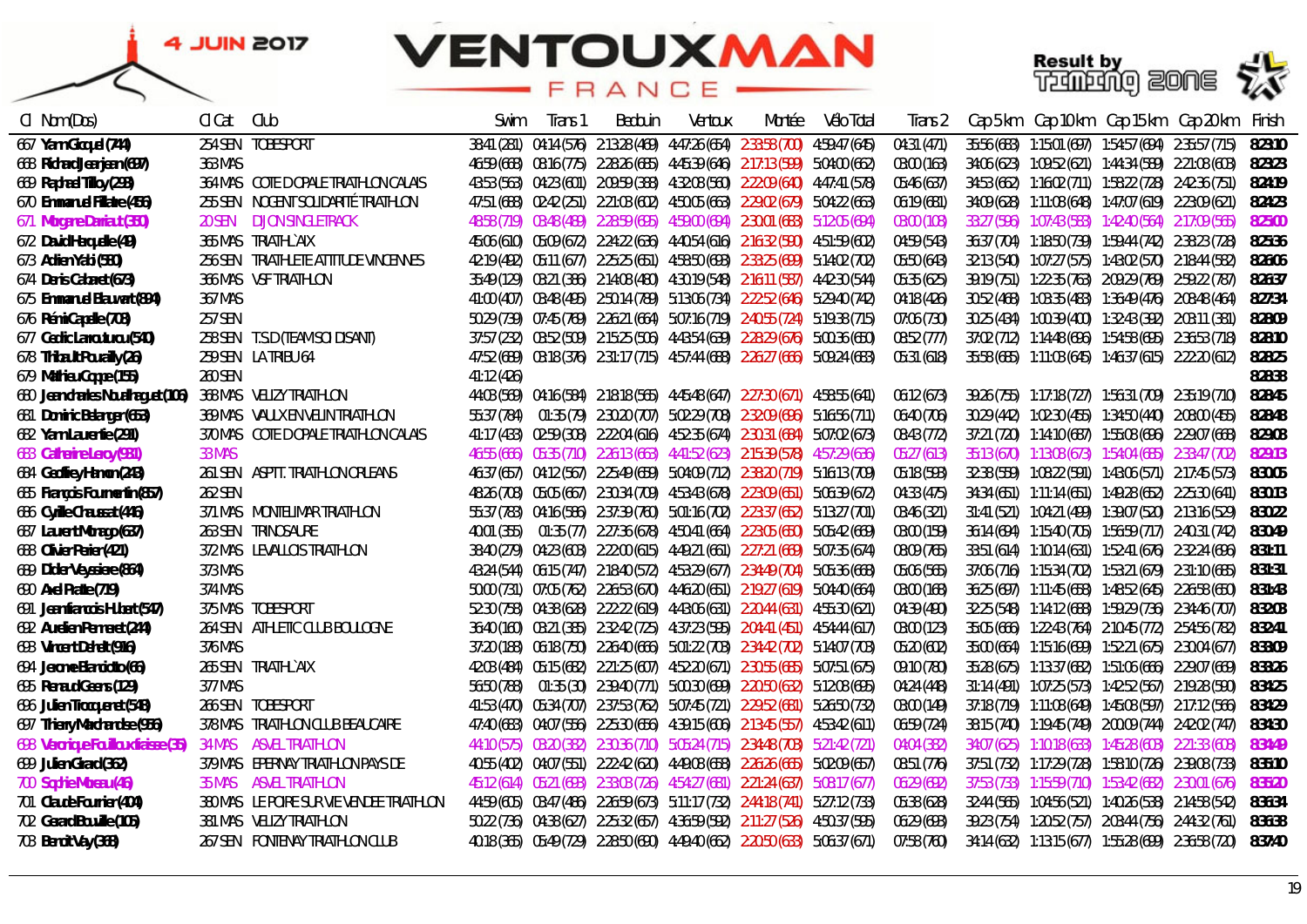# **VENTOUXMAN**

### FRANCE





| CI Nom (Dos)                      | CI Cat        | Club                                   | Swim        | Trans 1                 | Bedouin | Ventoux                                                                                                                      | Montée | Vélo Total    | Trans 2     |                                                       | Cap 5 km Cap 10 km Cap 15 km Cap 20 km                   | Finish  |
|-----------------------------------|---------------|----------------------------------------|-------------|-------------------------|---------|------------------------------------------------------------------------------------------------------------------------------|--------|---------------|-------------|-------------------------------------------------------|----------------------------------------------------------|---------|
| 704 Florent Kunzelmann (186)      |               | 382 MAS A.S. LIBOURNE TRIATHLON        |             |                         |         | 38:22 (252) 03:24 (400) 2:22:45 (622) 5:09:38 (725) 2:46:53 (748) 5:21:24 (719)                                              |        |               | 06:22 (685) | 36:29 (699) 1:14:23 (689) 1:52:14 (674) 2:30:58 (683) |                                                          | 8:40:30 |
| 705 Valerie Lavallee (650)        | 36 MAS        | VALLONS DE LA TOUR TRIATHLON           |             |                         |         | 53:28 (766) 04:09 (562) 2:39:13 (769) 5:10:28 (729) 2:31:15 (688) 5:22:27 (723)                                              |        |               | 04:38 (486) |                                                       | 32:03 (533)  1:05:23 (529)  1:40:41 (543)  2:16:23 (560) | 8:41:05 |
| 706 Marie pierre Husson (47)      | 37 MAS        | TRIATHL`AIX                            |             |                         |         | 47:31 (679) 03:16 (372) 2:33:09 (728) 5:10:51 (730) 2:37:42 (714) 5:22:50 (724)                                              |        |               | 03:00 (112) |                                                       | 35:16 (672) 1:11:21 (653) 1:48:50 (644) 2:24:48 (634)    | 8:41:25 |
| 707 Pierre yves Guillot (400)     |               | 268 SEN LA BRIE FRANCILIENNE TRIATHLON |             |                         |         | 37:32 (206) 04:36 (624) 2:18:37 (570) 4:40:10 (612) 2:21:33 (638) 4:53:53 (613)                                              |        |               | 04:39 (488) |                                                       | 39:29 (156) 1:30:17 (187) 2:21:43 (188) 3:01:15 (189)    | 8:41:55 |
| 708 Lydie Mareschal (659)         | 21 SEN        | VERDUN MEUSE TRIATHLON                 |             |                         |         | 43:31 (549) 04:39 (630) 2:26:52 (669) 5:03:59 (711) 2:37:07 (710) 5:17:17 (712)                                              |        |               | 07:11 (737) |                                                       | 36:11 (693) 1:13:12 (676) 1:51:44 (669) 2:29:21 (671)    | 8:41:59 |
| 709 Silvana Dos reis (150)        | 22 SEN        |                                        |             |                         |         | 53:58 (772) 04:28 (615) 2:36:58 (755) 5:05:57 (716) 2:28:59 (678) 5:20:06 (717)                                              |        |               | 04:19 (427) |                                                       | 34:07 (627) 1:09:45 (618) 1:44:56 (594) 2:19:12 (588)    | 8:42:03 |
| 710 Gerard Delbury (250)          |               | 383 MAS AUTUN TRIATHLON                |             |                         |         | 45:16 (615) 05:45 (725) 2:34:07 (732) 4:52:04 (670) 2:17:57 (607) 5:08:51 (681)                                              |        |               | 09:02 (778) |                                                       | 37:06 (715) 1:13:57 (686) 1:53:37 (680) 2:33:10 (700)    | 8:42:04 |
| 711 Laurent Potier (187)          |               | 384 MAS A.S. LIBOURNE TRIATHLON        |             |                         |         | 50:43 (742) 03:40 (459) 2:27:13 (674) 5:02:05 (707) 2:34:52 (705) 5:16:48 (710)                                              |        |               | 04:50 (517) |                                                       | 33:30 (601) 1:10:05 (627) 1:48:30 (637) 2:26:18 (646)    | 8:42:19 |
| 712 Laurent Bouju (387)           |               | 385 MAS HIRU KIROL HENDAIA             |             |                         |         | 45:42 (631) 04:44 (636) 2:34:07 (733) 4:57:09 (687) 2:23:02 (649) 5:10:11 (689)                                              |        |               | 04:58 (540) |                                                       |                                                          | 8:42:30 |
| 713 Loic Mortat (826)             | 386 MAS       |                                        |             |                         |         | 41:18 (435) 04:14 (577) 2:32:39 (724) 5:10:06 (727) 2:37:27 (711) 5:27:56 (735)                                              |        |               | 03:00 (182) |                                                       | 34:13 (631)  1:11:40 (657)  1:51:03 (665)  2:29:32 (672) | 8:46:00 |
| 714 Christophe Allemand (358)     |               | 387 MAS EMBRUN TRIATHLON CLUB          |             |                         |         | 49:33 (723) 04:58 (657) 2:26:56 (672) 4:44:50 (643) 2:17:54 (606) 4:57:45 (638)                                              |        |               | 05:14 (582) |                                                       | 36:29 (700) 1:15:38 (703) 1:59:43 (741) 2:48:39 (771)    | 8:46:09 |
| 715 Loic Guyard (81)              |               | 388 MAS LA ROCHELLE TRIATHLON          |             |                         |         | 39:16 (319) 03:42 (466) 2:37:05 (756) 5:28:05 (769) 2:51:00 (765) 5:40:54 (767)                                              |        |               | 06:08 (667) |                                                       | 33:53 (618) 1:07:06 (568) 1:42:36 (563) 2:17:41 (571)    | 8:47:41 |
| 716 Isabelle Streignard (124)     | <b>23 SEN</b> |                                        |             |                         |         | 41:15 (430) 04:08 (557) 2:31:37 (717) 5:14:34 (737) 2:42:57 (736) 5:29:18 (740)                                              |        |               | 07:05 (728) |                                                       | 35:06 (667) 1:12:32 (667) 1:49:30 (653) 2:27:09 (651)    | 8:48:55 |
| 717 Arnault Laxenaire (813)       | 389 MAS       |                                        |             |                         |         | 38:32 (271) 04:33 (621) 2:26:54 (671) 5:04:22 (713) 2:37:28 (712) 5:28:57 (739)                                              |        |               | 05:37 (626) |                                                       | 36:00 (688) 1:15:33 (701) 1:54:06 (688) 2:31:45 (690)    | 8:49:24 |
| 718 Nicolas Arcaute (507)         |               | 390 MAS SALON TRIATHLON                | 45:25 (622) |                         |         | 01:35 (63) 2:41:33 (779) 5:29:35 (771) 2:48:02 (754) 5:44:39 (774)                                                           |        |               | 03:00 (143) |                                                       | 30:29 (441) 1:03:06 (473) 1:36:51 (478) 2:15:14 (547)    | 8:49:53 |
| 719 Nicolas Malzard (104)         |               | 391 MAS VELIZY TRIATHLON               |             |                         |         | 42:37 (505) 05:29 (703) 2:24:52 (644) 5:03:01 (709) 2:38:09 (717) 5:15:22 (705)                                              |        |               | 05:35 (624) |                                                       |                                                          | 8:50:09 |
| 720 Eric Foucaud (161)            |               | 392 MAS STADE NIORTAIS TRIATHLON       |             | 41:16 (431) 04:14 (573) |         | 4:57:04 (686)                                                                                                                |        | 5:10:05 (688) | 05:09 (570) |                                                       | 39:05 (749) 1:23:49 (769) 2:08:21 (767) 2:50:03 (774)    | 8:50:47 |
| 721 Michel Giboulot (535)         |               | 393 MAS CRENSOA TRIATHLON              |             |                         |         | 39:27 (331) 05:38 (714) 2:38:36 (767) 5:10:14 (728) 2:31:38 (690) 5:24:49 (729)                                              |        |               | 07:47 (755) |                                                       | 36:38 (706) 1:13:37 (683) 1:51:59 (672) 2:33:07 (699)    | 8:50:48 |
| 722 Didier Lescure (641)          |               | 394 MAS US METROPOLITAINE DES          |             |                         |         | 45:17 (617) 04:52 (648) 2:36:50 (753) 5:15:52 (741) 2:39:02 (721) 5:27:34 (734)                                              |        |               | 04:54 (531) |                                                       | 32:51 (569) 1:11:29 (654) 1:49:57 (656) 2:28:27 (662)    | 8:51:04 |
| 723 Gwenael Hochart (311)         |               | 269 SEN COTE DOPALE TRIATHLON CALAIS   |             |                         |         | 1:00:56 (796)  01:35 (22)  2:26:08 (661)  5:11:58 (733)  2:45:50 (744)  5:24:13 (728)                                        |        |               | 04:51 (520) |                                                       | 33:28 (600) 1:08:29 (593) 1:44:05 (582) 2:19:31 (591)    | 8:51:06 |
| 724 Christophe Ferrand (267)      |               | 395 MAS C.R.V. LYON TRIATHLON          |             |                         |         | 40:16 (364) 03:01 (319) 2:15:12 (499) 5:18:22 (748) 3:03:10 (786) 5:33:28 (753)                                              |        |               | 07:17 (741) |                                                       | 53:41 (794) 1:28:45 (783) 1:57:52 (724) 2:27:38 (654)    | 8:51:40 |
| 725 Florian Barbato (710)         | 270 SEN       |                                        |             |                         |         | 41:53 (471) 03:48 (493) 2:23:37 (628) 5:04:47 (714) 2:41:10 (727) 5:19:50 (716)                                              |        |               | 03:00 (164) |                                                       | 35:57 (684)  1:22:57 (766)  2:02:18 (752)  2:43:13 (753) | 8:51:44 |
| 726 Olivier Bernard (488)         |               | 396 MAS RACING MULTI ATHLON            |             |                         |         | 51:41 (752) 04:42 (633) 2:13:39 (473) 4:33:33 (570) 2:19:54 (625) 4:51:37 (599)                                              |        |               | 05:11 (575) |                                                       | 36:32 (702) 1:22:31 (762) 2:11:13 (775) 2:58:52 (786)    | 8:52:03 |
| 727 Antoine Delattre (314)        |               | 397 MAS COTE DOPALE TRIATHLON CALAIS   |             |                         |         | 53:44 (769) 08:24 (776) 2:22:49 (624) 4:51:54 (668) 2:29:05 (680) 5:09:44 (684)                                              |        |               | 03:00 (102) |                                                       |                                                          | 8:52:28 |
| 728 Jean Iouis Lair (523)         |               | 398 MAS SPLACH LISLE JOURDAIN TRI      |             |                         |         | 49:54 (730)  05:55 (736)  2:35:42 (744)  5:07:44 (720)  2:32:02 (695)  5:21:57 (722)                                         |        |               | 04:48 (514) |                                                       |                                                          | 8:52:52 |
| 729 Sylvain Basillais (849)       | 399 MAS       |                                        |             |                         |         | 48:23 (706)                          01:35 (96)                2:35:33 (743)   5:13:21 (735)   2:37:48 (715)   5:26:48 (731) |        |               | 05:09 (572) |                                                       |                                                          | 8:53:49 |
| 730 Philippe Rieux (920)          |               | <b>400 MAS MYTRIBE</b>                 |             |                         |         | 43:06 (533) 05:52 (732) 2:33:54 (731) 5:20:33 (757) 2:46:39 (745) 5:32:50 (748)                                              |        |               | 06:43 (711) | 34:21 (637) 1:12:41 (669) 1:51:58 (671) 2:28:58 (666) |                                                          | 8:57:29 |
| 731 Isabelle Second (82)          |               | <b>38 MAS LA ROCHELLE TRIATHLON</b>    |             |                         |         | 47:11 (670) 05:40 (718) 2:37:25 (758) 5:28:22 (770) 2:50:57 (764) 5:41:05 (768)                                              |        |               | 06:05 (659) | 33:53 (619) 1:07:08 (570) 1:42:34 (562) 2:17:40 (570) |                                                          | 8:57:41 |
| 732 Thomas Laforge (799)          | 271 SEN       |                                        | 40:50 (398) |                         |         | 01:35 (92)  2:25:30  (655)  5:07:14  (718)  2:41:44  (730)  5:19:12  (713)                                                   |        |               | 11:48 (791) | 38:39 (746) 1:23:24 (767) 2:04:37 (758) 2:44:52 (762) |                                                          | 8:58:17 |
| 733 Stéphane Dulon (800)          | 272 SEN       |                                        |             |                         |         | 47:23 (675) 03:44 (474) 2:35:01 (741) 5:35:17 (780) 3:00:16 (782) 5:49:51 (780)                                              |        |               | 03:00 (175) |                                                       | 30:08 (415) 1:05:29 (533) 1:42:40 (565) 2:15:51 (554)    | 8:59:49 |
| 734 Kevin Mouchere (433)          | 273 SEN       |                                        |             |                         |         | 46:46 (664) 06:09 (745) 2:29:53 (701) 5:09:06 (724) 2:39:13 (722) 5:24:05 (726)                                              |        |               | 06:36 (700) |                                                       | 36:07 (692) 1:16:11 (715) 1:56:31 (710) 2:38:01 (724)    | 9:01:37 |
| 735 Le driant Bertrand (576)      |               | <b>401 MAS TRIATHLE VANNES</b>         |             |                         |         | 45:35 (627) 03:01 (320) 2:20:10 (592) 5:17:34 (745) 2:57:24 (779) 5:29:27 (741)                                              |        |               | 06:30 (696) | 42:32 (779) 1:21:21 (759) 1:59:37 (739) 2:37:28 (722) |                                                          | 9:02:01 |
| 736 Christine Pasquet noualhaquet | 39 MAS        | <b>VELIZY TRIATHLON</b>                |             |                         |         | 43:12 (536) 04:41 (631) 2:40:08 (774) 5:20:37 (758) 2:40:29 (723) 5:35:37 (758)                                              |        |               | 04:53 (527) |                                                       | 34:43 (659)  1:13:26 (679)  1:53:45 (683)  2:35:20 (711) | 9:03:43 |
| 737 Soline Wilmart (822)          | 24 SEN        |                                        |             |                         |         | 51:27 (751) 03:24 (403) 2:35:59 (749) 5:18:39 (749) 2:42:40 (734) 5:34:09 (756)                                              |        |               | 03:00 (181) |                                                       | 36:58 (711) 1:13:09 (674) 1:53:13 (678) 2:31:51 (691)    | 9:03:51 |
| 738 Dorothee Poulain (160)        | 40 MAS        | STADE NIORTAIS TRIATHLON               | 41:14 (429) |                         |         | 01:35 (32) 2:27:59 (681) 5:10:55 (731) 2:42:56 (735) 5:28:37 (737)                                                           |        |               | 06:05 (661) | 39:31 (757) 1:22:25 (761) 2:04:52 (759) 2:46:59 (768) |                                                          | 9:04:30 |
| 739 Florian Gilly (445)           |               | 274 SEN MONTELIMAR TRIATHLON           |             |                         |         | 48:03 (696) 04:01 (535) 2:27:13 (675) 5:08:34 (722) 2:41:21 (728) 5:23:50 (725)                                              |        |               | 07:08 (733) |                                                       | 37:04 (714) 1:16:58 (722) 1:59:42 (740) 2:41:39 (746)    | 9:04:41 |
| 740 Marc Chauviere (870)          | 275 SEN       |                                        | 47:34 (680) |                         |         | 01:35 (99) 2:40:32 (776) 5:17:29 (744) 2:36:57 (709) 5:38:34 (764)                                                           |        |               | 03:00 (186) |                                                       | 37:23 (721)  1:16:03 (712)  1:55:29 (700)  2:34:31 (704) | 9:05:14 |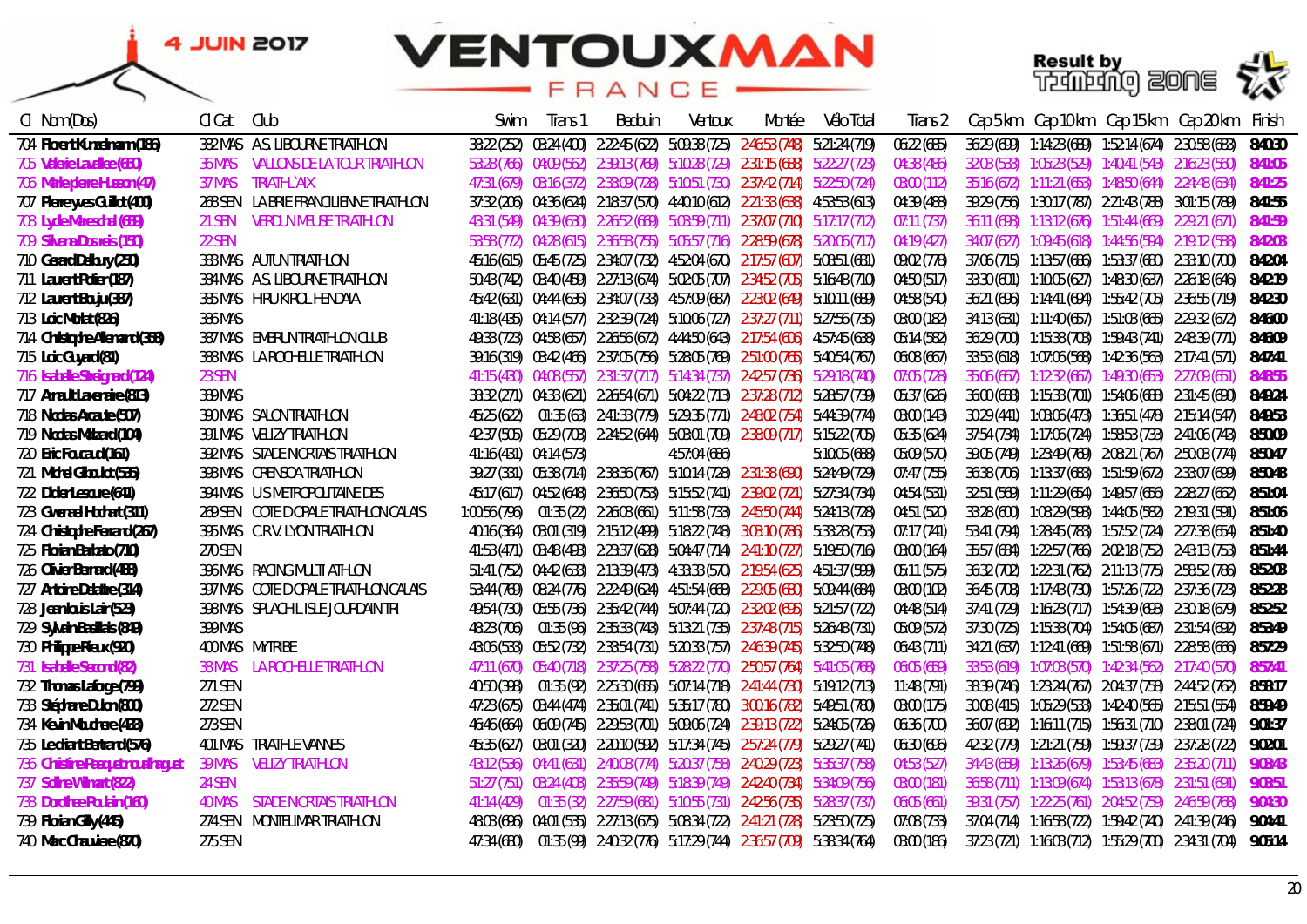# **VENTOUXMAN**

FRANCE





| CI Nom (Dos)                     | Cl Cat         | Club                                | Swim        | Trans 1 | Bedouin | Ventoux | Montée                                                                                              | Vélo Total | Irans 2     |  | Cap 5 km Cap 10 km Cap 15 km Cap 20 km                            | Finish  |
|----------------------------------|----------------|-------------------------------------|-------------|---------|---------|---------|-----------------------------------------------------------------------------------------------------|------------|-------------|--|-------------------------------------------------------------------|---------|
| 741 Malik Adell (98)             |                | 402 MAS VELIZY TRIATHLON            |             |         |         |         | 44:56 (604) 03:46 (479) 2:32:29 (723) 5:20:12 (756) 2:47:43 (752) 5:33:23 (752)                     |            | 06:05 (660) |  | 39:59 (764) 1:21:47 (760) 2:00:27 (746) 2:37:05 (721)             | 9:05:15 |
| 742 Jessica Calvet (215)         |                | 25 SEN AMSL FREJUS TRIATHLON        |             |         |         |         | 38:27 (260) 03:38 (452) 2:37:45 (761) 5:31:09 (774) 2:53:24 (771) 5:46:11 (777)                     |            | 05:43 (632) |  | 35:12 (669)  1:10:18 (634)  1:49:05 (650)  2:31:21 (687)          | 9:05:20 |
| 743 Christophe Arrive (848)      | <b>403 MAS</b> |                                     |             |         |         |         | 1:05:39 (798) 05:10 (676) 2:30:42 (712) 5:00:38 (701) 2:29:56 (682) 5:13:20 (699)                   |            | 08:03 (762) |  | 36:35 (703)  1:15:43 (706)  1:55:41 (704)  2:33:56 (703)          | 9:06:08 |
| 744 Pascal Nadon (99)            |                | 404 MAS VELIZY TRIATHLON            |             |         |         |         | 49:42 (727) 04:54 (652) 2:20:09 (591) 5:03:47 (710) 2:43:38 (738) 5:15:47 (708)                     |            | 05:57 (652) |  | 42:28 (778) 1:23:42 (768) 2:05:41 (762) 2:50:11 (775)             | 9:06:31 |
| 745 Jeremy Bella (678)           |                | 276 SEN WILD TEAM TRIATHLON         |             |         |         |         | 47:23 (674) 05:02 (664) 2:34:24 (736) 5:06:52 (717) 2:32:28 (697) 5:21:35 (720)                     |            | 05:40 (631) |  | 38:09 (737) 1:19:47 (750) 2:05:21 (760) 2:46:54 (767)             | 9:06:34 |
| 746 William Lecoq (78)           |                | 405 MAS LA ROCHELLE TRIATHLON       |             |         |         |         | 36:48 (165) 03:08 (343) 2:11:50 (428) 4:59:00 (695) 2:47:10 (749) 5:12:14 (696)                     |            | 04:54 (529) |  | 41:20 (773)  1:26:47 (779)  2:11:48 (778)  3:09:56 (793)          | 9:07:00 |
| 747 Eric Gardeisen (77)          |                | 406 MAS LA ROCHELLE TRIATHLON       |             |         |         |         | 38:01 (233) 05:23 (697) 2:30:12 (705) 5:19:17 (750) 2:49:05 (760) 5:33:22 (750)                     |            | 06:45 (712) |  |                                                                   | 9:07:00 |
| 748 Benoit Breneol (73)          |                | 407 MAS LA ROCHELLE TRIATHLON       | 34:04 (75)  |         |         |         | 01:35 (27) 2:15:36 (508) 4:57:56 (689) 2:42:20 (733) 5:10:25 (691)                                  |            | 06:38 (701) |  | 42:10 (776) 1:34:44 (791) 2:16:11 (783) 3:14:18 (795)             | 9:07:00 |
| 749 Olivier Richet (241)         |                | 408 MAS ASPTT ANGERS                |             |         |         |         | 1:06:02 (799) 09:04 (780) 2:29:10 (697) 4:51:54 (669) 2:22:44 (644) 5:08:45 (679)                   |            | 09:36 (784) |  | 39:21 (753)  1:18:25 (735)  1:58:03 (725)  2:34:37 (705)          | 9:08:04 |
| 750 Pierrick Vaillant (64)       |                | 409 MAS TRIATHLYAIX                 |             |         |         |         | 54:57 (780) 04:28 (614) 2:34:56 (738) 5:23:56 (763) 2:49:00 (759) 5:37:18 (760)                     |            | 06:03 (657) |  | 36:06 (690) 1:12:09 (664) 1:48:32 (639) 2:27:15 (652)             | 9:10:01 |
| 751 Francis Patin (877)          | 277 SEN        |                                     |             |         |         |         | 52:40 (762) 01:35 (100) 2:33:03 (727) 5:15:14 (740) 2:42:11 (732) 5:29:42 (743)                     |            | 06:57 (720) |  |                                                                   | 9:10:23 |
| 752 Agnes Laxenaire (458)        | 41 MAS         | NOGENT SOLIDARITÉ TRIATHLON         |             |         |         |         | 41:58 (476) 06:29 (755) 2:31:33 (716) 5:14:40 (738) 2:43:07 (737) 5:36:09 (759)                     |            | 03:00 (137) |  | 37:50 (731) 1:17:33 (729) 1:59:21 (735) 2:42:56 (752)             | 9:10:32 |
| 753 Maurice Burtin (120)         |                | 410 MAS TRI. MAY                    | 48:08 (700) |         |         |         | 01:35 (29) 2:35:27 (742) 5:25:26 (766) 2:49:59 (762) 5:38:02 (762)                                  |            | 08:07 (764) |  | 38:22 (741) 1:16:10 (714) 1:55:50 (706) 2:35:41 (713)             | 9:11:33 |
| 754 Willy Porchier (884)         |                | 411 MAS LES SABLES VENDEE TRIATHLON |             |         |         |         | 44:42 (594) 03:14 (367) 2:17:39 (546) 5:01:56 (705) 2:44:17 (740) 5:15:09 (704)                     |            | 04:51 (522) |  | 43:45 (785) 1:29:47 (786) 2:18:47 (786) 3:06:08 (792)             | 9:14:04 |
| 755 Frederic Bordet (216)        |                | 412 MAS ANNONAY TRIATHLON           |             |         |         |         | 52:37 (761) 04:53 (650) 2:32:18 (722) 5:17:55 (746) 2:45:37 (743) 5:28:55 (738)                     |            | 08:21 (769) |  |                                                                   | 9:14:40 |
| 756 Christian Gervais (139)      |                | 413 MAS MADE IN TRI                 |             |         |         |         | 47:18 (673) 04:15 (579) 2:30:01 (702) 5:18:20 (747) 2:48:19 (756) 5:29:48 (745)                     |            | 05:14 (578) |  | 43:17 (782) 1:25:34 (777) 2:08:33 (768) 2:48:14 (770)             | 9:14:49 |
| 757 Didier Willame (904)         | 414 MAS        |                                     |             |         |         |         | 56:11 (786) 05:44 (723) 2:24:37 (643) 4:55:58 (684) 2:31:21 (689) 5:08:48 (680)                     |            | 06:41 (708) |  | 43:19 (783) 1:27:05 (780) 2:12:02 (779) 2:57:49 (784)             | 9:15:13 |
| 758 Claire Pocard (169)          | 42 MAS         | TRIALP MOIRANS                      | 48:02 (695) |         |         |         | 2:47:24 (788) 5:39:25 (789) 2:52:01 (770) 5:51:29 (784)                                             |            | 05:10 (573) |  |                                                                   | 9:15:26 |
| 759 Mathieu Menut (867)          | 278 SEN        |                                     |             |         |         |         | 45:03 (608) 04:14 (578) 2:36:27 (752) 5:37:31 (783) 3:01:04 (783) 5:50:03 (781)                     |            | 04:39 (493) |  |                                                                   | 9:15:35 |
| 760 Antoine Spiteri (924)        | 415 MAS        |                                     |             |         |         |         | 48:29 (710) 07:21 (765) 2:36:53 (754) 5:21:23 (760) 2:44:30 (742) 5:33:22 (751)                     |            | 06:58 (723) |  | 37:14 (718)   1:16:28 (719)   1:56:43 (715)   2:39:38 (739)       | 9:15:48 |
| 761 Philippe Roux comoli (748)   |                | 416 MAS ASCP SENAT TRIATHLON        |             |         |         |         | 43:06 (532) 07:37 (767) 2:28:59 (696) 5:10:05 (726) 2:41:06 (725) 5:26:27 (730)                     |            | 07:58 (761) |  |                                                                   | 9:16:01 |
| 762 Yann Poac (549)              |                | 417 MAS TOBESPORT                   |             |         |         |         | 41:29 (447) 03:29 (419) 2:25:27 (652) 5:32:02 (775) 3:06:35 (789) 5:45:39 (775)                     |            | 06:38 (703) |  |                                                                   | 9:16:30 |
| 763 Gerard Mihranyan (786)       | 279 SEN        |                                     |             |         |         |         | 43:25 (545) 10:32 (786) 2:21:46 (612) 5:09:05 (723) 2:47:19 (750) 5:24:06 (727)                     |            | 07:53 (757) |  |                                                                   | 9:16:46 |
| 764 Nathalie Le picard (84)      | 43 MAS         | LA ROCHELLE TRIATHLON               |             |         |         |         | 44:05 (571)  03:53 (510)  2:35:43 (745)  5:24:42 (764)  2:48:59 (758)  5:39:38 (766)                |            | 05:56 (648) |  |                                                                   | 9:17:00 |
| 765 Pierre-yves Jusniaux (911)   | 418 MAS        |                                     |             |         |         |         | 58:57 (790) 04:01 (538) 2:41:06 (777) 5:25:20 (765) 2:44:14 (739) 5:41:27 (769)                     |            | 03:00 (187) |  |                                                                   | 9:17:34 |
| 766 Nicolas Gosse (134)          | 280 SEN        |                                     |             |         |         |         | 45:50 (635) 09:10 (781) 2:38:33 (764) 5:14:25 (736) 2:35:52 (708) 5:31:35 (747)                     |            | 11:37 (789) |  | 38:23 (742)  1:14:31 (691)  1:56:33 (712)  2:39:31 (737)  9:17:43 |         |
| 767 Kevin Guiller (853)          | 281 SEN        |                                     |             |         |         |         | 39:38 (343)     15:25 (789)     2:38:28 (763)     5:16:22 (743)     2:37:54 (716)     5:33:30 (755) |            | 09:39 (785) |  |                                                                   | 9:17:43 |
| 768 Sabine Kunst (452)           | 44 MAS         | NICE TRIATHLON CLUB                 |             |         |         |         | 53:55 (771) 11:10 (787) 2:34:20 (735) 5:01:57 (706) 2:27:37 (672) 5:20:13 (718)                     |            | 08:18 (767) |  |                                                                   | 9:19:17 |
| 769 Alain Goguet (369)           |                | 419 MAS FONTENAY TRIATHLON CLUB     |             |         |         |         | 49:39 (726) 05:40 (719) 2:23:44 (630) 5:20:00 (754) 2:56:16 (777) 5:33:08 (749)                     |            | 08:46 (774) |  | 35:31 (678)  1:19:06 (741)  2:02:05 (751)  2:42:06 (748)  9:19:19 |         |
| 770 Laurent Paguier (605)        |                | 420 MAS TRIATHLON CLUB DES MONTS DU |             |         |         |         | 47:49 (686) 04:49 (643) 2:42:12 (782) 5:29:57 (772) 2:47:45 (753) 5:41:54 (771)                     |            | 04:20 (434) |  | 38:28 (743) 1:18:27 (736) 2:01:15 (747) 2:43:25 (756)             | 9:22:17 |
| 771 Françoise Moray (756)        | 45 MAS         |                                     |             |         |         |         | 50:42 (741) 09:59 (785) 2:55:36 (793) 5:33:53 (778) 2:38:17 (718) 5:46:47 (778)                     |            | 07:07 (731) |  | 34:58 (663) 1:12:38 (668) 1:50:19 (658) 2:28:18 (660)             | 9:22:53 |
| 772 Pierre Tachon (220)          |                | 421 MAS ANTONY NATATION SECTION     |             |         |         |         | 51:02 (746) 05:58 (739) 2:45:54 (785) 5:20:05 (755) 2:34:11 (701) 5:37:57 (761)                     |            | 07:47 (754) |  | 36:39 (707) 1:16:51 (721) 1:59:12 (734) 2:42:32 (750) 9:25:16     |         |
| 773 André Heyden (114)           | 282 SEN        |                                     |             |         |         |         | 43:44 (558) 03:39 (454) 2:21:36 (610) 4:59:13 (696) 2:37:37 (713) 5:13:22 (700)                     |            | 11:47 (790) |  | 33:58 (621) 1:12:22 (665) 2:28:43 (789) 3:12:55 (794) 9:25:27     |         |
| 774 Sigros Jean-benoit (906)     | 422 MAS        |                                     |             |         |         |         | 53:17 (765) 04:27 (612) 2:41:14 (778) 5:22:20 (761) 2:41:06 (726) 5:38:19 (763)                     |            | 09:43 (786) |  | 38:47 (748) 1:19:16 (744) 2:01:16 (748) 2:41:27 (745) 9:27:13     |         |
| 775 Christophe Isabe (764)       | 423 MAS        |                                     |             |         |         |         | 50:17 (735) 07:52 (770) 2:27:57 (680) 5:14:40 (739) 2:46:43 (747) 5:28:18 (736)                     |            | 10:45 (787) |  | 38:05 (735) 1:20:01 (752) 2:04:26 (757) 2:50:33 (777) 9:27:45     |         |
| 776 Jean francois Houplain (542) |                | 424 MAS TEAM PARIS TRIATHLON        |             |         |         |         | 43:02 (525) 05:28 (702) 2:38:59 (768) 5:38:02 (785) 2:59:03 (781) 5:50:59 (783)                     |            | 06:51 (717) |  |                                                                   | 9:27:46 |
| 777 Benjamin Guyonnet (646)      |                | 283 SEN US PALAISEAU TRIATHLON      |             |         |         |         | 59:24 (793) 07:03 (761) 2:39:51 (773) 5:37:36 (784) 2:57:45 (780) 5:52:00 (786)                     |            | 04:51 (521) |  | 37:09 (717) 1:17:15 (726) 1:51:22 (668) 2:25:15 (638) 9:28:33     |         |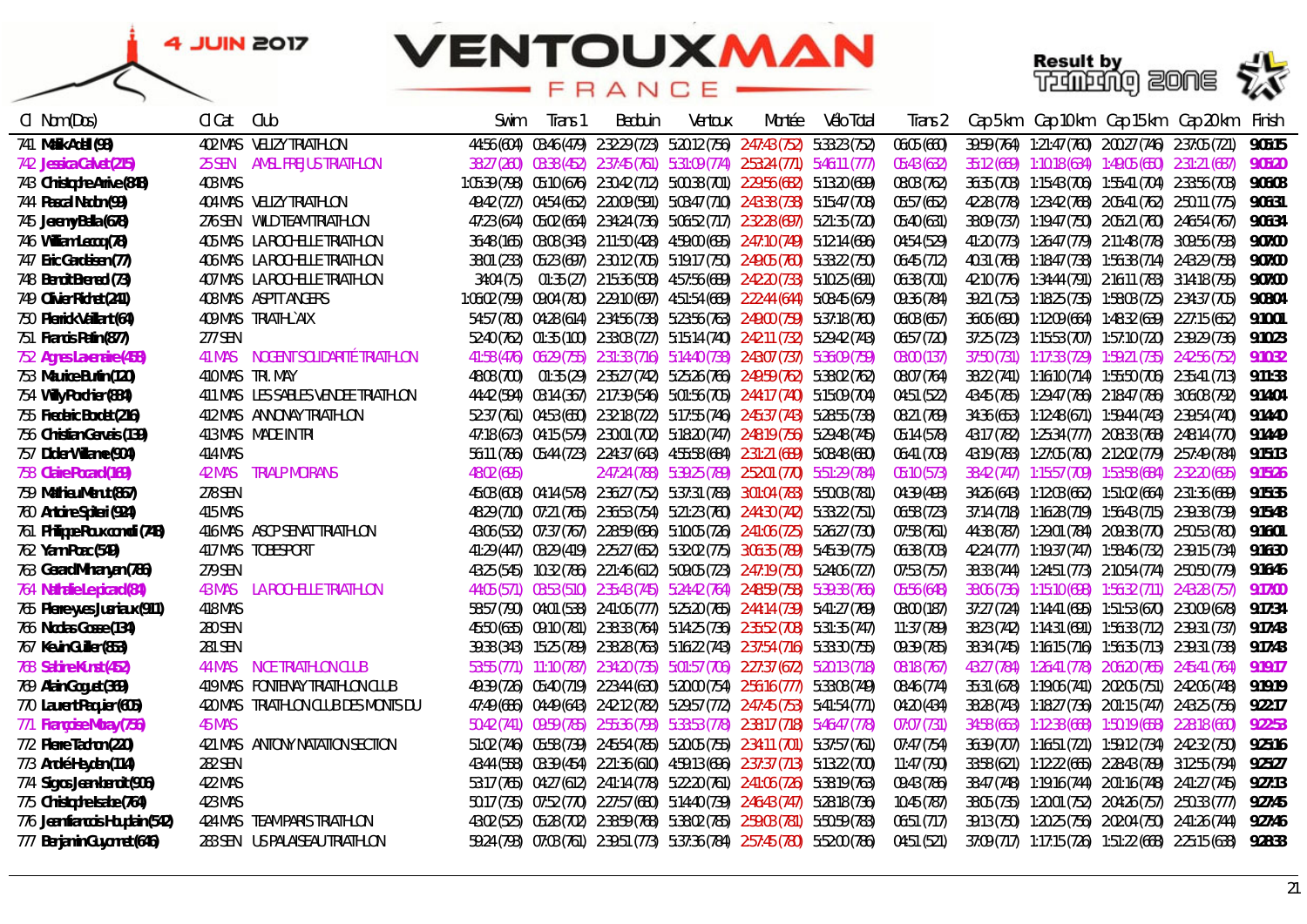

| CI Nom (Dos)                   | CI Cat  | Club                                    | Swim                    | Trans 1 | Bedouin                               | Ventoux                                                                                       | Montée | Vélo Total    | Trans 2     |             |                                           |                           | Cap 5 km   Cap 10 km   Cap 15 km   Cap 20 km   Finish          |          |
|--------------------------------|---------|-----------------------------------------|-------------------------|---------|---------------------------------------|-----------------------------------------------------------------------------------------------|--------|---------------|-------------|-------------|-------------------------------------------|---------------------------|----------------------------------------------------------------|----------|
| 778 Sophie Evangelista (545)   | 26 SEN  | <b>TEAM WICKED</b>                      |                         |         |                                       | 53:40 (768) 05:55 (737) 2:36:24 (751) 5:25:43 (767) 2:49:19 (761) 5:42:27 (772)               |        |               | 03:56 (353) |             |                                           |                           | 37:45 (730) 1:20:08 (753) 2:03:18 (755) 2:43:21 (754)          | 9:29:19  |
| 779 Gregory Habran (779)       |         | 425 MAS TOBESPORT                       |                         |         |                                       | 52:07 (757) 05:38 (715) 2:47:10 (786) 5:39:02 (786) 2:51:52 (768) 5:52:47 (788)               |        |               | 07:40 (751) |             |                                           |                           |                                                                | 9:29:40  |
| 780 Mathieu Ferrant (272)      |         | 284 SEN CAMBRAI TRIATHLON               |                         |         |                                       | 44:10 (576) 04:22 (599) 2:39:33 (770) 5:33:48 (777) 2:54:15 (774) 5:45:53 (776)               |        |               | 06:07 (666) |             |                                           |                           | 41:17 (772) 1:20:53 (758) 2:03:04 (754) 2:49:21 (772)          | 9:29:53  |
| 781 Eric Parmentier (766)      | 285 SEN |                                         |                         |         |                                       | 46:28 (648) 05:53 (733) 2:42:05 (781) 5:37:01 (782) 2:54:56 (775) 5:56:38 (793)               |        |               | 03:00 (171) |             |                                           |                           | 39:51 (761) 1:20:23 (755) 1:59:31 (737) 2:38:30 (730)          | 9:30:29  |
| 782 Paul Pinlon (71)           | 286 SEN |                                         |                         |         |                                       | 53:50 (770) 06:06 (743) 2:34:10 (734) 5:40:24 (791) 3:06:14 (788) 5:53:47 (790)               |        |               | 06:02 (656) |             |                                           |                           |                                                                | 9:30:35  |
| 783 Michael Taratte (740)      | 287 SEN |                                         |                         |         |                                       | 46:41 (661) 05:09 (674) 2:31:38 (718) 5:23:19 (762) 2:51:41 (766) 5:35:00 (757)               |        |               | 06:33 (698) |             |                                           |                           | 53:59 (795)  1:34:25 (790)  2:14:34 (782)  2:58:29 (785)       | 9:31:52  |
| 784 Thomas Leider (115)        | 288 SEN |                                         |                         |         |                                       | 48:14 (703) 05:25 (700) 2:51:38 (791) 5:39:15 (787) 2:47:37 (751) 5:53:34 (789)               |        |               | 04:02 (371) |             |                                           |                           | 36:26 (698)  1:17:10 (725)  1:57:10 (719)  2:42:14 (749)       | 9:33:29  |
| 785 Michael Sigros (905)       | 426 MAS |                                         |                         |         |                                       | 51:11 (749) 05:20 (692) 2:24:22 (637) 5:16:11 (742) 2:51:49 (767) 5:29:45 (744)               |        |               | 21:13 (794) |             |                                           |                           | 52:48 (793) 1:34:23 (789) 2:10:42 (771) 2:46:36 (766) 9:34:05  |          |
| 786 Pierre Laine (935)         | 427 MAS |                                         |                         |         |                                       | 55:55 (785) 07:32 (766) 2:41:53 (780) 5:30:07 (773) 2:48:14 (755) 5:43:18 (773)               |        |               | 05:46 (639) |             |                                           |                           | 40:07 (765)  1:20:11 (754)  2:03:01 (753)  2:45:58 (765)       | 9:38:29  |
| 787 Serge Payraud (475)        |         | 428 MAS PASSY MONT BLANC TRIATHLON      |                         |         |                                       | 48:38 (715) 04:08 (558) 2:39:46 (772) 5:26:27 (768) 2:46:41 (746) 5:41:50 (770)               |        |               | 06:40 (705) |             |                                           |                           |                                                                | 9:38:42  |
| 788 Alain Dufour (301)         |         | 429 MAS COTE DOPALE TRIATHLON CALAIS    |                         |         |                                       | 34:42 (95) 05:37 (711) 2:30:14 (706) 5:33:43 (776) 3:03:29 (787) 5:47:23 (779)                |        |               | 07:16 (740) |             |                                           |                           |                                                                | 9:39:20  |
| 789 Franck Audibert (492)      |         | 430 MAS ROUEN RACING TRIATHLON          |                         |         |                                       | 44:28 (583) 04:35 (622) 2:26:10 (662) 5:19:54 (753) 2:53:44 (773) 5:33:29 (754)               |        |               | 06:30 (695) |             |                                           |                           | 39:57 (762) 1:24:08 (771) 2:12:42 (781) 3:15:02 (796)          | 9:44:04  |
| 790 David Richard (468)        |         | 431 MAS OSE 3 SPORTS SAINTE MAXIME      |                         |         |                                       | 45:31 (623) 07:38 (768) 2:47:15 (787) 5:39:15 (788) 2:52:00 (769) 5:55:50 (792)               |        |               | 07:57 (759) |             |                                           |                           | 40:13 (766) 1:22:43 (765) 2:05:43 (763) 2:47:31 (769)          | 9:44:27  |
| 791 Charles Sauvan (133)       | 289 SEN |                                         |                         |         |                                       | 46:30 (651) 08:27 (777) 2:38:36 (765) 5:49:13 (794) 3:10:37 (790) 6:03:44 (796)               |        |               | 06:54 (718) |             |                                           |                           |                                                                | 9:45:42  |
| 792 Adrien Galizia (866)       | 290 SEN |                                         |                         |         |                                       | 49:35 (725) 08:09 (774) 2:37:07 (757) 5:34:23 (779) 2:57:16 (778) 5:50:22 (782)               |        |               | 09:12 (781) |             |                                           |                           | 41:08 (771) 1:24:35 (772) 2:05:59 (764) 2:49:37 (773)          | 9:46:55  |
| 793 Picco Danilo (758)         | 432 MAS |                                         |                         |         |                                       | 1:00:53 (795) 04:56 (654) 2:42:50 (783) 5:36:30 (781) 2:53:40 (772) 5:51:36 (785)             |        |               | 03:00 (170) |             |                                           |                           | 40:52 (769) 1:25:01 (774) 2:08:17 (766) 2:50:28 (776)          | 9:50:53  |
| 794 Marie cecile Trupin (299)  |         | 46 MAS COTE DOPALE TRIATHLON CALAIS     |                         |         |                                       | 1:01:01 (797) 05:39 (716) 2:51:20 (790) 5:40:11 (790) 2:48:51 (757) 5:55:19 (791)             |        |               | 05:52 (644) |             |                                           |                           | 38:11 (738) 1:18:17 (733) 2:00:12 (745) 2:43:23 (755)          | 9:51:14  |
| 795 Gilles Combe (807)         | 433 MAS |                                         |                         |         |                                       | 51:01 (745) 06:12 (746) 2:37:37 (759) 5:19:18 (751) 2:41:41 (729) 5:30:45 (746)               |        |               | 04:20 (435) |             |                                           |                           | 39:58 (763)  1:24:03 (770)  2:20:29 (787)  3:25:34 (797)       | 9:57:52  |
| 796 Paul Aranda (559)          |         | 434 MAS TOBESPORT                       |                         |         |                                       | 51:11 (748) 04:49 (642) 2:18:20 (566) 5:21:13 (759) 3:02:53 (785) 5:52:40 (787)               |        |               | 06:21 (683) |             |                                           |                           |                                                                | 9:59:57  |
| 797 Fabien Schmitz (325)       |         | 435 MAS COV COVENTRI                    |                         |         |                                       | 56:47 (787) 05:25 (699) 2:40:31 (775) 5:43:19 (792) 3:02:48 (784) 5:56:41 (794)               |        |               | 10:49 (788) |             |                                           |                           | 47:13 (791) 1:30:22 (788) 2:11:25 (776) 2:50:44 (778)          | 10:00:26 |
| 798 Hervé Griffon (119)        | 436 MAS |                                         |                         |         |                                       | 52:35 (759) 06:52 (759) 2:52:40 (792) 5:47:45 (793) 2:55:05 (776) 5:59:31 (795)               |        |               | 06:50 (716) |             |                                           |                           | 42:07 (775) 1:25:26 (776) 2:10:47 (773) 3:00:18 (788)          | 10:06:06 |
| 799 Joan Calvo fernández (713) | 437 MAS |                                         |                         |         |                                       | 55:34 (782) 01:35 (84) 2:44:41 (784) 5:55:33 (795) 3:10:52 (791) 6:14:00 (797)                |        |               | 03:00 (166) |             |                                           |                           | 45:02 (788) 1:28:21 (782) 2:11:27 (777) 2:54:48 (781) 10:08:57 |          |
| DNF Thibaut Humbert (5)        |         | 463 MAS TEAM NOYON TRIATHLON            | 35:31 (806) 01:46 (795) |         |                                       |                                                                                               |        |               |             |             |                                           |                           |                                                                |          |
| DNF Bruno (14)                 |         | 461 MAS VERDON OXYGÈNE                  |                         |         | 33:03 (801) 01:52 (796) 1:53:57 (798) |                                                                                               |        |               |             |             |                                           |                           |                                                                |          |
| DNF Ivan (30)                  |         | 451 MAS ASVEL TRIATHLON                 |                         |         |                                       | 39:09 (823) 03:28 (811) 2:05:47 (809) 4:20:50 (815) 2:15:03 (815) 4:38:56 (820)               |        |               | 03:00 (803) |             |                                           |                           |                                                                |          |
| DNF Regis (42)                 |         | 444 MAS ASVEL TRIATHLON                 |                         |         |                                       | 35:19 (805) 03:08 (807) 2:01:39 (804) 3:50:31 (804) 1:48:52 (798) 4:02:05 (805)               |        |               | 06:12 (818) | 33:17 (801) | 47:15 (795)                               |                           |                                                                |          |
| DNF Jonas (60)                 |         | 306 SEN TRIATHLYAIX                     |                         |         | 42:01 (828) 05:11 (824) 2:30:31 (829) |                                                                                               |        |               |             |             |                                           |                           |                                                                |          |
| DNF Emilien (93)               |         | 293 SEN VALLEE DE MONTMORENCY TRIATHLON |                         |         |                                       | 38:09 (820)  04:31 (818)  2:13:46 (814)  4:13:48 (811)  2:00:02 (805)  4:26:44 (814)          |        |               | 03:42 (809) |             | 30:09 (799)  1:03:45 (798)  1:07:21 (792) |                           |                                                                |          |
| DNF Johannes (117)             | 304 SEN |                                         |                         |         |                                       | 50:50 (843) 07:38 (838) 2:43:33 (833) 6:00:40 (831) 3:17:07 (827)                             |        |               |             |             |                                           |                           |                                                                |          |
| <b>DNF Bernadette (122)</b>    |         | 49 MAS TRI. MAY                         |                         |         |                                       | 47:50 (839) 04:42 (820) 2:55:47 (838) 6:39:43 (835) 3:43:56 (831)                             |        |               |             |             |                                           |                           |                                                                |          |
| DNF Stephane (143)             |         | 441 MAS SAINT PAUL LA COLLE TRIATHLON   |                         |         |                                       | 45:58 (834) 04:48 (822) 2:32:59 (830) 5:50:29 (830) 3:17:30 (828) 6:05:16 (832)               |        |               | 06:42 (820) | 43:14 (806) | 48:04 (796)                               | 48:43 (791)               |                                                                |          |
| DNF Maxime (154)               | 291 SEN |                                         |                         |         | 47:08 (837) 06:08 (831) 2:50:09 (835) |                                                                                               |        |               |             |             |                                           |                           |                                                                | 7:15:34  |
| DNF Jean michel (242)          |         | 453 MAS ASPTT. MARMANDE TRIATHLON       |                         |         |                                       | 54:26 (846) 07:06 (837) 2:23:54 (824) 4:46:01 (823) 2:22:07 (818) 5:04:51 (825)               |        |               | 03:00 (804) |             |                                           |                           |                                                                |          |
| DNF Patrick (264)              |         | 455 MAS BEST TRIATHLON SAINT-NAZAIRE    |                         |         |                                       | 42:50 (831) 04:30 (817) 2:33:10 (831) 5:26:03 (828) 2:52:53 (824) 5:39:59 (830) 3:40:45 (823) |        |               |             |             |                                           |                           |                                                                |          |
| DNF Christophe (278)           |         | 450 MAS CAVIGAL NICE TRIATHLON          |                         |         |                                       | 35:33 (807) 04:14 (815) 2:05:32 (808) 4:23:00 (817) 2:17:28 (817) 4:35:33 (817)               |        |               | 05:13 (814) |             |                                           |                           |                                                                |          |
| DNF Remy (313)                 |         | 292 SEN COTE DOPALE TRIATHLON CALAIS    |                         |         | 37:30 (815) 01:57 (797) 2:15:43 (818) |                                                                                               |        | 4:07:05 (809) | 03:00 (801) | 37:31 (804) |                                           | 38:50 (794) 1:13:43 (793) |                                                                |          |
| DNF Nathalia (382)             | 27 SEN  | GUC TRIATHLON                           |                         |         |                                       | 35:40 (808) 02:16 (798) 2:20:58 (822) 4:28:46 (819) 2:07:48 (810) 4:42:14 (821)               |        |               | 03:48 (811) | 32:30 (800) |                                           |                           |                                                                |          |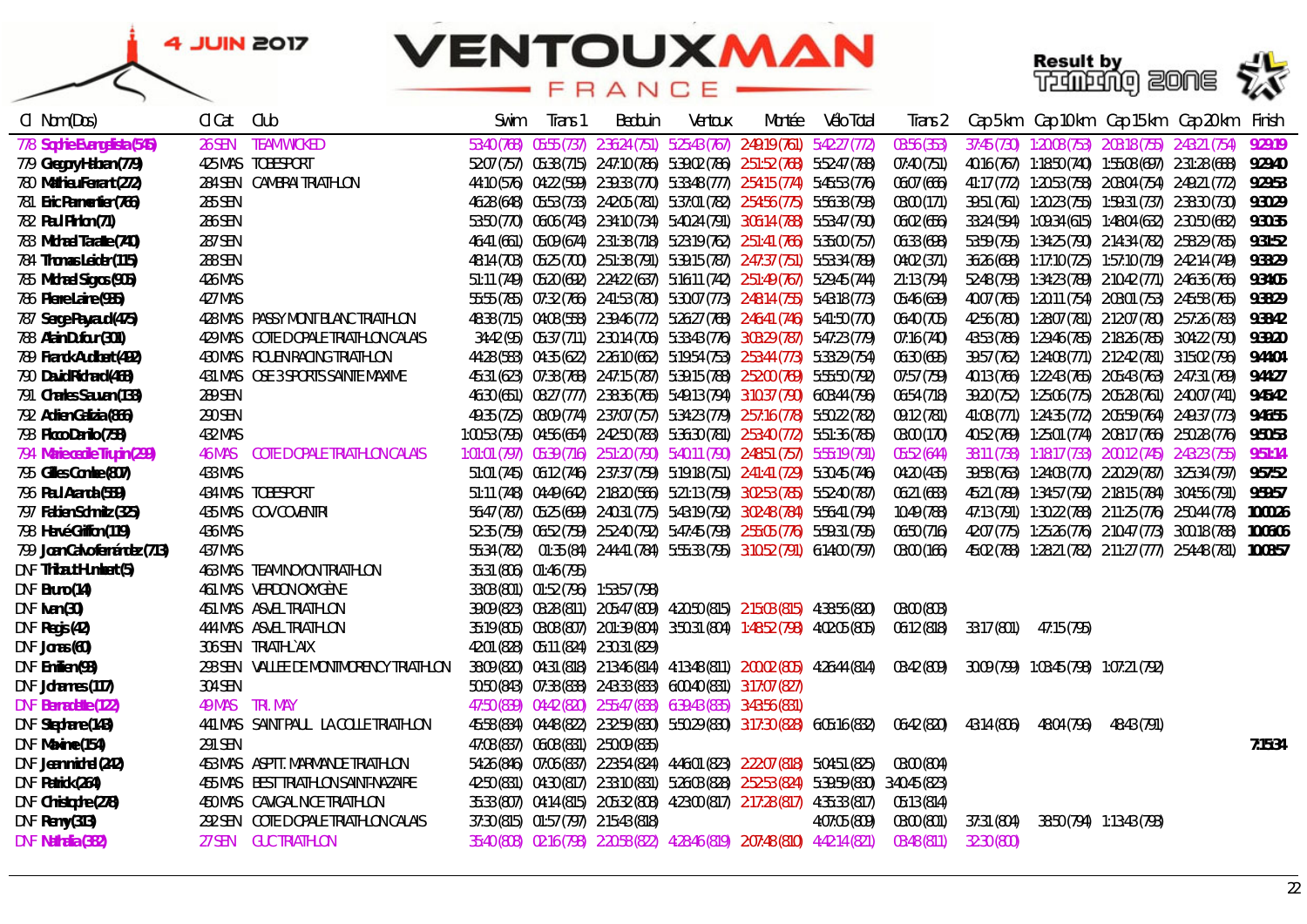

| CI Nom (Dos)                          | CI Cat         | Club                                   | Swim                    | Trans 1                 | Bedouin                               | Ventoux                                                                 | Montée                                                                               | Vélo Total                                                                                    | Trans 2     |                           |             |             | Cap 5 km Cap 10 km Cap 15 km Cap 20 km Finish |         |
|---------------------------------------|----------------|----------------------------------------|-------------------------|-------------------------|---------------------------------------|-------------------------------------------------------------------------|--------------------------------------------------------------------------------------|-----------------------------------------------------------------------------------------------|-------------|---------------------------|-------------|-------------|-----------------------------------------------|---------|
| <b>DNF Nathalie (409)</b>             | 51 MAS         | LES ALLIGATORS SEYNOD TRIATHLON        | 50:40 (842)             |                         | 10:50 (839) 3:06:31 (840)             |                                                                         |                                                                                      |                                                                                               |             |                           |             |             |                                               |         |
| DNF Damien (410)                      |                | 301 SEN LEMAN TRIATHLON CLUB           |                         |                         |                                       |                                                                         | 38:16 (821) 06:53 (835) 2:17:01 (820) 4:33:35 (820) 2:16:34 (816) 4:53:07 (824)      |                                                                                               |             |                           |             |             |                                               |         |
| DNF Jean-michel (422)                 |                | 452 MAS LOKOMOTIV MIRAMAS TRIATHLON    |                         |                         |                                       |                                                                         |                                                                                      | 37:43 (818) 03:47 (814) 2:24:52 (826) 5:00:24 (824) 2:35:32 (821) 5:14:42 (826)               | 03:00 (805) |                           |             |             |                                               |         |
| <b>DNF Yves (425)</b>                 |                | 449 MAS LOURDES TRIATHLON              |                         |                         |                                       |                                                                         |                                                                                      | 39:53 (825) 02:37 (803) 1:56:22 (800) 3:33:37 (797) 1:37:15 (793) 3:44:55 (799)               | 03:30 (807) |                           |             |             |                                               |         |
| DNF Olivier (431)                     |                | 458 MAS MASSILIA TRIATHLON             |                         |                         |                                       |                                                                         | 46:54 (836) 05:32 (827) 2:29:38 (828) 5:07:34 (825) 2:37:56 (822) 5:21:09 (827)      |                                                                                               |             |                           |             |             |                                               |         |
| DNF Andre (444)                       |                | 447 MAS MONTELIMAR TRIATHLON           |                         |                         |                                       |                                                                         |                                                                                      | 1:00:24 (850) 06:38 (834) 2:44:07 (834) 5:12:07 (826) 2:28:00 (820) 5:24:52 (828)             |             | 07:52 (821) 3:28:13 (809) |             |             |                                               |         |
| DNF Rony (473)                        |                | 303 SEN OULLINS TRIATHLON              |                         |                         |                                       | 37:40 (817) 01:35 (793) 2:01:05 (803) 4:00:35 (808) 1:59:30 (804)       |                                                                                      |                                                                                               |             |                           |             |             |                                               |         |
| DNF Julian (506)                      |                | 294 SEN SALON TRIATHLON                |                         |                         |                                       |                                                                         |                                                                                      | 32:56 (800) 01:41 (794) 1:52:23 (794) 3:37:48 (799) 1:45:25 (796) 3:47:47 (801)               | 02:21 (799) |                           |             |             |                                               |         |
| DNF Francis (527)                     |                | 448 MAS SPRINTER CLUB ARLESIEN         |                         |                         |                                       |                                                                         |                                                                                      | 42:26 (830) 03:12 (808) 1:55:02 (799) 3:44:52 (801) 1:49:50 (800) 3:56:29 (802)               |             | 03:46 (810) 5:22:08 (811) |             |             |                                               |         |
| DNF Frederic (534)                    |                | 460 MAS STADE LAURENTIN TRIATHLON      |                         |                         |                                       | 33:17 (802) 03:32 (812) 2:09:12 (812) 3:58:45 (807) 1:49:33 (799)       |                                                                                      |                                                                                               |             |                           |             |             |                                               |         |
| DNF Ronan (577)                       |                | <b>454 MAS TRIATHLE VANNES</b>         |                         |                         |                                       |                                                                         |                                                                                      | 37:07 (810) 04:47 (821) 2:14:32 (816) 4:38:47 (821) 2:24:15 (819) 4:52:42 (823) 4:33:23 (824) |             |                           |             |             |                                               |         |
| DNF Jerome (587)                      |                | 446 MAS TRIATHLON CLUB DE L'OMOIS      |                         |                         |                                       |                                                                         |                                                                                      | 37:40 (816) 02:58 (806) 1:58:55 (802) 3:50:04 (803) 1:51:09 (801) 4:02:14 (806)               | 03:36 (808) | 44:33 (807)               |             |             |                                               |         |
| DNF Franck (594)                      |                | 459 MAS TRIATHLON CLUB DE L'OMOIS      |                         |                         |                                       |                                                                         | 52:31 (845) 02:55 (805) 2:24:15 (825) 5:36:46 (829) 3:12:31 (826) 5:50:39 (831)      |                                                                                               |             |                           |             |             |                                               |         |
| DNF Olivier Detey (618)               |                | 464 MAS TRIATHLON DU PAYS GRASSOIS     | 37:44 (819) 02:53 (804) |                         |                                       |                                                                         |                                                                                      |                                                                                               |             |                           |             |             |                                               |         |
| DNF Stephane (619)                    |                | 299 SEN TRIATHLON MACON CLUB           |                         |                         |                                       |                                                                         | 37:07 (811) 01:35 (791) 1:58:14 (801) 3:44:32 (800) 1:46:18 (797) 4:01:19 (804)      |                                                                                               |             |                           |             |             |                                               |         |
| DNF Frederic (624)                    |                | 439 MAS TRIATHLON ROMANAIS PEAGEOIS    |                         |                         | 43:54 (833) 04:39 (819) 2:21:50 (823) |                                                                         |                                                                                      |                                                                                               |             |                           |             |             |                                               | 7:15:35 |
| DNF Pascal (648)                      |                | 457 MAS VALENCIENNES TRIATHLON         |                         |                         |                                       |                                                                         | 39:55 (826) 04:49 (823) 2:16:27 (819) 4:13:06 (810) 1:56:39 (803) 4:24:30 (812)      |                                                                                               |             |                           |             |             |                                               |         |
| DNF Maxime (652)                      |                | 300 SEN VAULX EN VELIN TRIATHLON       |                         |                         |                                       |                                                                         | 37:08 (812) 01:35 (792) 1:53:38 (796) 3:55:53 (805) 2:02:15 (807) 4:08:25 (810)      |                                                                                               |             |                           |             |             |                                               |         |
| DNF Julien (661)                      |                | 298 SEN VERSAILLES TRIATHLON           |                         |                         |                                       |                                                                         |                                                                                      | 48:17 (840) 05:53 (829) 2:14:43 (817) 4:24:34 (818) 2:09:51 (812) 4:36:33 (818)               | 06:27 (819) |                           |             |             |                                               |         |
| DNF Nelly (679)                       |                | 48 MAS XTRIATHLON.COM                  |                         |                         |                                       |                                                                         |                                                                                      | 43:39 (832) 02:32 (801) 2:10:44 (813) 4:14:53 (812) 2:04:09 (809) 4:26:25 (813)               | 05:48 (816) |                           |             |             |                                               |         |
| DNF Philippe (687)                    | 462 MAS        |                                        |                         |                         | 51:04 (844) 05:17 (825) 2:14:29 (815) |                                                                         |                                                                                      |                                                                                               |             |                           |             |             |                                               |         |
| DNF Reginald (688)                    | 456 MAS        |                                        |                         | 46:34 (835) 02:30 (800) |                                       |                                                                         |                                                                                      | 4:02:42 (807)                                                                                 |             |                           |             |             |                                               |         |
| DNF Antoine (700)                     |                | 302 SEN FIT TRI TEAM                   |                         |                         |                                       |                                                                         | 47:18 (838) 05:49 (828) 2:29:37 (827) 4:39:18 (822) 2:09:41 (811) 4:51:55 (822)      |                                                                                               |             |                           |             |             |                                               |         |
| <b>DNF Michaela Heyen-wiese (725)</b> | 52 MAS         |                                        | 56:51 (847) 06:33 (833) |                         |                                       |                                                                         |                                                                                      |                                                                                               |             |                           |             |             |                                               |         |
| DNF Pierre (732)                      |                | 295 SEN TOBESPORT                      |                         |                         |                                       |                                                                         | 34:17 (803)  01:35 (790)  2:20:01 (821)  4:20:19 (814)  2:00:18 (806)  4:37:33 (819) |                                                                                               |             |                           |             |             |                                               |         |
| DNF Tom (736)                         | <b>440 MAS</b> |                                        |                         |                         |                                       |                                                                         |                                                                                      | 38:27 (822) 03:15 (809) 2:03:49 (805) 3:55:54 (806) 1:52:05 (802) 4:06:39 (808)               | 04:25 (813) | 34:45 (802)               | 35:45 (793) | 39:58 (790) |                                               |         |
| DNF Anne-claire (746)                 | <b>28 SEN</b>  |                                        |                         |                         |                                       | 58:34 (848) 06:55 (836) 3:01:20 (839) 6:12:23 (832) 3:11:03 (825)       |                                                                                      |                                                                                               |             |                           |             |             |                                               |         |
| DNF Jimmy (747)                       | 297 SEN        |                                        |                         |                         |                                       |                                                                         |                                                                                      | 42:09 (829) 04:19 (816) 2:08:40 (811) 4:21:25 (816) 2:12:45 (814) 4:32:57 (816)               | 05:31 (815) |                           |             |             |                                               |         |
| DNF Pierre paul (761)                 |                | 442 MAS TRIATHLON CLUB DU GRAND BASTIA |                         |                         |                                       |                                                                         |                                                                                      | 50:16 (841) 06:03 (830) 2:36:23 (832) 5:16:34 (827) 2:40:11 (823) 5:37:55 (829)               | 03:00 (802) |                           |             |             |                                               |         |
| DNF Gabriel Vallieres (776)           | 307 SEN        |                                        | 41:14(827)              |                         |                                       |                                                                         |                                                                                      |                                                                                               |             |                           |             |             |                                               |         |
| DNF Contardo Massimo (797)            | 438 MAS        |                                        |                         |                         |                                       |                                                                         |                                                                                      | 36:12 (809) 05:19 (826) 2:04:36 (807) 3:48:28 (802) 1:43:52 (794) 4:01:09 (803)               | 03:53 (812) | 27:09 (796)               |             |             |                                               |         |
| DNF Thibault (868)                    | 305 SEN        |                                        |                         |                         |                                       | 1:09:49 (851)  11:22 (840)  2:52:58 (836)  6:17:49 (833)  3:24:51 (829) |                                                                                      |                                                                                               |             |                           |             |             |                                               |         |
| DNF Xavier (885)                      | 296 SEN        |                                        |                         |                         |                                       |                                                                         |                                                                                      | 37:15 (814) 03:17 (810) 2:04:30 (806) 4:16:00 (813) 2:11:30 (813) 4:28:18 (815)               |             |                           |             |             |                                               |         |
| DNF Alex (886)                        | 443 MAS        |                                        |                         |                         |                                       |                                                                         |                                                                                      | 34:26 (804) 03:36 (813) 1:53:45 (797) 3:24:32 (796) 1:30:47 (792) 3:35:29 (798)               | 03:12 (806) |                           |             |             |                                               |         |
| DNF Priska (897)                      | 47 MAS         |                                        |                         |                         |                                       |                                                                         |                                                                                      | 39:19 (824) 02:16 (799) 2:05:54 (810) 4:09:48 (809) 2:03:54 (808) 4:22:01 (811)               | 02:18 (798) |                           |             |             |                                               |         |
| <b>DNF Nathalie (919)</b>             | 50 MAS         |                                        |                         |                         |                                       | 58:47 (849) 06:14 (832) 2:53:04 (837) 6:36:14 (834) 3:43:10 (830)       |                                                                                      |                                                                                               |             |                           |             |             |                                               |         |
| DNF Thierry (949)                     |                | 445 MAS TOULON TRIATHLON               |                         |                         |                                       |                                                                         |                                                                                      | 37:11 (813) 02:35 (802) 1:52:36 (795) 3:37:04 (798) 1:44:28 (795) 3:47:00 (800)               | 02:41 (800) | 28:08 (797)               |             |             |                                               |         |